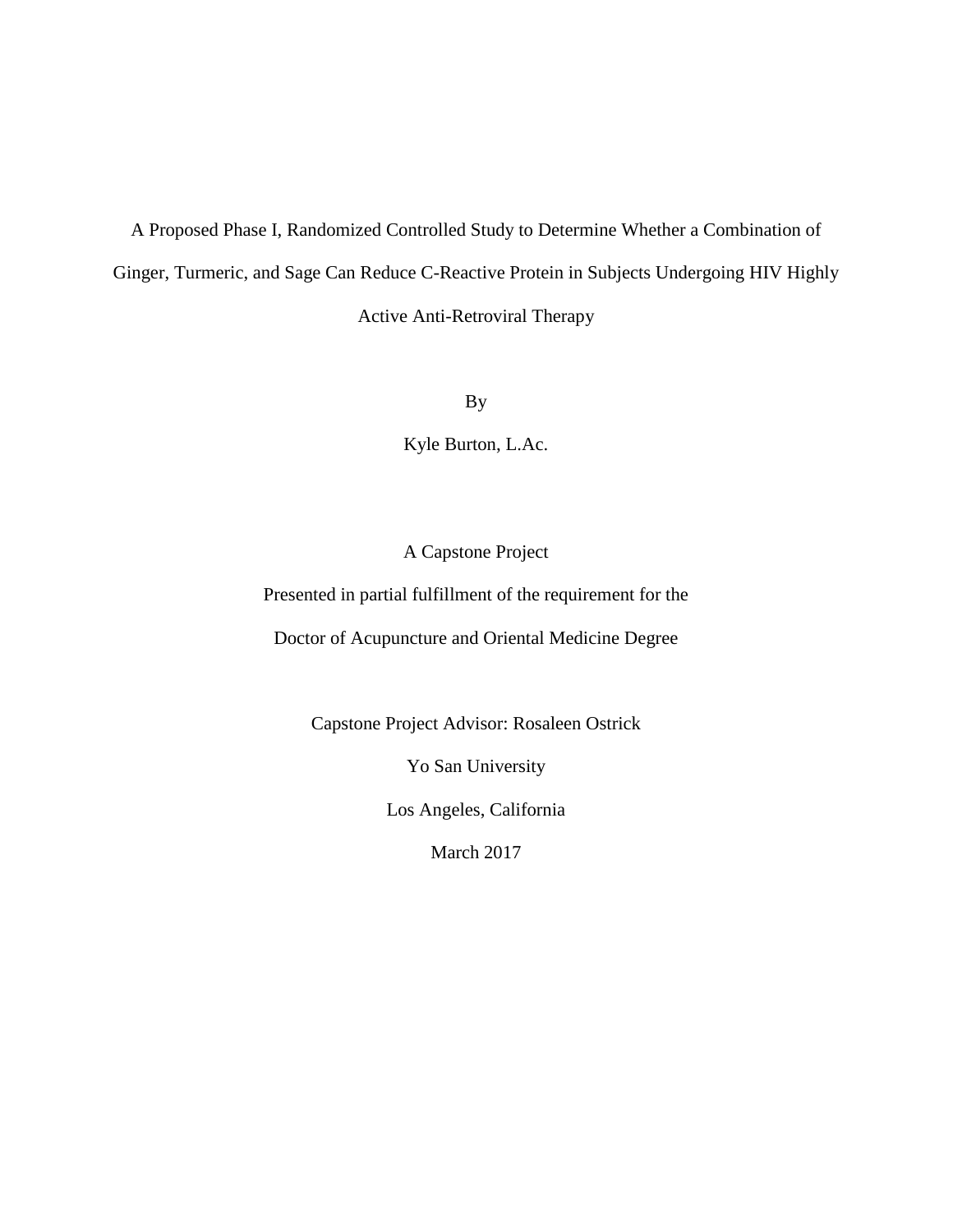Signature Page

### **Approval Signatures Page**

This Capstone Project has been reviewed and approved for acceptance in fulfillment of DAOM Research Reporting by:

trick

Rosaleen Ostrick, L.Ac.

Capstone Project Advisor

April 30, 2017

April 30, 2017

Pam Tarlow, PharmD Integrative Internal Medicine Specialty Co-Chair

Tanjata Laraine Crampton, DAOM, LAc,

Doctoral Program Dean

April 30, 2017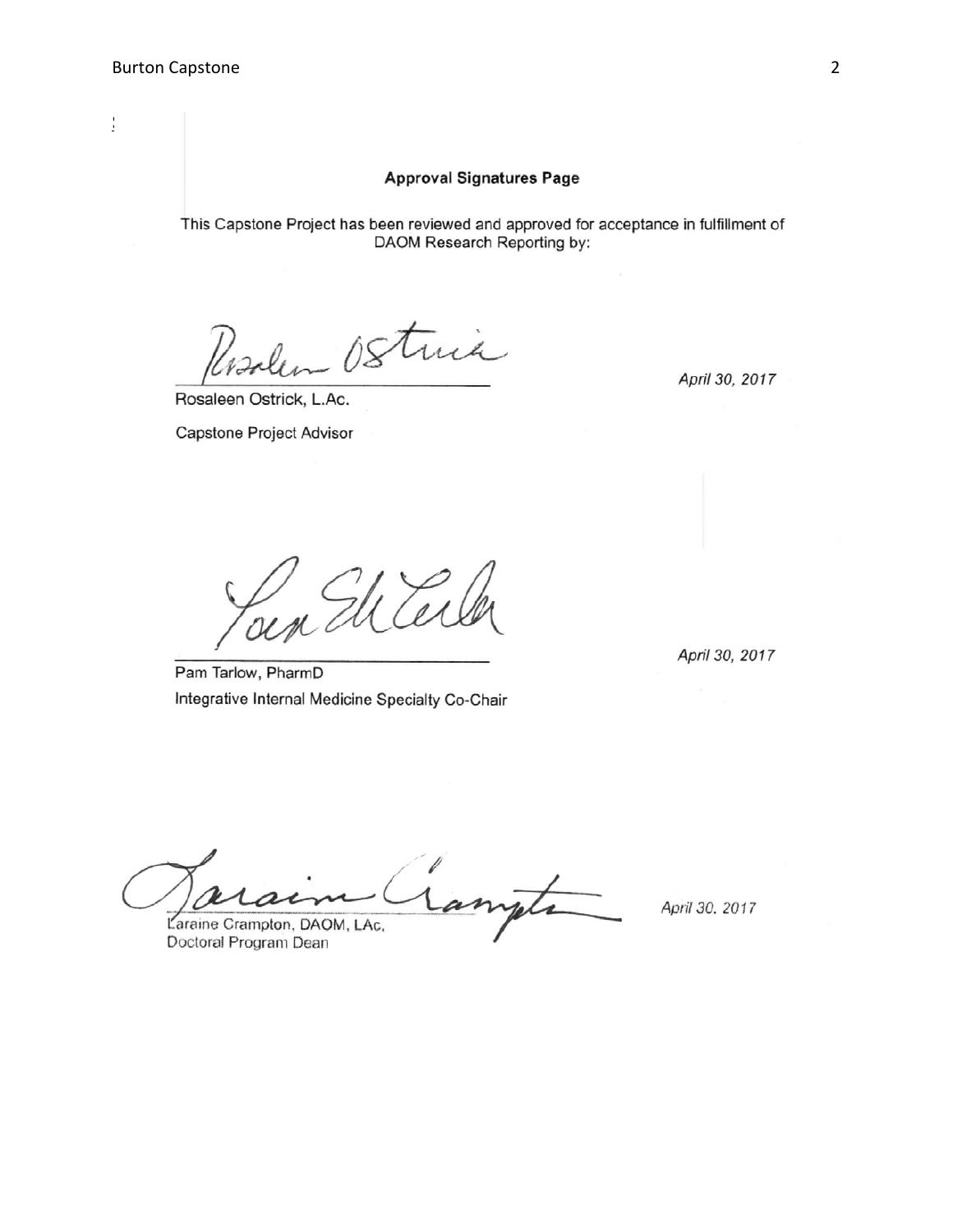Burton Capstone 3

#### **Abstract**

Highly active anti-retroviral therapy (HAART) has increased the life expectancy of the HIVpositive patients similar to that of the HIV-negative population. However, those undergoing HAART have shown an increased chance for cardiovascular disease (CVD). Higher levels of C-Reactive Protein (CRP), a risk factor for CVD, are more common for those with HIV. Since HAART is essential for suppressing the viral load, this pilot study will test the safety of adding an herbal formula in combination with HAART to help reduce CRP and potentially CVD. Turmeric, ginger, and sage have been shown to decrease inflammation and do not have any known negative interactions with HAART's absorption or efficacy. **Method**: Patients undergoing HAART will be randomized into either an intervention group that will be given 3 grams of the herbal formula twice a day, or into a control group. The trial will last for six weeks. **Results**: Introductory and final blood draws will be compared to determine whether a significant change in CRP or viral levels occurred. The standard risk factors for CVD will also be tested including: glucose, cholesterol, blood pressure, and weight. The results will show if this herbal combination can safely and effectively reduce the increased risk of CVD in those undergoing HAART.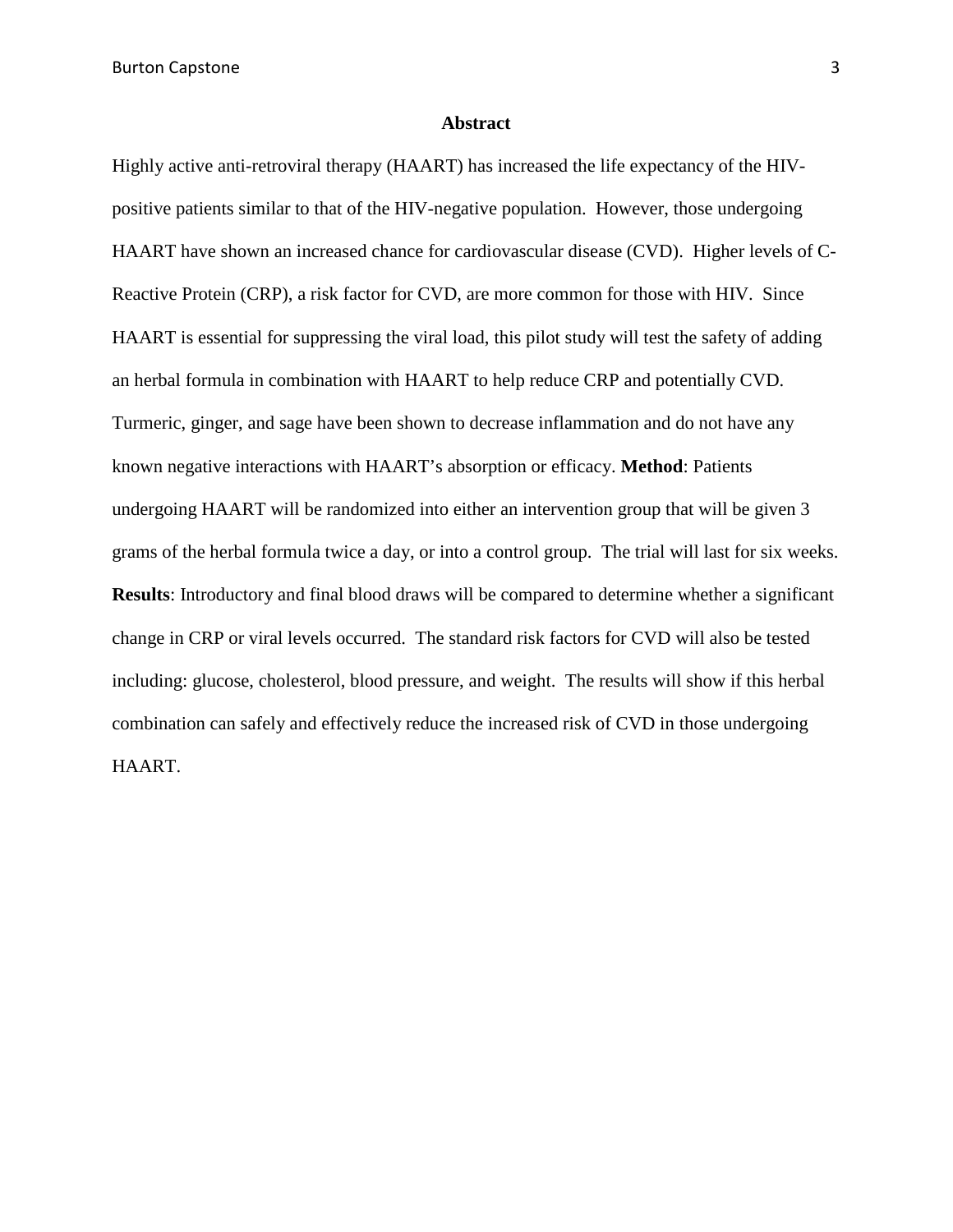### **Acknowledgments**

Many people helped make this paper possible; the staff at Yo San University for their overwhelming support, Dr. Laraine Crampton and Dr. Andrea Murchison for their excellent guidance, Dr. Spar and his expertise, and my aunt, Penny Haddad for her life time of inspiration. A special thank you to my family and office staff for their continual support and to my advisor, Rosaleen Ostrick, whom none of this would be possible. Thank you to my fellow cohort for their friendship, humor, and encouragement.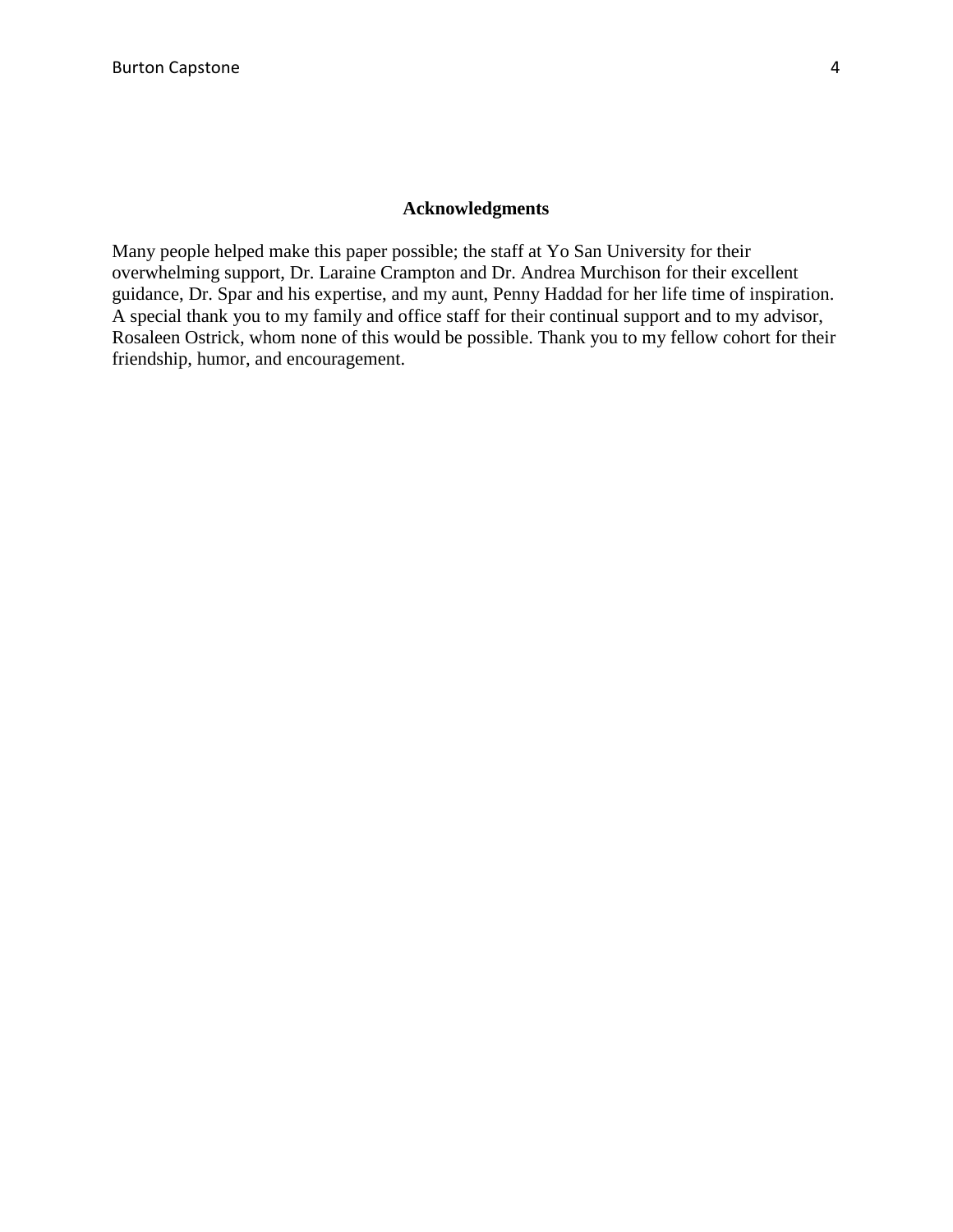# **Table of Contents**

| Standard of Care Treatment for Inflammation17         |  |
|-------------------------------------------------------|--|
|                                                       |  |
|                                                       |  |
| Highly Active Anti-Retroviral Therapy (HAART)19       |  |
|                                                       |  |
|                                                       |  |
| Traditional Chinese Medicine and Thermal Properties23 |  |
|                                                       |  |
|                                                       |  |
|                                                       |  |
|                                                       |  |
|                                                       |  |
|                                                       |  |
| $Design. \dots 30$                                    |  |
|                                                       |  |
|                                                       |  |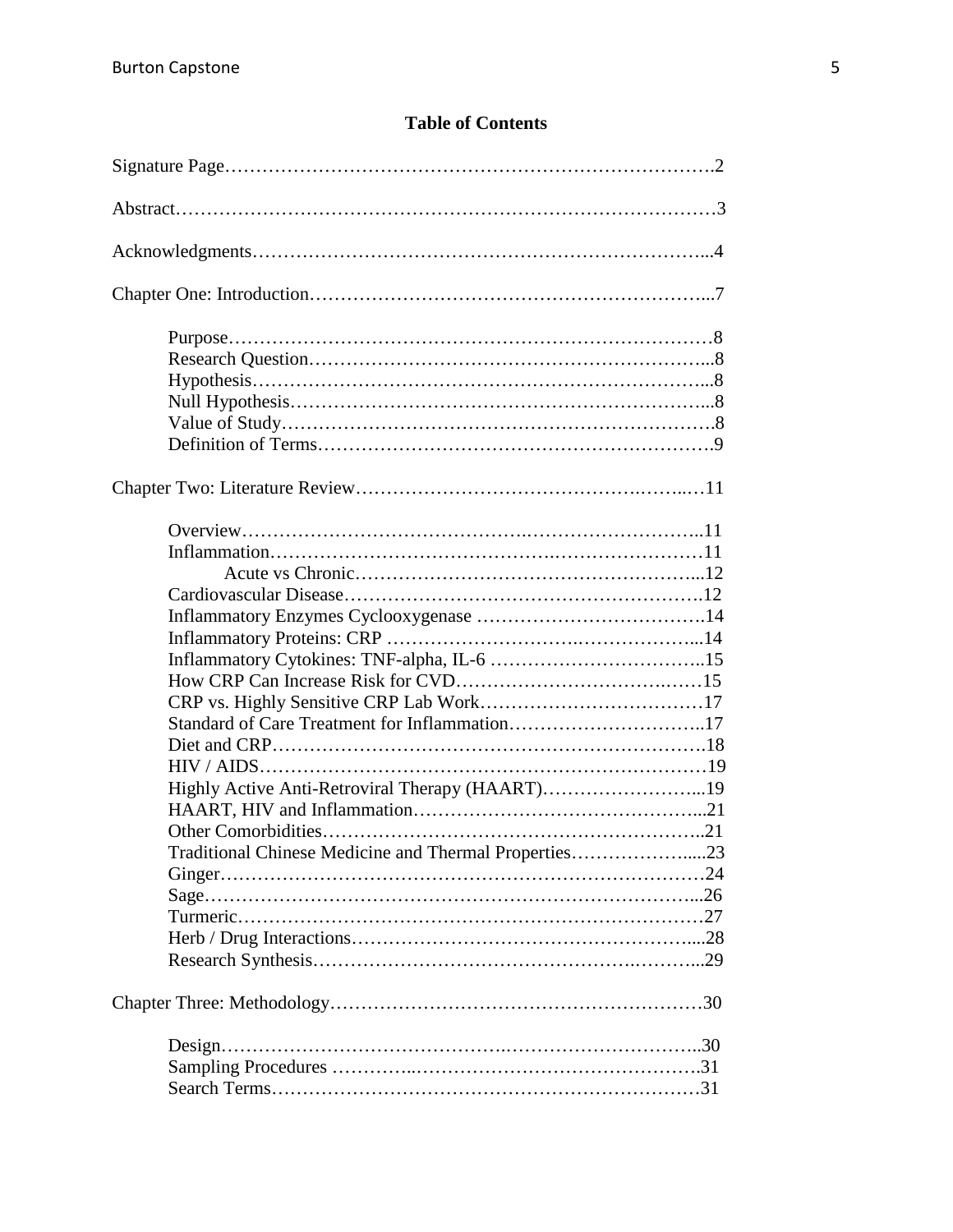|--|--|

# Appendices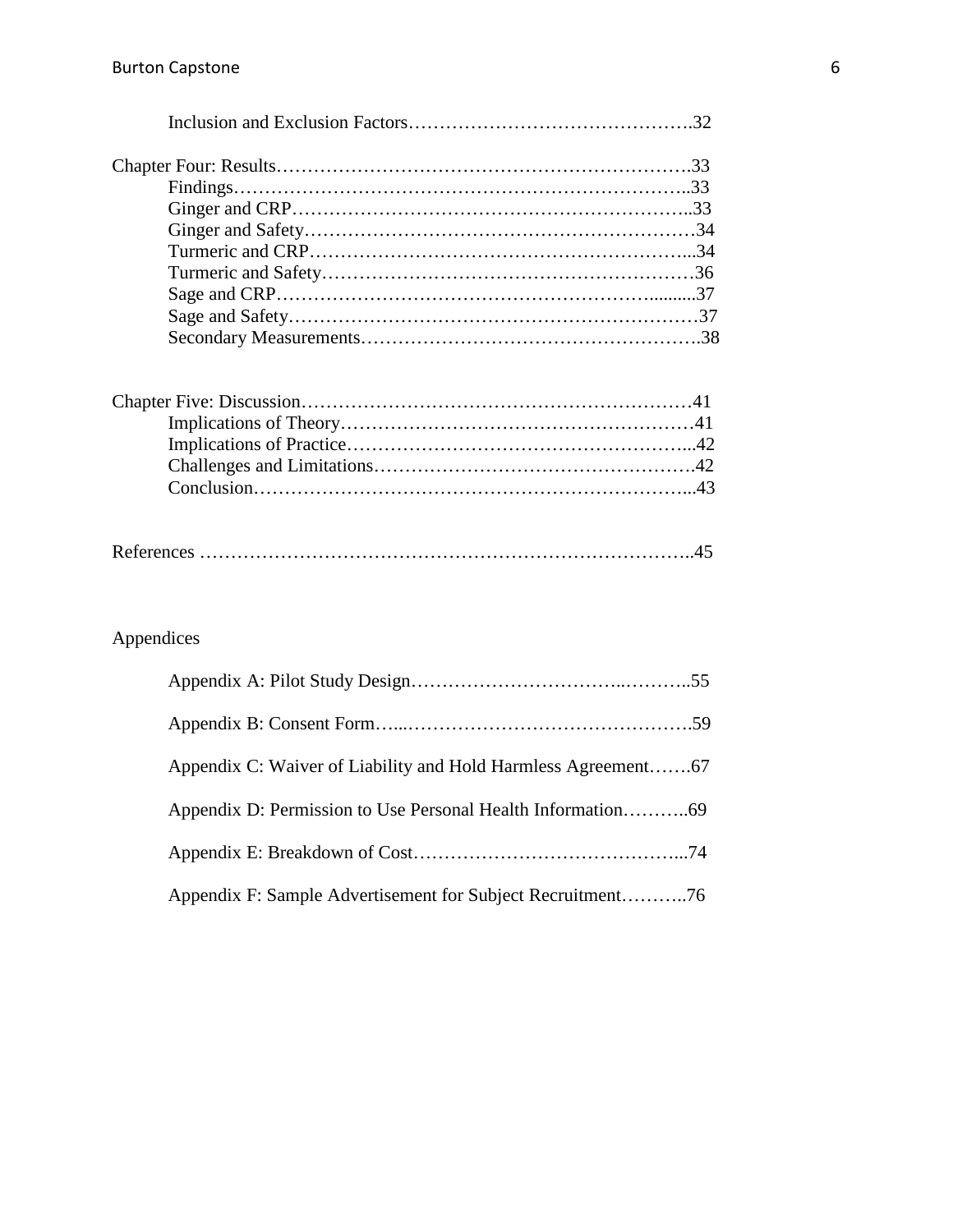# **Chapter One: Introduction**

### **Background**

HIV-positive patients are living longer with the increased success of highly active antiretrovirus therapy (HAART). HAART keeps the virus at undetectable levels and prevents the patient from developing Acquired Immune Deficiency Syndrome (AIDS). We now have for the first time an aging HIV-positive population. Comorbidities are starting to emerge, and at an earlier age than in the HIV-negative population (Hall, 2011). Large studies have indicated an increased risk of cardiovascular disease (CVD) in HIV patients on HAART (D'Ettorre, 2016). The increased risk is so significant that doctors are suggesting the recommended age for cardiovascular health screenings and prevention should be lowered for those who are HIVpositive (Boccara, 2013).

The exact mechanism of why HIV patients on HAART have an increased chance of developing CVD is not known. It may be due to chronic, low-grade inflammation from the dormant virus or from the daily medication (Triant, 2009). Whatever the cause, we know those undergoing HAART have a higher risk of CVD (Fichtenbaum, 2011).

There are normal risk factors for CVD, such as cholesterol, diabetes, and high blood pressure, but newer research is discovering that certain inflammatory biomarkers found in the blood can be another way to assess the risk for CVD (Ridker, 2005). The American Heart Association suggests monitoring C-reactive protein (CRP), and have established acceptable levels that range depending on age (American Heart Association, 2016). High levels of CRP are considered a risk for CVD (Arnett, 2007). The median level of CRP is higher for those who are HIV-positive (Fichtenbaum, 2011).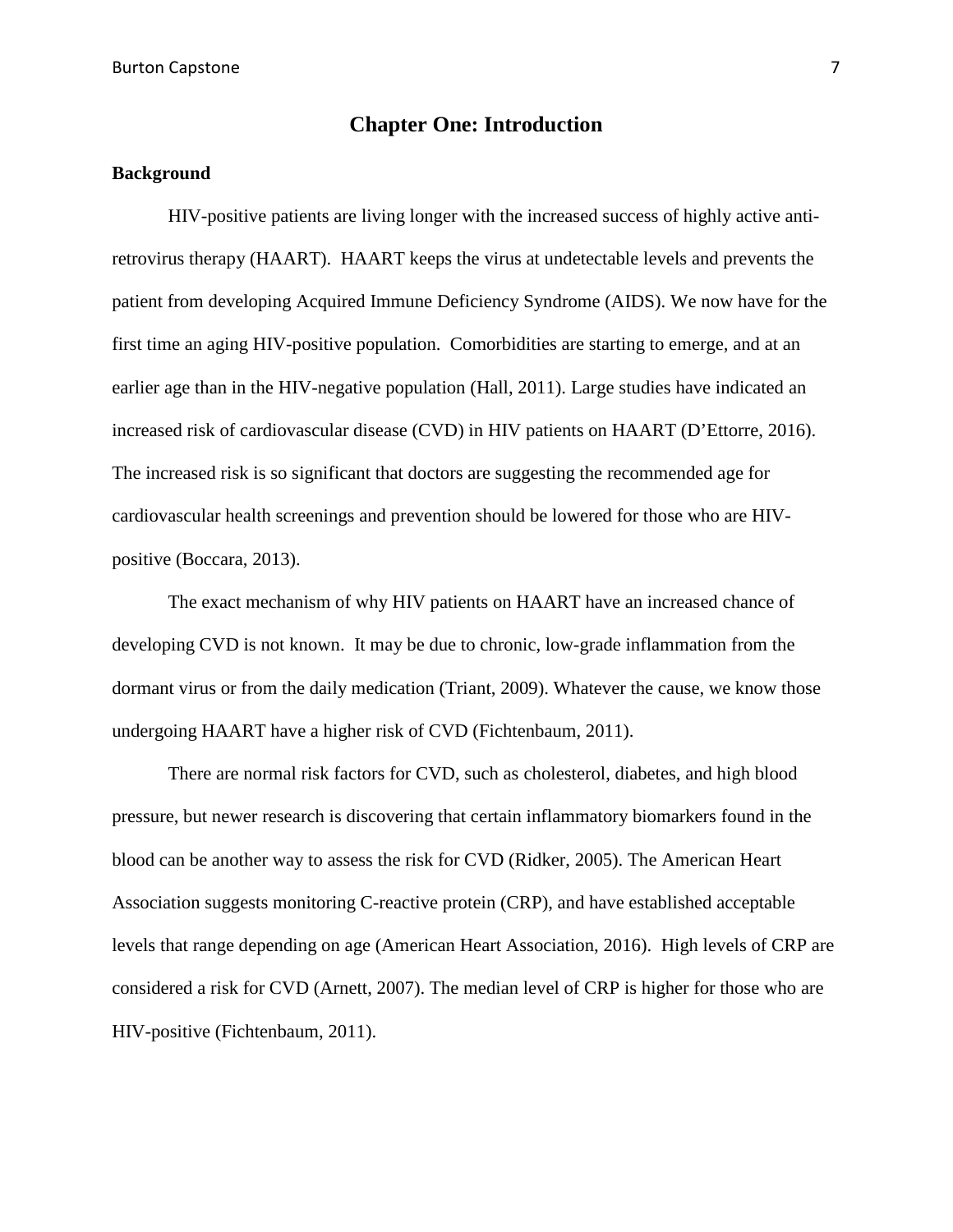Certain herbs have been shown to have anti-inflammatory effects. Several studies have shown ginger, turmeric, and sage to decrease CRP levels (Zhang, 2007; Naderi, 2015; Zhang, 2016). It is possible the combination of these three herbs may decrease the risk for CVD by decreasing CRP levels.

#### **Purpose**

The purpose of this capstone is to design a clinical trial, founded in a scholarly literature synthesis, that will show whether a combination of ginger, turmeric, and sage can reduce levels of CRP in HIV-positive patients undergoing HAART.

### **Research Question**

Can a combination of ginger, turmeric, and sage reduce CRP levels in HIV-positive patients who are undergoing HAART?

### **Hypothesis**

HIV-positive patients undergoing HAART who are given ginger, turmeric, and sage will show a decrease in CRP blood serum levels.

### **Null Hypothesis**

There will be no decrease in the CRP serum levels in the treatment group ingesting ginger, turmeric, and sage.

### **Value of Study**

The purpose of this pilot study is to test if an herbal anti-inflammatory formula (HAI) can decrease CRP levels in HIV-positive patients undergoing HAART. This trial may inspire further investigation into herbs and their possible synergistic effects in decreasing inflammation and other comorbidities for those taking HAART. As a further benefit, these herbs might also show the same anti-inflammatory effects in HIV-negative subjects.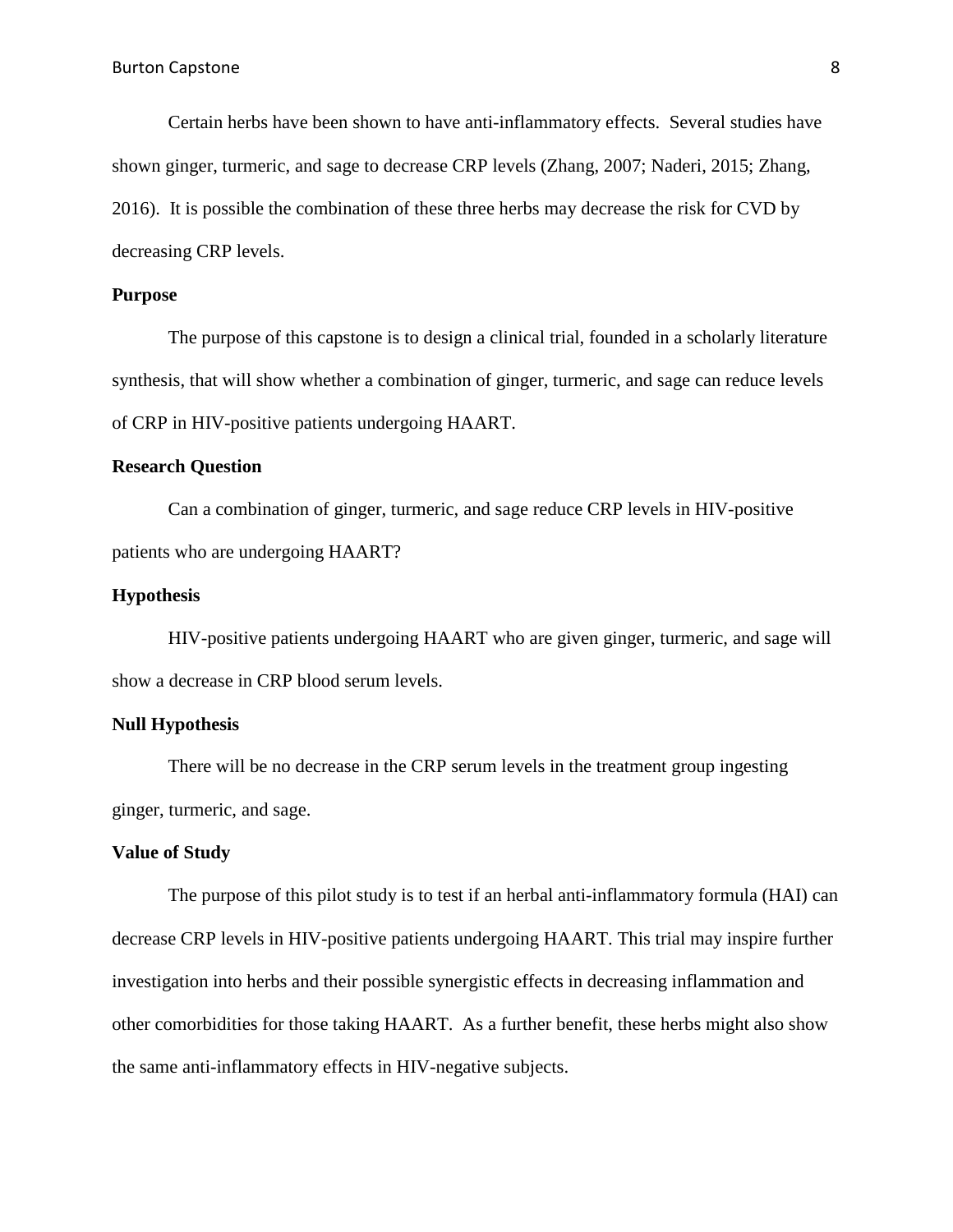### **Definition of Terms**

**Acquired Immune Deficiency Syndrome** (AIDS) - Acquired Immune Deficiency Syndrome is a condition, caused by HIV, when the body's immune system is unable to fight off secondary infections or diseases due to a weakened immune system. AIDS is diagnosed when the white blood cell count, CD4, is less than 200 cells/mm (CDC, 2016).

**Arteriosclerosis** - Arteriosclerosis is an abnormal thickening and hardening of the blood vessel wall (Huether, 1996).

**Atherosclerosis** - Atherosclerosis is a form of arteriosclerosis in which soft deposits of intracellular fat and fibrin on the blood vessel walls harden over time (Huether, 1996).

**C-reactive protein (CRP)** - A protein involved in inflammation that can be used to monitor the risk of cardiovascular disease (Prasad, 2006).

**Cardiovascular disease (CVD)** - Cardiovascular disease is a class of diseases that involve the heart and blood vessels. The most common types are coronary artery disease, high blood pressure, cardiac arrest, congestive heart failure, peripheral artery disease, and stroke (Huether, 1996).

**Herbal formula** - There are many different methods of classifying groups of herbs in a formula. Classifications are based on disease, pattern, symptom, temperatures, taste. Formulas include two or more herbs chosen for their synergetic effects or to balance other included herbs from being too harsh or extreme (Bensky, 1993).

**Herbal anti-inflammatory (HAI)** - The herbal anti-inflammatory used in this study is a combination of ginger, turmeric, and sage.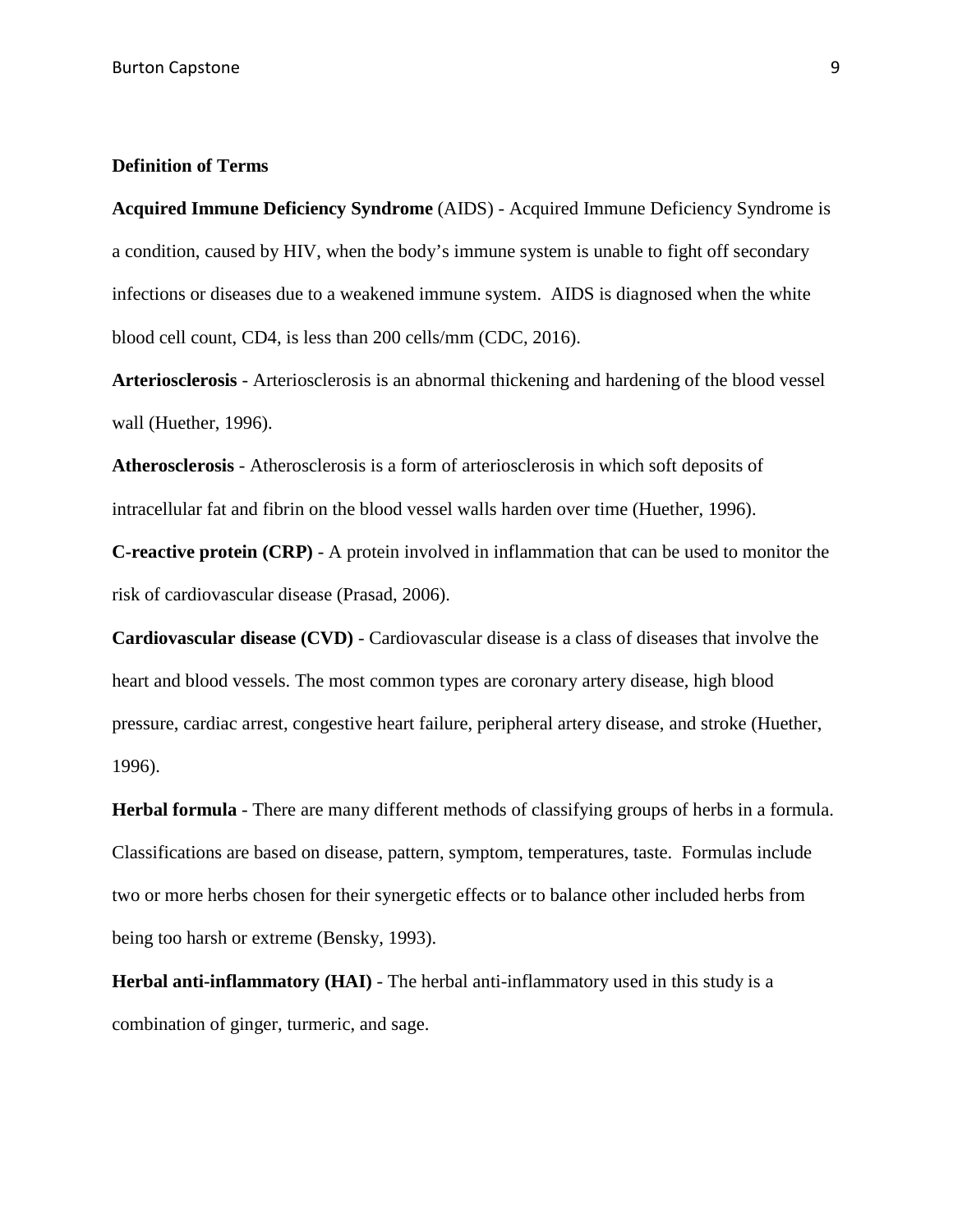**Highly active anti-retroviral therapy (HAART)** - HAART is a combination of at least three drugs that suppress HIV replication and resistance to medication. HAART can reduce viral levels to an undetectable level. This helps prevent the development of AIDS and decreases the chance of transmitting the virus to others (Hall, 2011).

**Human Immunodeficiency Virus (HIV)** - Human Immunodeficiency Virus-which if untreated develops into AIDS- attacks a specific white blood cell responsible for preventing infection (CD4), which weakens the immune system over time (CDC, 2016).

**Interleukin-6 (IL-6)** - Interleukin 6 is an inflammatory cytokine that has been observed in chronic diseases, including cardiovascular disease (Neal, 2008).

**Metabolic syndrome (MS)** - A group of risk factors for cardiovascular disease (Guarner, 2012).

**Myocardial infarction** - Prolonged, unrelieved ischemia that interrupts blood supply to the myocardium (Huether, 1996).

**Prostaglandins** - Long chain fatty acids produced from arachidonic acid, which increase vascular permeability during inflammation (Huether, 1996).

**Qi** - Various translation including energy, life force, matter-energy, qi is difficult to define (Maciocia, 1989).

**Traditional Chinese Medicine (TCM)** - Including acupuncture, herbs, diet, and massage, TCM dates back more than 2,000 years (Maciocia, 1989).

**Tumor Necrosis Factor-Alpha (TNF-alpha)** - Produced primarily by macrophages in response to infection, TNF-alpha causes vascular endothelial cells to become stickier by increasing surface adhesion molecules (Huether, 1996).

**Viral reservoir** - A viral reservoir is a cell type or anatomical site in association with which a replication-competent form of the virus accumulates and persists (Blankson, 2002).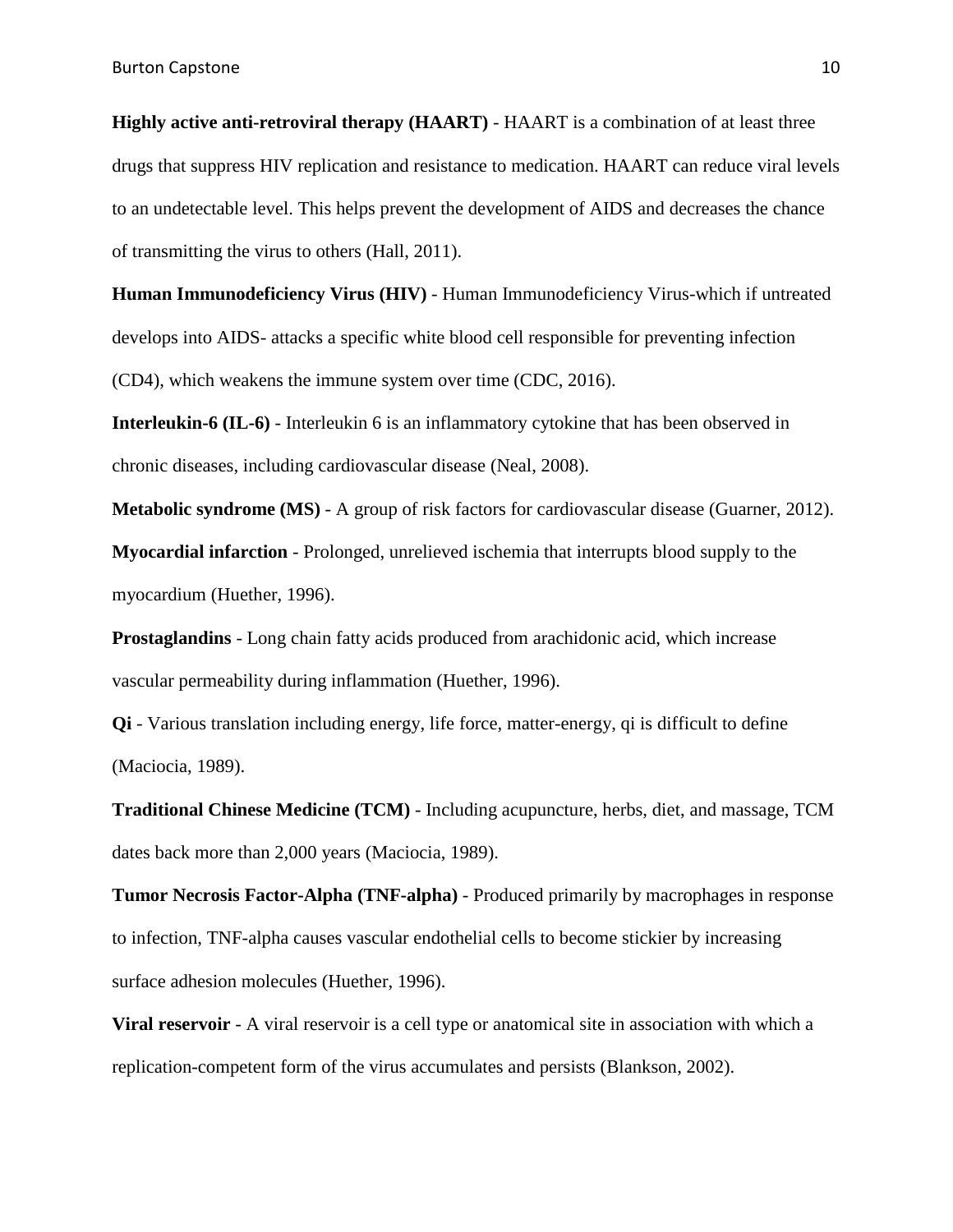#### **Chapter Two: Literature Review**

### **Overview**

This chapter will provide a review of inflammation, CVD, and associated biomarkers involved in inflammation. It will further explore HIV and HAART's independent risks of CVD. Next, a literature review of the efficacy of ginger, turmeric, and sage to decrease inflammatory biomarkers will provide the rationale for this pilot study.

### **Search Terms**

Research information for the literature review was obtained from: Pubmed, Google Scholar, National Institute of Health, Journal of Chinese Medicine, Journal of Acquired Immune Deficiency Syndromes, Louise M. Darling Biomedical Library at UCLA, HIV/AIDS in the Post-HAART Era, Chinese Herbal Medicine Materia Medica, Foundations of Chinese Medicine. Key search words included HIV, HAART, inflammation, HAART and inflammation, CRP, cardiovascular disease and HAART, ginger and CRP, turmeric and CRP, sage and CRP, ginger and HAART, turmeric and HAART, sage and HAART.

#### **Inflammation**

Inflammation is a biological response of body tissue to a foreign stimulus. Its purpose is to eliminate the foreign stimulus and to clear out cells damaged by the stimulus. Harmful stimuli can include bacterial or viral infections, dietary factors, auto-immune diseases, musculoskeletal strains, chemicals, and external injuries. There are two types of inflammation local and systemic. Local inflammation is usually noticeable as swelling, redness and heat from increased blood flow. Systemic inflammation may occur throughout the body, and may be more difficult to detect because of the lack of external physical signs (Huether, 1996).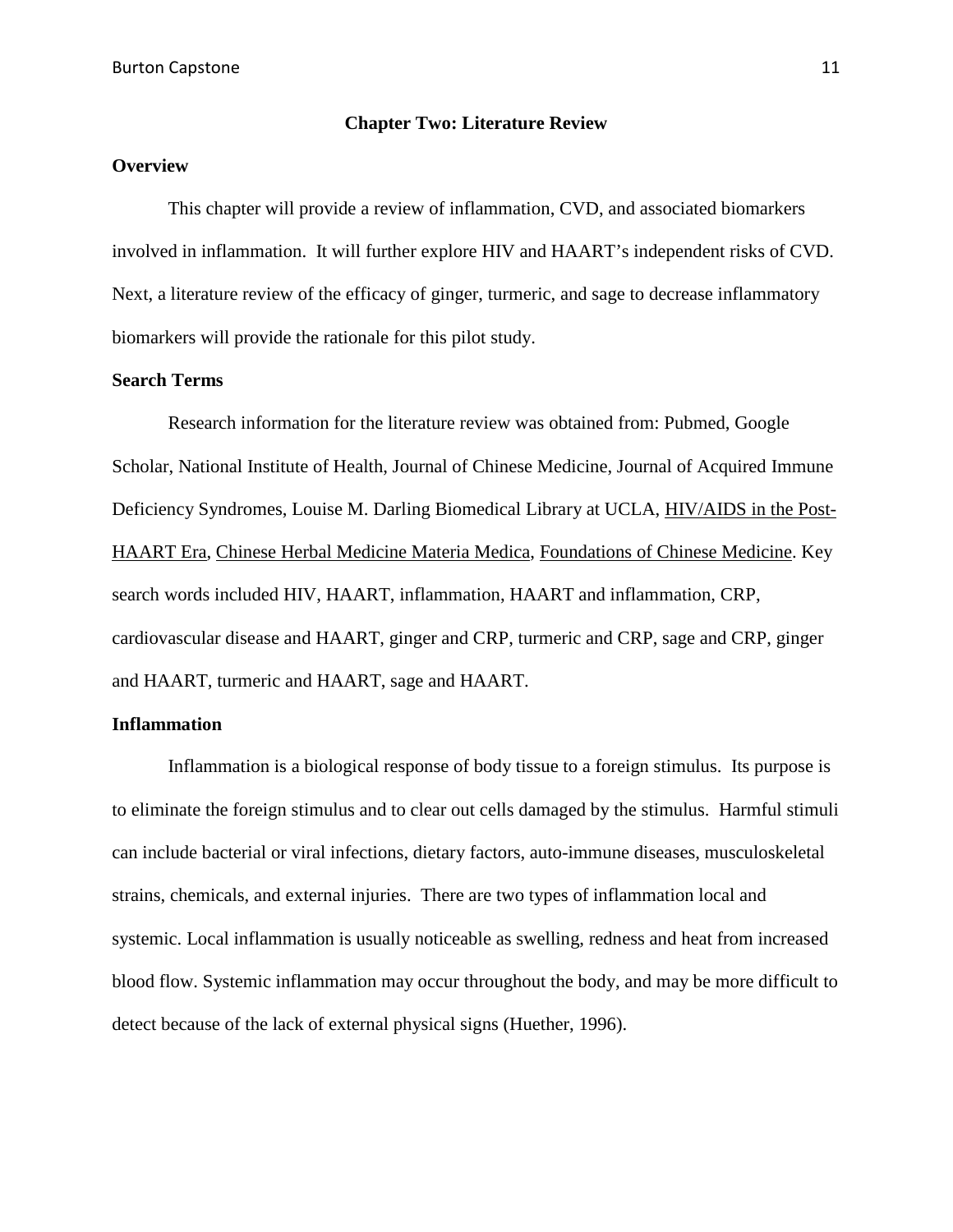### **Acute Inflammation vs Chronic Inflammation**

Acute inflammation has a rapid onset after the initial trauma or foreign stimulus. The innate immune response, the non-specific immune system, increases the flow of plasma and leukocytes to the injured tissue. Cytokines help dilate blood vessels so that white blood cells, which are larger than red blood cells, can enter the injured site, which furthers the inflammatory process. This increased dilation of blood vessels is responsible for the heat, redness, swelling, and pain that are the hallmark signs of an acute inflammatory response (Huether, 1996).

Chronic inflammation is defined as inflammation that lasts longer than three months (Huether, 1996). It can occur when the original stimulus has not been eliminated. During chronic inflammation, there is simultaneous destruction and healing of the tissue and, over time, the affected cells begin to change. Such changes can create scar tissue or even thickening of the arteries (arteriosclerosis) (Huether, 1996). Moreover, chronic inflammation is thought to be a driving factor in the aging process (Guarner, 2012).

#### **Cardiovascular Disease**

Chronic increased levels of inflammation are an independent risk marker for CVD, beyond the conventionally employed risk factors of metabolic syndrome (MS). Recent studies indicate that vascular inflammation, specifically atherosclerosis, is an independent risk factor for the development of CVD. Inflammation is the catalyst for atherosclerosis, as it requires continuous recruitment of monocytes into the blood vessels, which then form atherosclerotic plaque (Libby, 2009).

MS is a group of risk factors that we know together increases an individual's chance of developing CVD (NIH, 2016). MS is more common within the HIV positive population; a cross-sectional survey of 877 patients revealed that 25% developed MS after prolonged exposure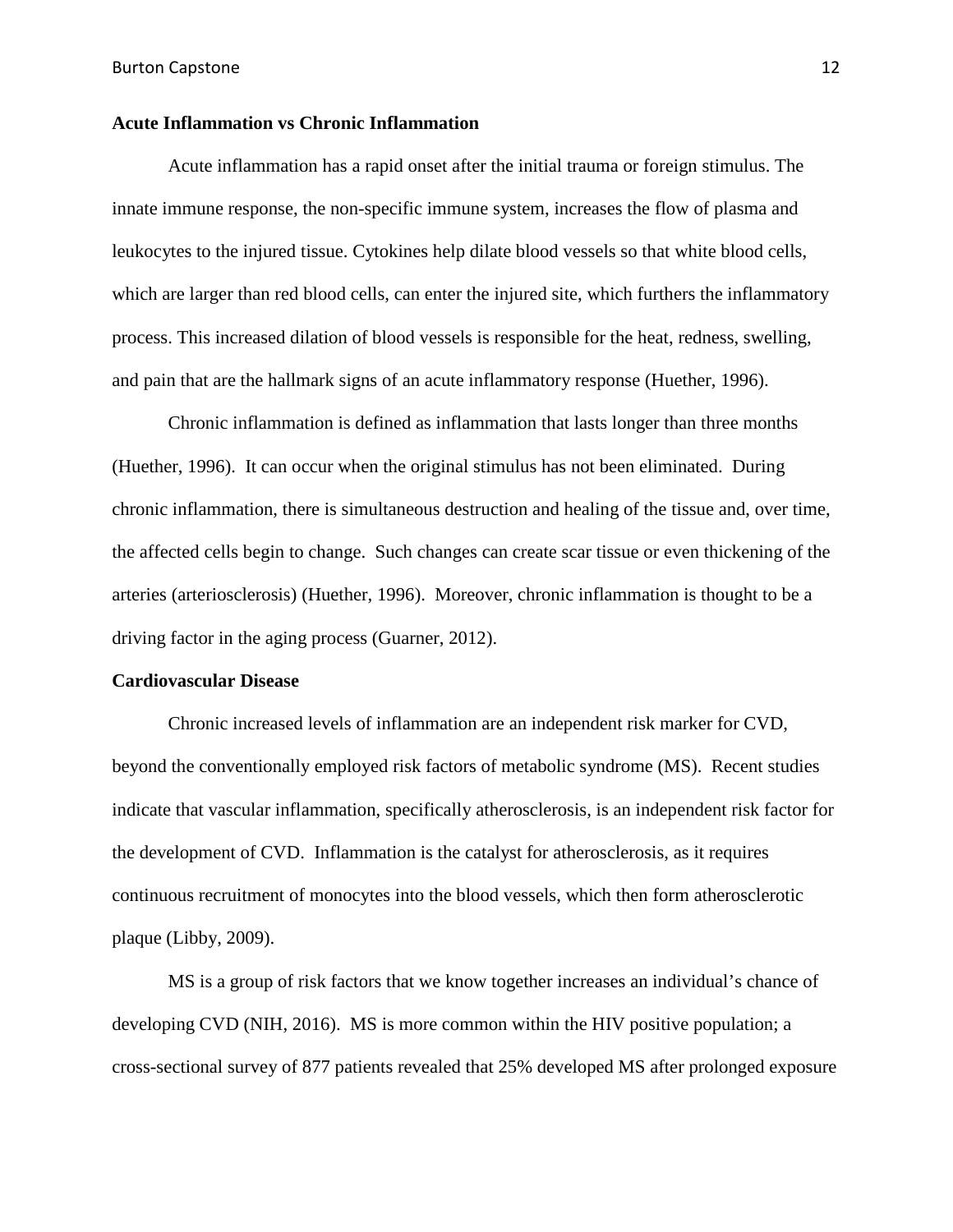to HAART (Wu, 2012). Additionally, there is evidence that the risk factors for MS are provoked by chronic inflammation.

The presence of three of the five following risk factors lead to a diagnosis of MS: elevated triglycerides, decreased high density lipids (HDL), increased fasting glucose, hypertension or obesity. Any of these alone also increase the risk of CVD, but they tend to happen concurrently (NIH, 2016).

Some hallmarks of MS such as weight, a sedentary lifestyle, and some types of insulin resistance are controllable. Factors which are not controllable include a person's genetic makeup; an example is insulin-dependent diabetes. Moreover, the risk for MS increases with age.

Most of the risk factors for MS do not have outward signs or symptoms other than a large waistline. High blood sugar can cause increased thirst, urination, fatigue, and blurry vision, but all these symptoms have many causes; it can only be diagnosed accurately through blood work. High blood pressure may cause headaches, dizziness, or nosebleeds, but it is often symptom-free and can only be confirmed by measuring blood pressure. Blood work and physical assessments are necessary to monitor risk; subjective complaints are not sufficient to diagnose MS.

People with MS are twice as likely to develop heart disease and five times more likely to develop diabetes (NIH, 2016), and, according to the National Heart, Lung, and Blood Institute (2016), people with MS often have two other conditions: excessive blood clotting and constant, low-grade inflammation.

It is not known if MS causes inflammation, or if inflammation causes MS. What we do know is that inflammation is a cause of CVD (Libby, 2009). Therefore, the ability to decrease inflammatory biomarkers could potentially decrease the risk of MS and CVD. Since they tend to appear together - suggesting a common, yet multifactorial inflammatory source – it would seem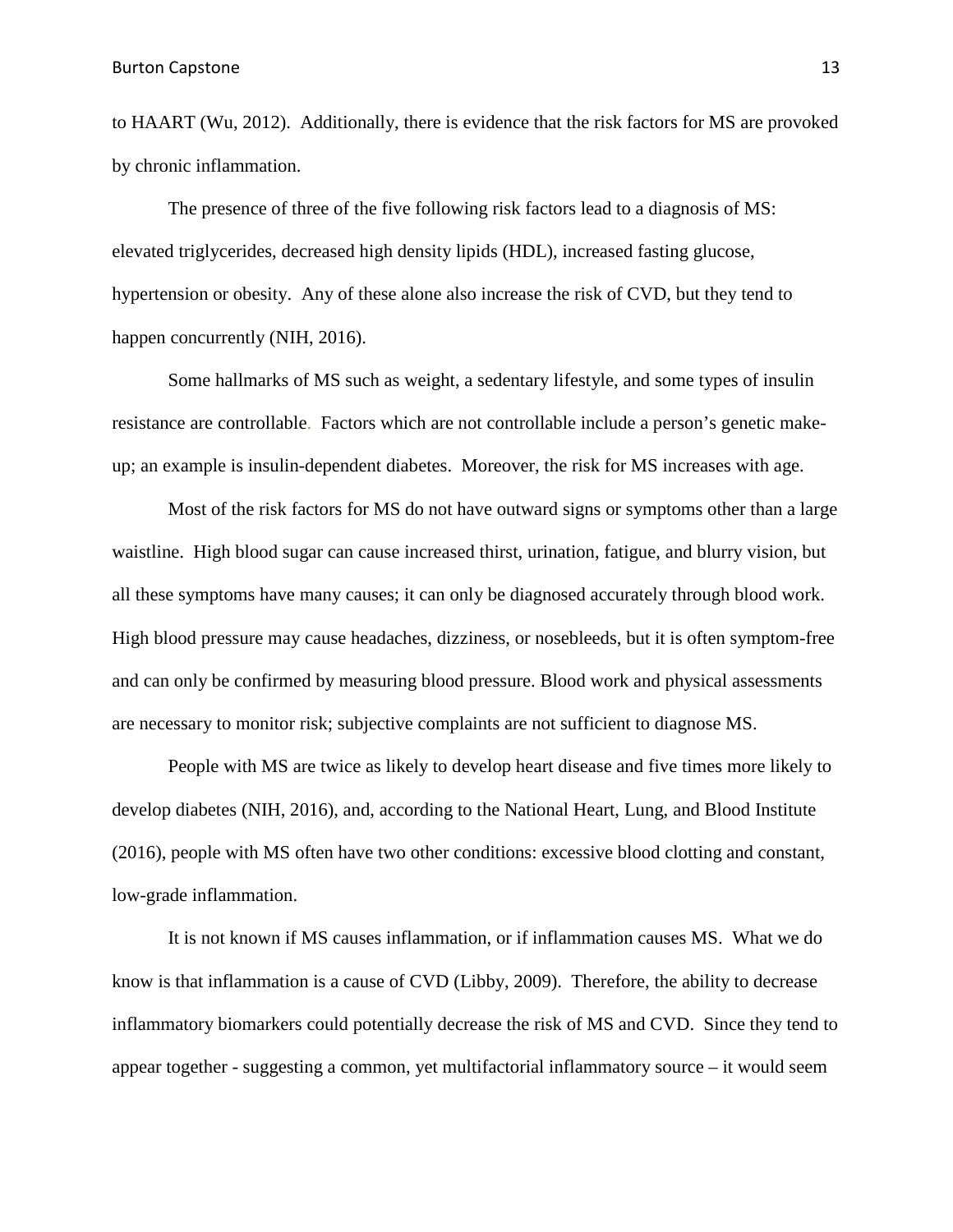appropriate to combat them with a multi-targeted medicine that works on several pathways at once. The herbs chosen for this study, as explained later, have been shown to work on multiple inflammatory pathways.

### **Inflammatory Enzymes: Cyclooxygenase**

Cyclooxygenase (COX) is an enzyme that promotes inflammation. COX converts arachidonic acid into prostaglandins. Some of the converted prostaglandins cause vasodilation while others produce the enzyme thromboxane A4, an aggregating agent. The vasodilation is useful in that it allows the larger white blood cell to enter the damaged area. The increased blood flow is what gives the damaged area the increased red color and warmth. Cyclooxygenase 1 (COX-1) is present in most normal healthy tissues including blood vessels, interstitial cells, platelets, mesothelial cells, and smooth muscles. Regular functions of COX-1 maintain the lining of the stomach and are involved in kidney and platelet function (Huether, 1996).

Cyclooxygenase 2 (COX-2) is another enzyme found in the parenchymal cells of most tissues. COX-2 is up-regulated during inflammation and transported to the site of injury where it helps prevent thrombosis. A class of commonly used anti-inflammatory medications, the non-steroidal anti-inflammatory drugs (NSAIDS) works by inhibiting the action of COX-1 or COX-2.

#### **Inflammatory Proteins: CRP**

 C-reactive protein (CRP) is synthesized primarily by the liver and is a marker for systemic inflammation. The normal level of plasma CRP for a healthy adult is 2 mg/L or less. Levels of more than 10mg/L have been associated with acute inflammation. CRP levels decrease as inflammation is resolved (Huether, 1996).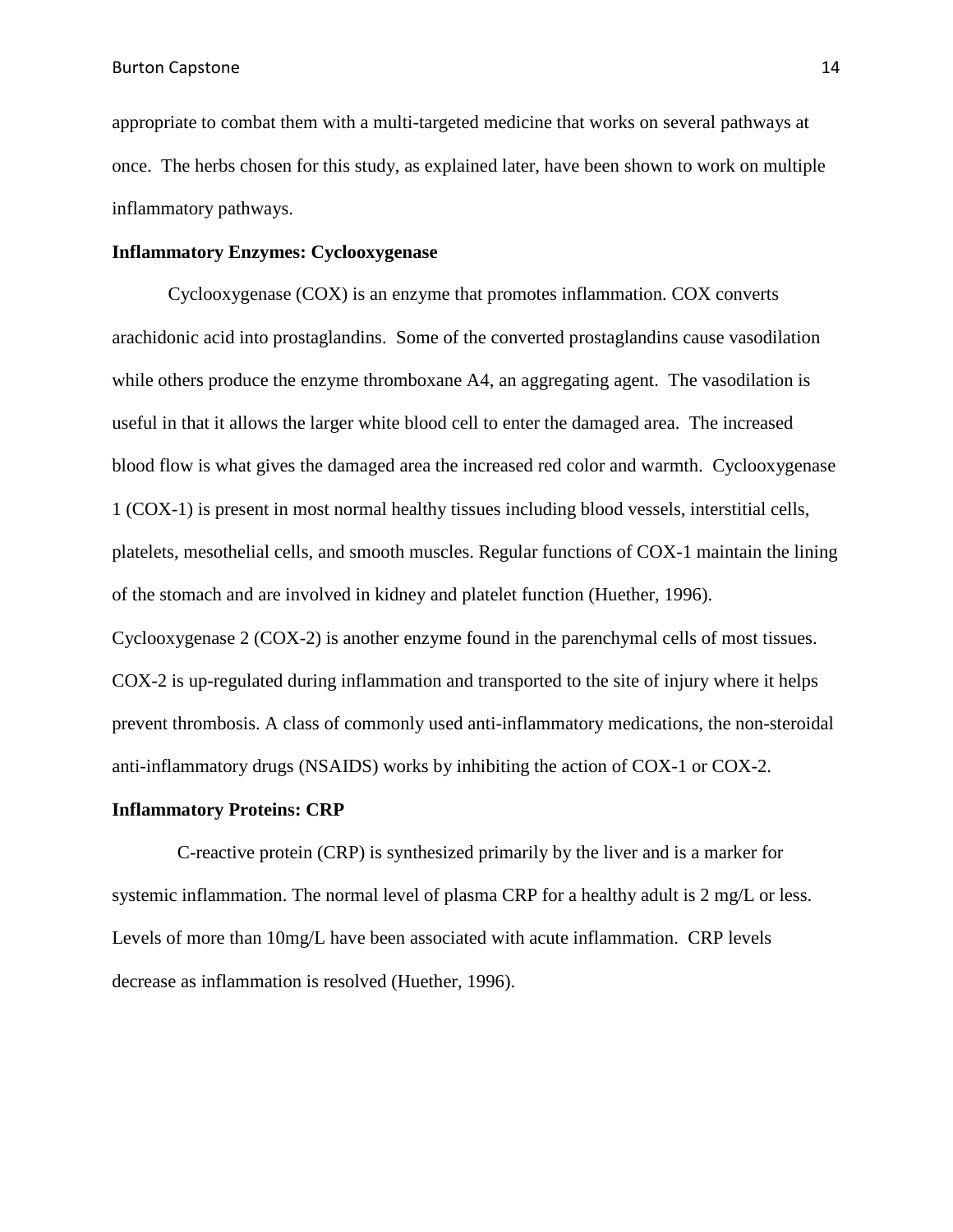### **Inflammatory Cytokines: TNF-alpha and IL-6**

Cytokines act like hormones, transcription factors, and bioactive lipids in that they can function in both metabolic and immune pathways. Cytokines share cellular mechanisms in the metabolic and immune systems and help regulate each other. Inflammation is dependent on metabolic support and requires a shift of energy distribution from an anabolic (building) state to a catabolic (destroying) state (Huether, 1996). There are several different cytokines activated during inflammation, including tumor necrosis factor alpha (TNF-alpha) and interleukin-6 (IL-6).

When inflammation activates the immune system, the insulin-signaling pathway, normally an anabolic process, is suppressed. TNF-alpha is the inflammatory cytokine responsible for insulin resistance. Prolonged levels of TNF-alpha lead to chronic insulin resistance, which can lead to diabetes (Popa, 2007).

Another cytokine involved in inflammation is IL-6. Increased levels of IL-6 have been associated with anemia, cancer, older age, obesity, low lipid levels, HIV replication, HAART and Hepatitis C (Borges, 2015). Chronic elevated levels of IL-6 have been strongly associated with CVD, diabetes, and dyslipidemia (Neal, 2008). Like CRP and TNA-alpha, IL-6 decreases when inflammation is resolved (Huether, 1996).

#### **How CRP Can Increase Risk for CVD**

Although multiple independent pathways lead to inflammation as a link between various risk factors for CVD, CRP is one of the most influential inflammatory biomarkers in assessing CVD risk (Libby, 2009).

There are several mechanisms by which chronic levels of CRP are thought to initiate atherosclerosis: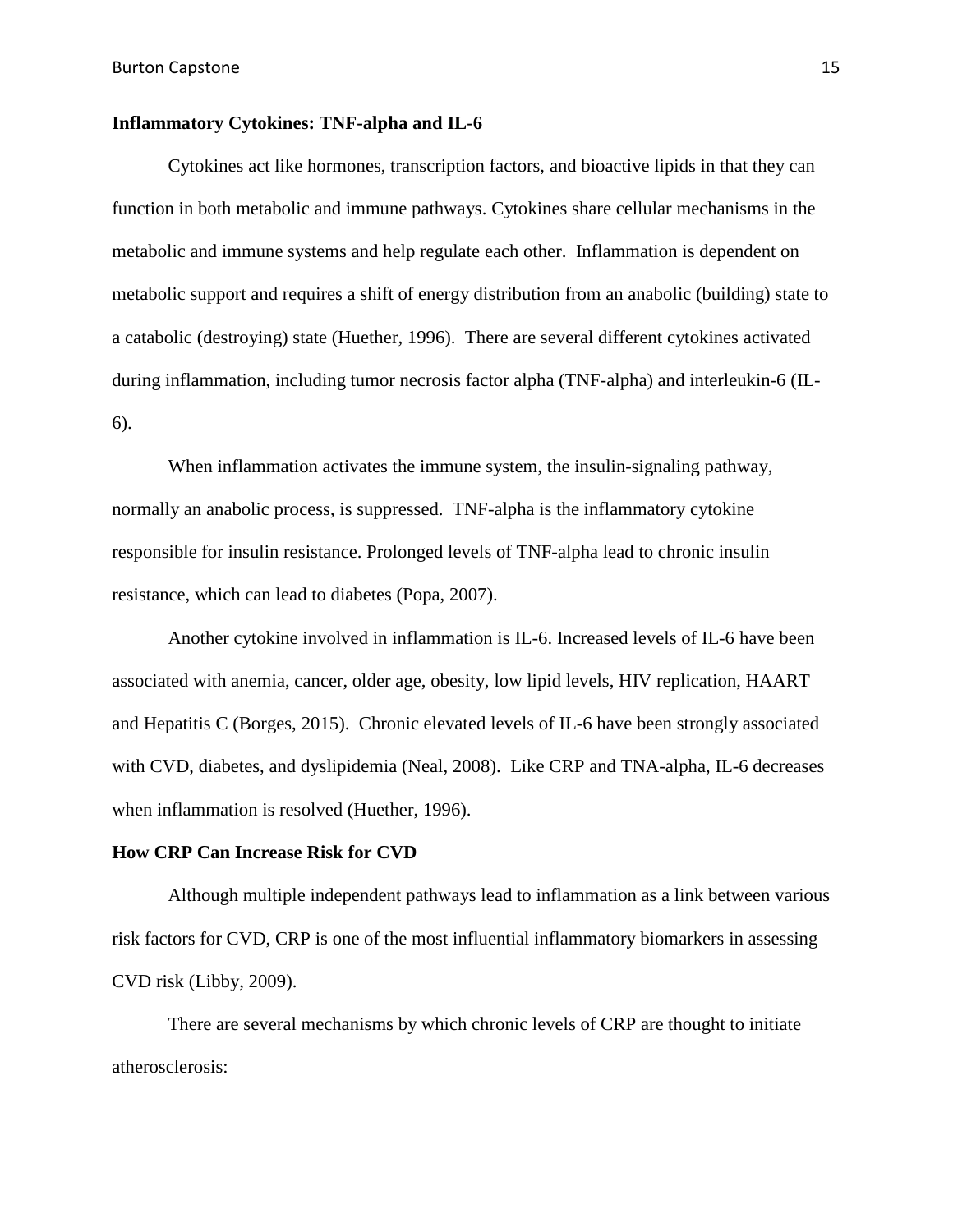- 1. Increased levels of adhesion factors: The walls of blood vessels are lined with endothelial cells. CRP induces pro-inflammatory changes in these endothelial cells. In the presence of CRP, there is a substantial increase of vascular cell adhesion molecule-1 (Liang, 2006). Vascular cell adhesion molecule-1 (VCAM-1) is responsible for altering the cell shape to allow leukocyte binding. If chronic, the altered shape can lead to atherosclerotic plaque densely filled with inflammatory cells (Harry, 2016). The enhanced circulation of monocytes within the arterial wall is an early sign of atherosclerosis. CRP directly affects blood clotting through increasing VCAM-1.
- 2. Increased reactive oxygen species (ROS): Cytokines are biomolecules involved in inflammation and are activated by CRP (Wynants, 2013). When activated, cytokines cause leukocytes to release ROS which is associated with atherosclerosis by reducing levels of nitric oxide (NO) (Ritchie, 2016). NO relaxes the blood vessels and is an antioxidant that is essential for cardiovascular health.
- 3. Foam Cell Formation: Due to free radicals, low density lipid cholesterol (LDL) can oxidize and cause a gathering of foam cells. When lipids deposit on the wall of the blood vessel due to oxidation, macrophages are sent to the site to destroy it by endocytosis. The macrophages adhere to the wall and become filled with lipids creating a foamy appearance (Zwaka, 2001). Foam cells can accumulate, resulting in fatty streaks within the blood vessel wall. Chronic macrophage activation is not only associated with atherosclerosis, but is also seen in type 2 diabetes (Baker, 2011).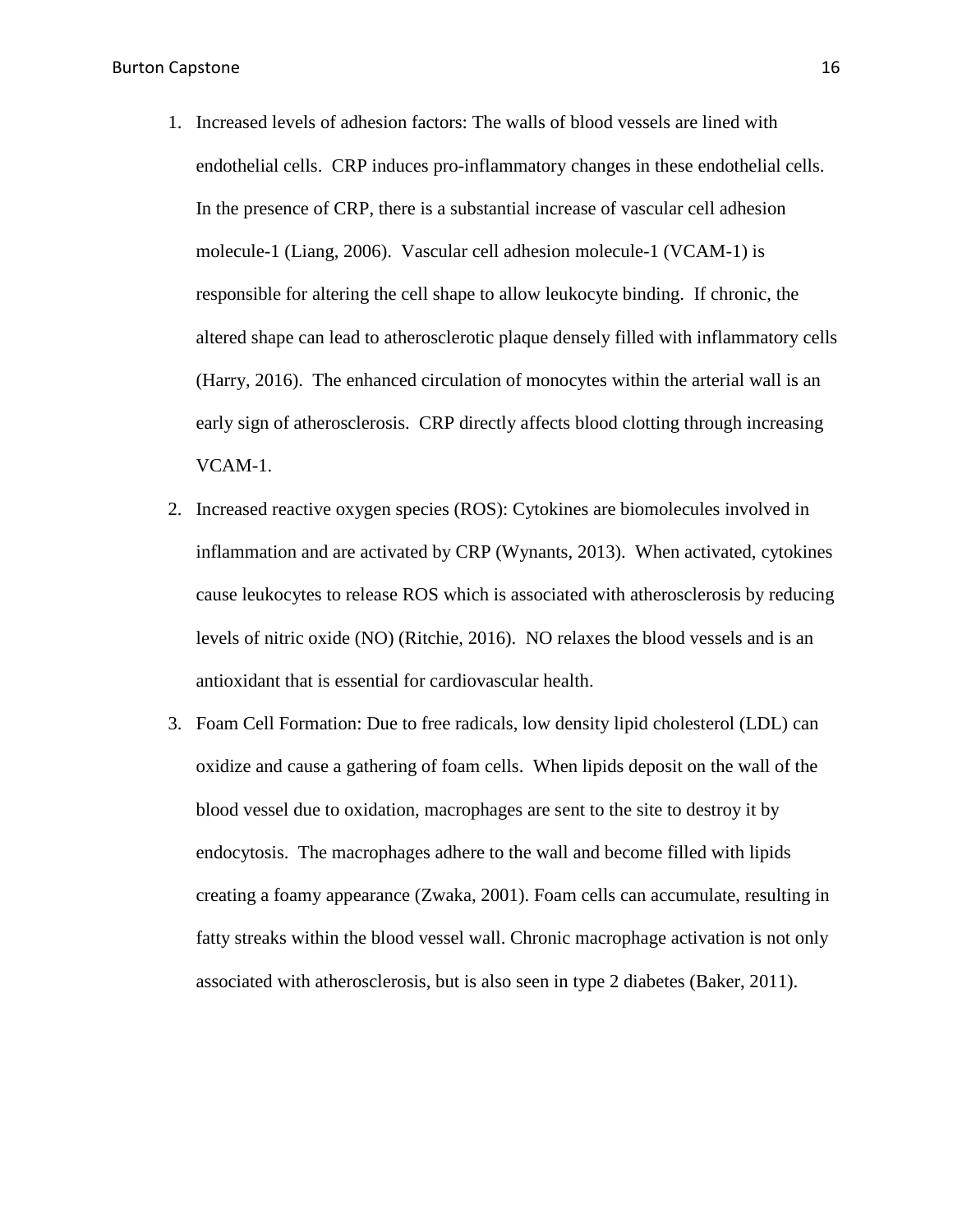4. Increased levels of plasminogen activator inhibitor-1 (PAI-1): Tissue plasminogen activator (tPA) is a protein involved in the breakdown of clots. PAI-1 inhibits this protein, increasing the risk of thrombosis.

Due to the effects of CRP on endothelial cells, CRP levels can be used to monitor the risk of CVD and stroke (Limacher, 2010;Anderson, 2007).

#### **CRP vs. Highly-Sensitive CRP Lab Work**

In the case of an acute inflammatory response the standard CRP blood test is used to measure higher CRP levels in the range from 10 to 1,000mg/L. The standard CRP test is not able to detect low levels. The highly sensitive CRP test is necessary to detect the lower CRP levels, 0.5 to 10mg/L, associated with chronic inflammation and CVD (Calabrò, 2009).

#### **Standard of Care Treatment for Inflammation**

There are two main types of non-steroidal anti-inflammatory drugs (NSAIDS). The first including ibuprofen and naproxen, inhibit both COX-1 and COX-2 pathways. One of the main drawbacks of these drugs is that COX-1 inhibitors can cause ulcers, as the enzyme is necessary to maintain normal stomach lining. Other side effects include prolonged bleeding and possible kidney disease, and they are not intended for long term use (Bessone, 2010).

The second type of NSAIDs, including Celebrex, are selective and inhibit only COX-2. COX-2 selective inhibitors are generally easier on the stomach but also have side effects and must be prescribed (Sharma, 2005). COX-2 normally helps prevent thrombosis. When inhibited, there may be an increased risk for blood clots. The black box warning, the strictest warning from the FDA, indicates an increased risk of CVD and stroke, and prolonged use can still cause gastro-intestinal problems including ulcers and chronic bleeding.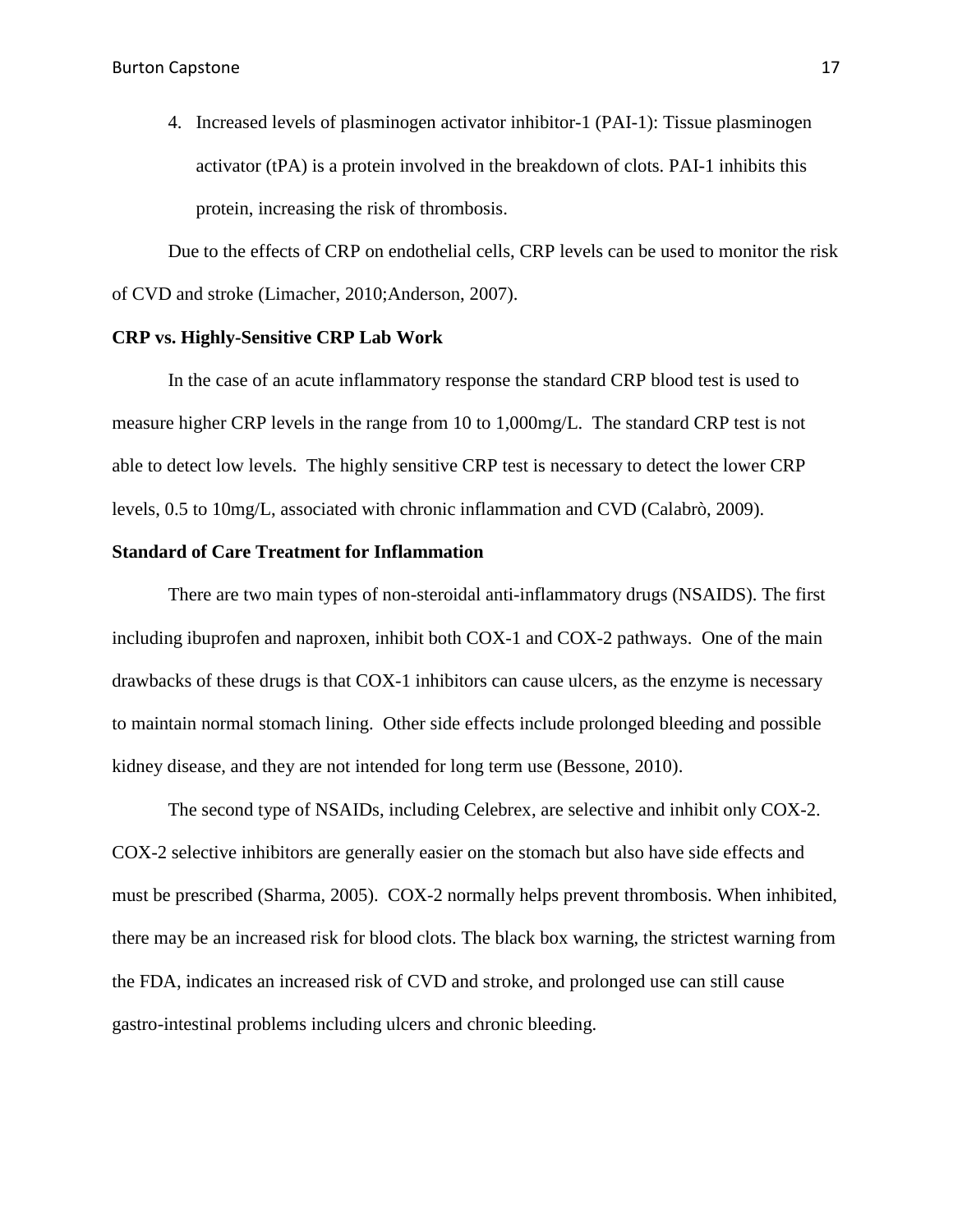There is no standardized medication that targets decreasing or preventing elevated CRP levels. The American Heart Association (2017) recommends people at high risk of heart attack and those who have already had a myocardial infarction take a daily, low-dose aspirin to prevent blockages. Aspirin has also been shown to decrease levels of CRP for people who are already suffering from heart disease, but was shown to be ineffective at lowering CRP levels in healthy male subjects (Feng, 2000). Long-term use of aspirin can cause gastro-intestinal bleeding and hemorrhaging (Lei, 2016).

Statins, or cholesterol-lowering drugs, have been shown to decrease levels of CRP from 13% - 50% for individuals with high cholesterol or prior MI (Prasad, 2006). In a 2005 study involving 3,745 patients with a history of a MI - people whose CRP was decreased with statins were less likely to have a recurrence of MI, regardless of whether their LDL levels decreased (Ridker, 2005). However, statins have side effects including headache, difficulty sleeping, muscle aches, nausea or vomiting, abdominal cramping, and more (Katz, 2014). If a plant compound can lower CRP levels without producing side effects, it may benefit HIV-positive patients who have elevated levels of CRP.

### **Diet and CRP**

There is some evidence that certain diets can lower CRP levels. One study looked at a diet based on milled whole-wheat cereals with very low saturated fat and dairy versus a diet high in plant sterols, fiber, almonds, and soy protein. There was a significant drop in CRP from both diets as well as in a third group given a statin; however the changes between groups were not significant (Jenkins, 2003). Jenkins' study demonstrated that diet can reduce levels of CRP as effectively as taking cholesterol medication.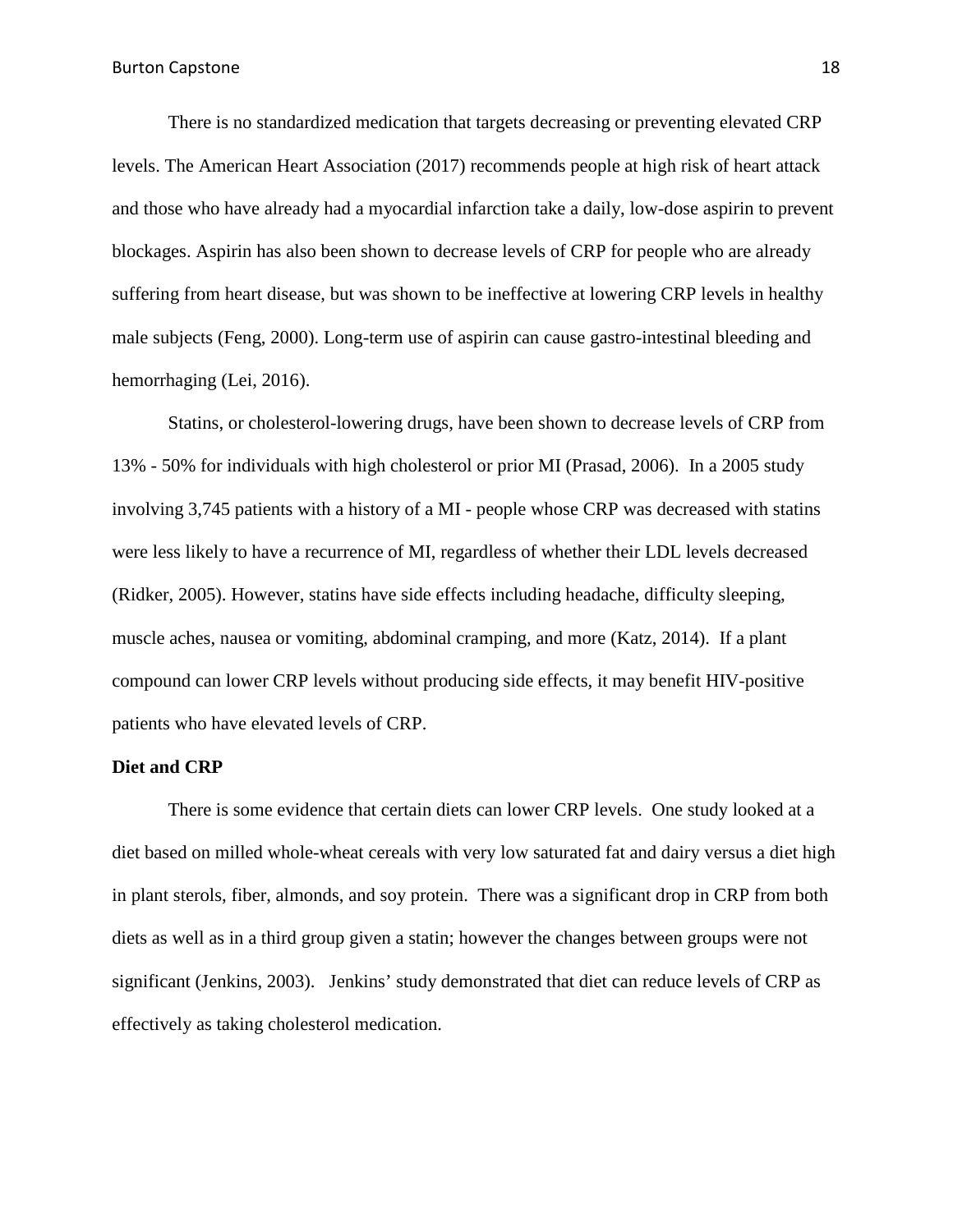### **HIV/AIDS**

Human Immunodeficiency Virus (HIV) attacks a specific white blood cell called CD4. Acquired Immune Deficiency Syndrome (AIDS) is defined as when the CD4 count declines to less than 200 cells/mm, Cdc.gov, 2016, which makes the host's immune system unable to fight off secondary infections or other diseases. Death does not occur from the virus itself, but from opportunistic infections such as pneumocystis or Kaposi's Sarcoma.

### **Highly Active Anti-Retroviral Therapy (HAART)**

The side effects and damage from the first anti-retroviral therapies, beginning in the 1986, were extremely severe. However, since then, advancements in treatment have dramatically improved the life of those living with HIV. HAART is more effective, less toxic, and generally better tolerated than the earlier treatment regimens (Hall, 2011).

HAART is a combination of at least three drugs that suppress HIV replication and resistance to medication. It can reduce viral levels to an undetectable level (fewer than 45-70) copies of HIV per mm of blood), thereby preventing development into full-blown AIDS while decreasing the chance of transmission (AIDS.GOV, 2016). HAART has greatly increased the life expectancy of those who are HIV-positive. While HIV can remain dormant, preventing HAART from eliminating the virus completely, most people who adhere to the medication can expect to live a long, healthy life (Hall, 2011).

Because of HAART's success, however, a new, older generation of HIV positive people are at an increased risk of CVD. The immune system is still in a state of chronic activation even while undergoing HAART, creating chronic inflammation. The chronic immune response is most likely the driving factor behind the increased risk of CVD (Boccara, 2013). Furthermore, HAART does come with side effects, perhaps most notably diarrhea, caused by a necessary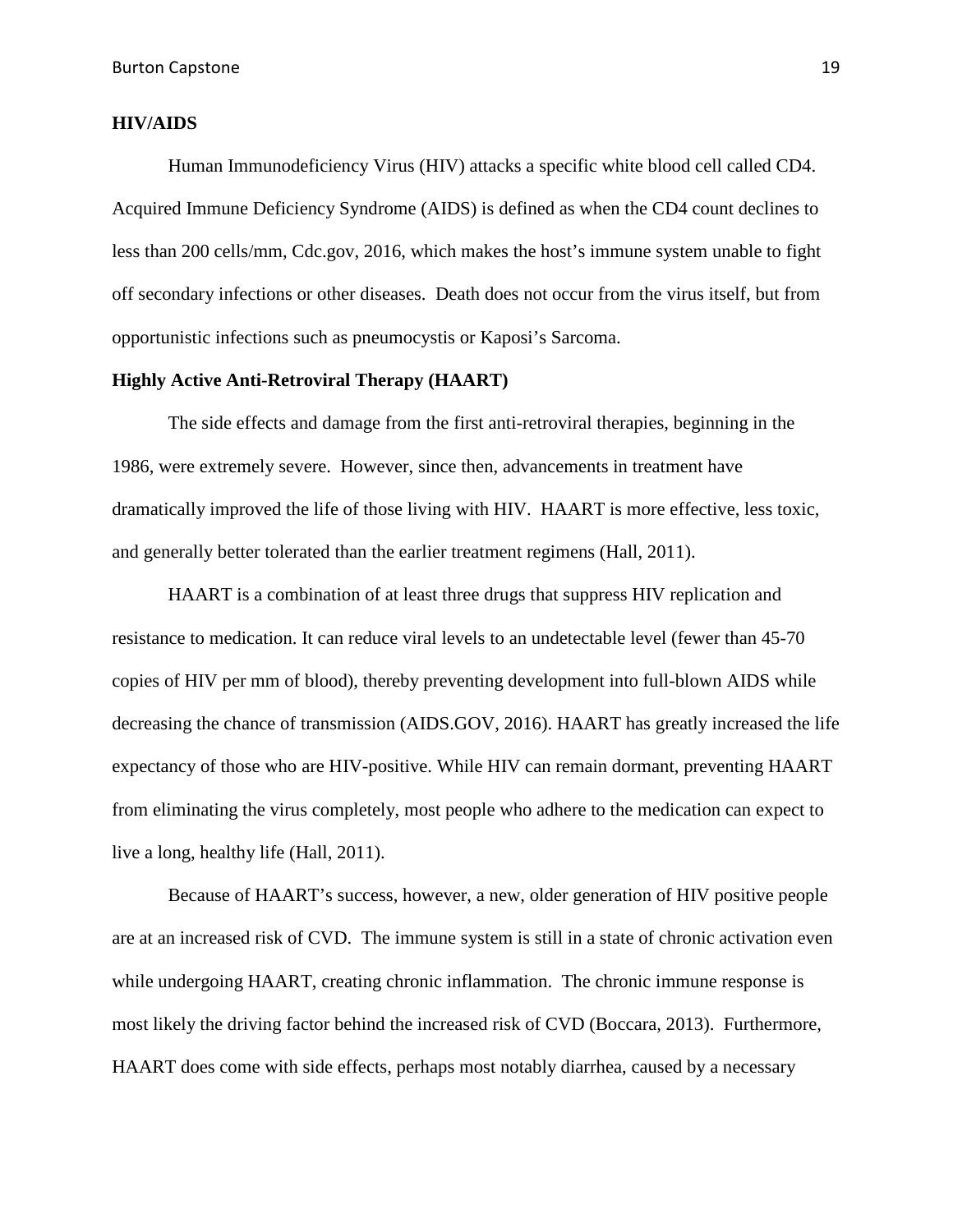protease inhibitor in the medication which can damage the intestinal epithelial barrier

(MacArthur, 2012). Turmeric has been effective in relieving diarrhea associated with HAART

(Conteas, 2009).

Side effects include:

- Bleeding
- Decrease in bone density
- Bone marrow suppression
- Diabetes
- Dyslipidemia
- Nausea
- Vomiting
- Steatosis
- Hypertension
- Esophageal varices
- Hepatotoxicity
- Rash
- Headache
- Chills
- Abdominal Pain
- Arthralgia
- Lactic acidosis
- Lipodystrophy
- Myopathy
- Psychiatric effects
- Renal dysfunction
- Kidney Disease
- Kidney Stone (Hall, 2011)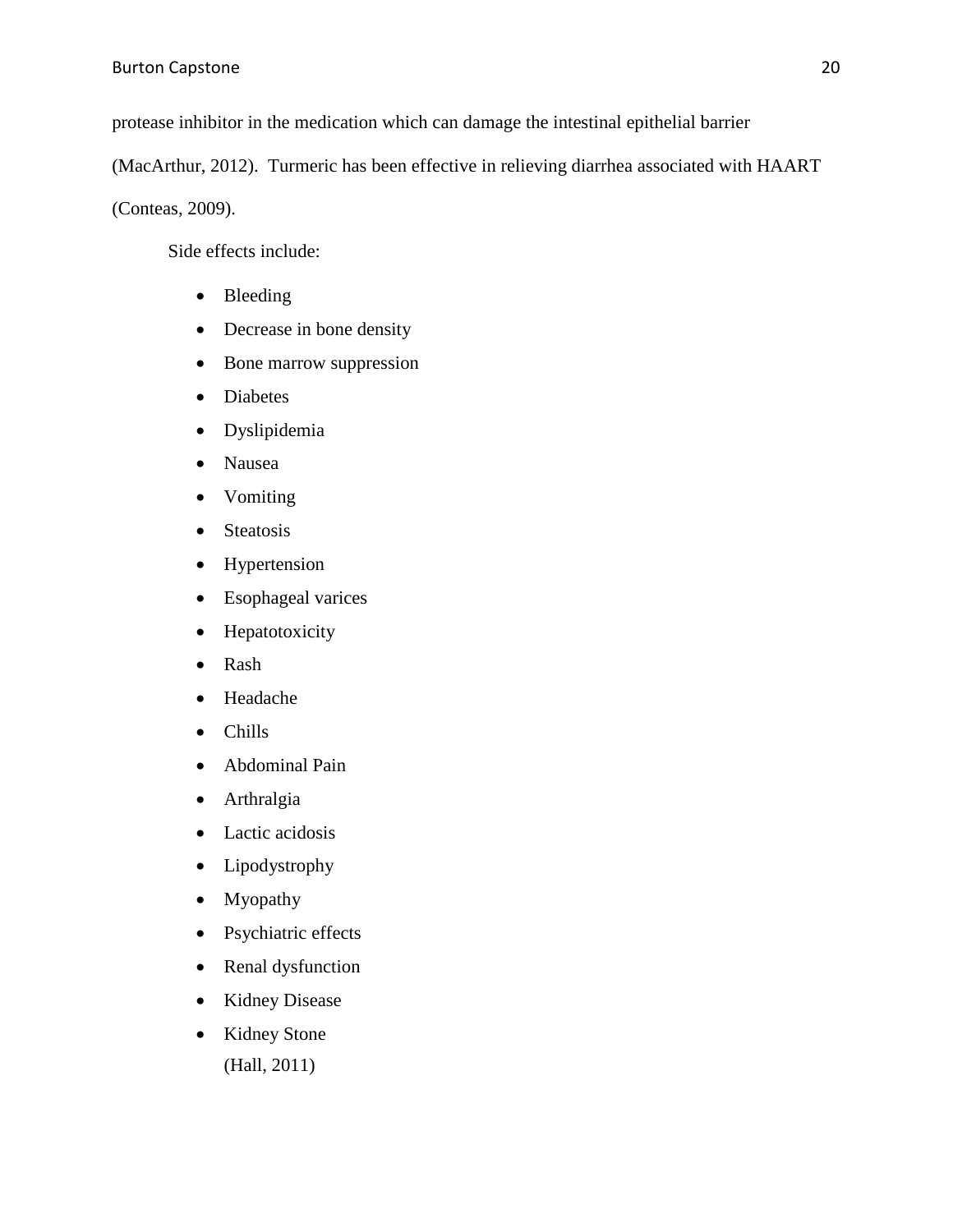### **HAART, HIV, and Inflammation**

During HAART, the small amount of HIV which persists in the bloodstream, as well as the drugs themselves, are foreign stimuli that the body is exposed to daily. Daily exposure leads to daily inflammation. The exact mechanism of how HAART leads to CVD is not completely understood, although inflammation is believed to be a driving factor (Reuben, 2012) even in healthy subjects. Even when taking into consideration other possible risk factors, including age, smoking, and family history, Fichtenbaum (2011), still found the relative risk of MI was 1.26 times higher per year for those undergoing HAART. For example, ten years of undergoing HAART will increase one's risk of MI by 12.6%.

### **Other Comorbidities**

CVD is not the only comorbidity appearing in the aging HIV population; HIV can replicate and leave viral proteins, increasing the risk of neurological conditions such as dementia and Parkinson's Disease (Green, 2005). Indeed, neuro-inflammation continues regardless of HAART; Ances et al. (2012) found through neuroimaging and neuropsychological performance exams that there is a decrease in brain volume (including the amygdala, caudate, and corpus callosum) for those with HIV even with the use of HAART.

HIV infection affects neuronal function by increasing cellular proteins in the brain, including amyloid precursor protein (APP), especially in the axons in the subcortical white matter. Local brain inflammation responds to the virus and can lead to higher APP production with β-amyloid deposition. β-amyloid may lead to the progression of Alzheimer's disease or other decreased mental functions including memory and concentration (Giunta, 2011).

Kidney damage is a possible side effect from HAART. Not only can HAART adversely affect the kidneys, but even the renal epithelial cells can become a reservoir where HIV is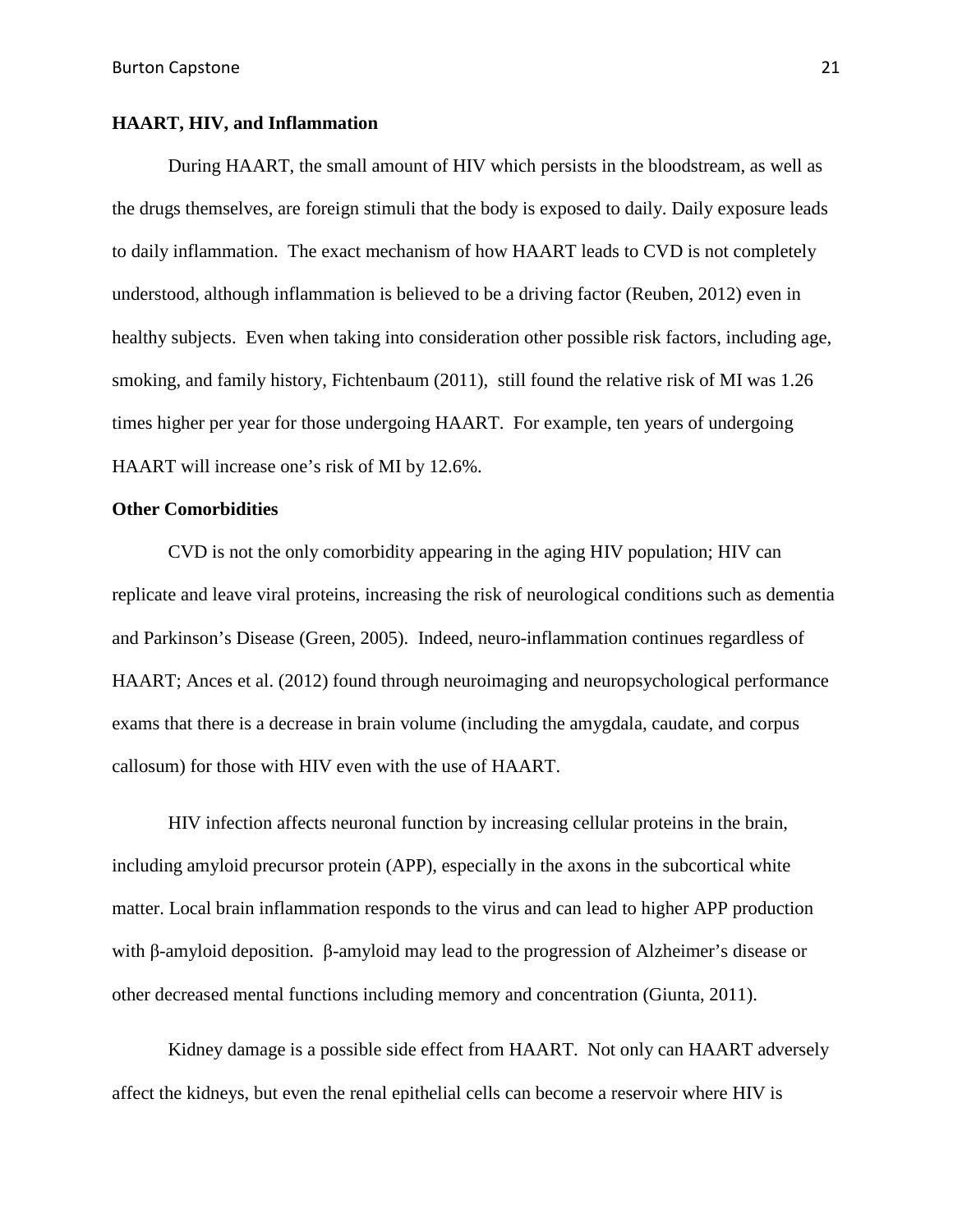transcriptionally active. Damage to the kidneys from both HAART and viral reservoirs can increase the risk for renal disease in HIV-positive patients (Ross, 2006).

It is unclear how much of the chronic inflammation seen in such patients is due to the low viral load still present or from the drugs in HAART (Blankson, 2002). We know that HIVpositive patients taking HAART are more susceptible to several comorbidities than HIVnegative persons, and it is this researcher's belief that reducing chronic inflammation could help increase longevity and reduce the risk of these comorbidities.

#### **Limitation of Present Knowledge of Inflammation, CVD, HIV and HAART**

More research is needed in monitoring the progression of CVD by measuring inflammatory biomarkers. CRP may not be the only biomarker associated with CVD and not everyone's CRP levels can be used as a risk factor. For example, people with autoimmune disorders such as rheumatoid arthritis tend to have elevated CRP levels. Because their levels are much higher than the low-level inflammation associated with CVD, CRP levels are not used to assess CVD even though the inflammation can still cause CVD (Weil, 2006). TNA-alpha and IL-6, similarly to CRP, are strongly linked but not limited to CVD (Borges, 2015; Popa, 2007). Further research may find more precise biomarkers in assessing different diseases.

### **Herbs Included in Herbal Anti-Inflammatory**

Multiple studies have shown the efficacy of the herbs selected for the pilot study in reducing CRP levels. Moreover, many of these studies, which will be discussed in the literature synthesis, found that each herb acts on multiple inflammatory pathways, including IL-6 and TNF-alpha. If HIV and HAART, as is believed, activate multiple inflammatory pathways, employing an herbal combination that reduces multiple inflammatory biomarkers might serve as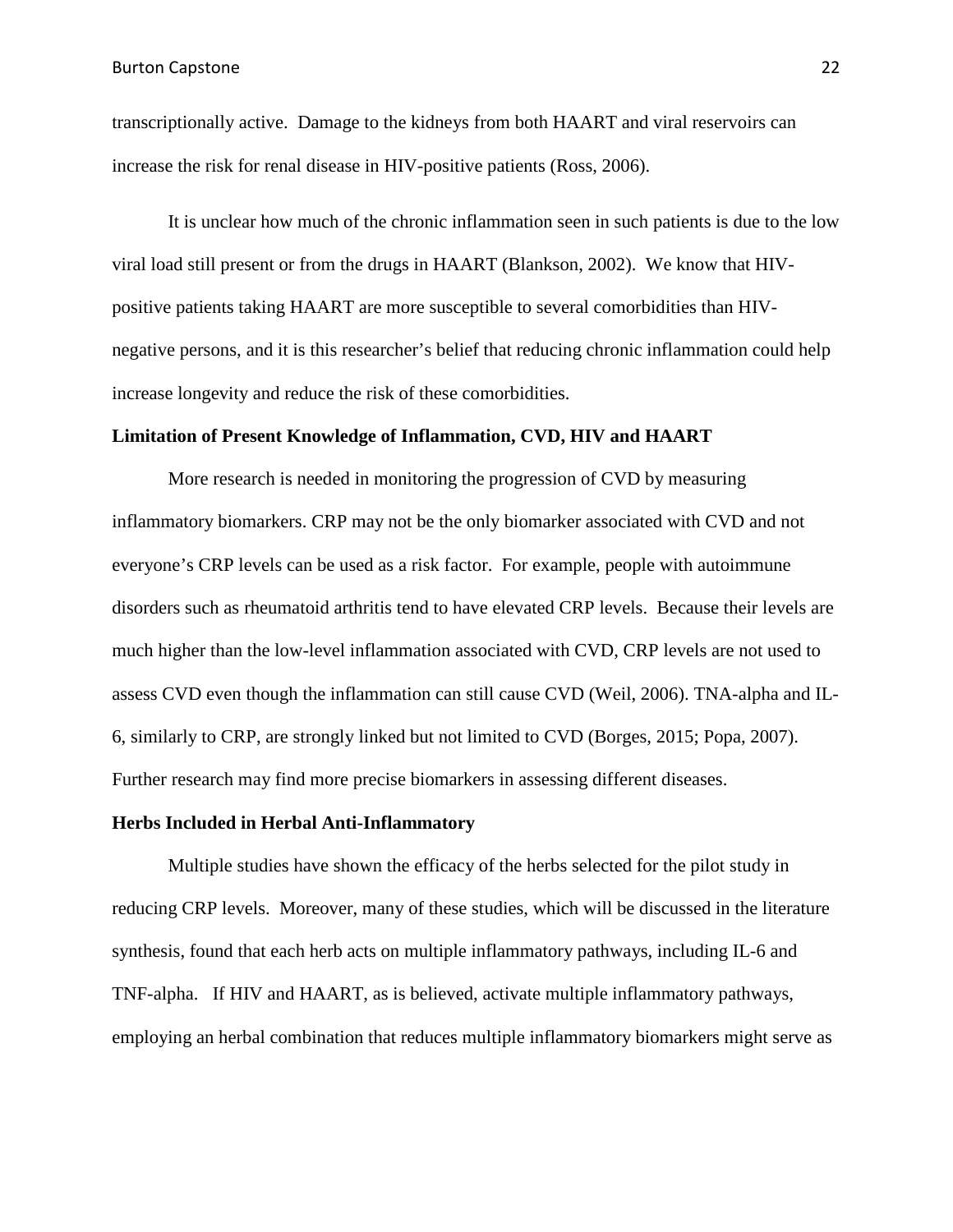Burton Capstone 23

a "shotgun" approach in reducing inflammation, CVD, and other comorbidities until a more precise approach is available.

The herbs chosen for this experiment were based not only on extensive research on their ability to lower CRP and to lower the risk of CVD, but also on their presumed safety while taking HAART, for which evidence will be detailed in the sections following. Combining these herbs, each with its multi-targeted pathways, may decrease several inflammatory biomarkers and slow down the aging process due to HIV and HAART.

#### **Traditional Chinese Medicine and Thermal Properties**

In the understanding of TCM, herbs, foods, and even pathogens have thermal properties (Bensky, 1993; Maciocia, 1989). Spicy foods or herbs, like ginger, would typically be considered warming or hot. Viruses are often diagnosed as a "heat" condition in the body; fever and sweating, manifestations of this heat, can present during initial HIV exposure.

The immune system can effectively respond to the virus and reduce the number of viral copies at first, but even with HAART the body will always have a latent, viral heat component. Many of the herbs used to treat viruses are cold in nature (Bensky, 1993), and TCM would likely say that HAART is cold in nature. For example, common side effects at the onset of HAARTloose stool, fatigue, and nausea- are usually diagnosed as a cold pathology in TCM (Maciocia, 1989). The warming properties of ginger help alleviate the GI distress that some experience with HAART (Dabaghzadeh, 2014).

Another "cold" side-effect of HAART may be in the TCM pattern called blood stagnation. Cold causes contraction and inhibits relaxation, a condition seen in the blood vessels that can be related to hypertension and circulation problems (Maciocia, 1989).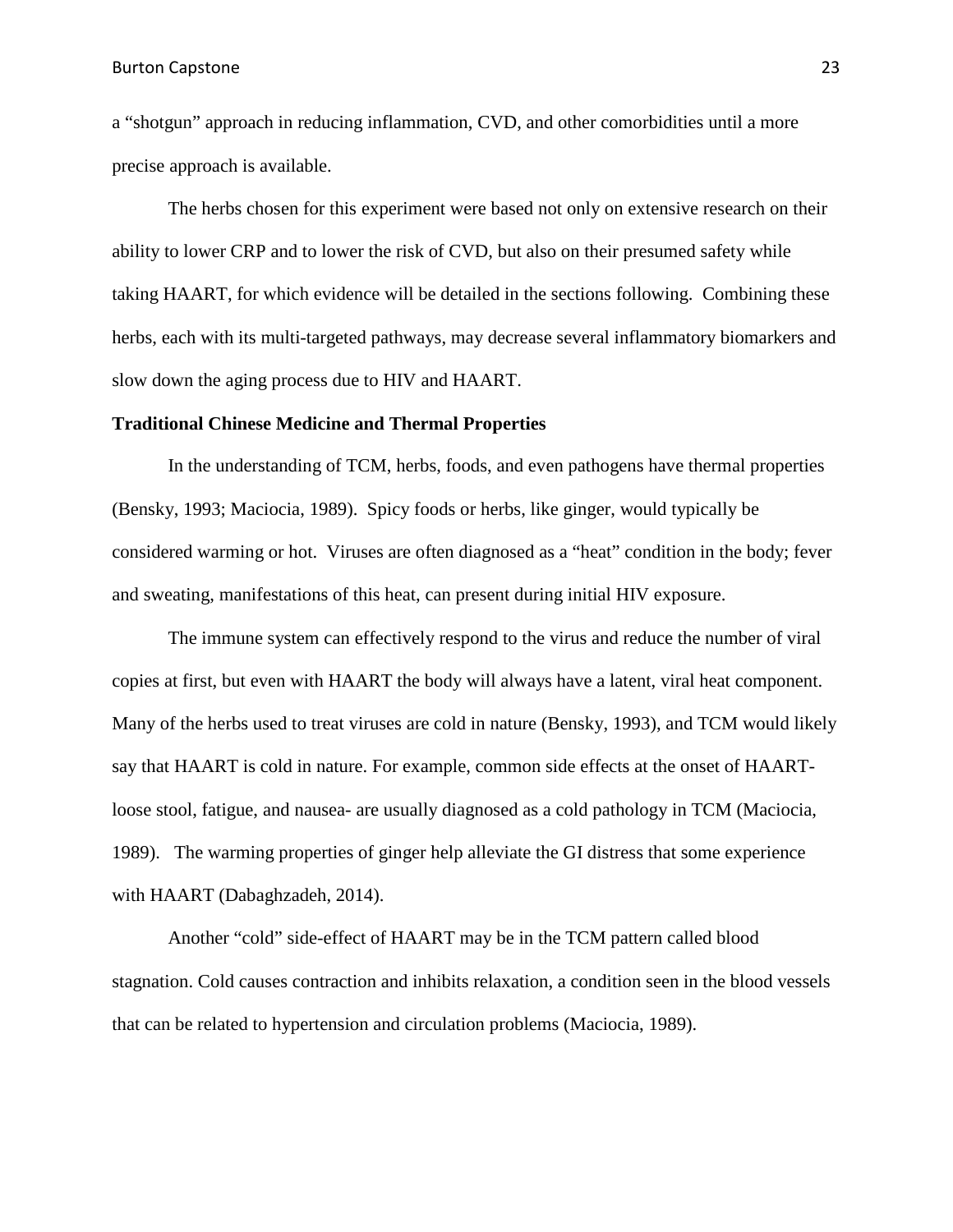According to TCM, everyone has am inherent constitution with its attendant strengths and weaknesses (Maciocia, 1989). These relate to internal organs as well as to personality characteristics. Two general constitutions involve yin and yang. A yang-deficient constitution tends to run cold, have loose stool, frequent and clear urination, and is quick to fatigue. This theory was tested by comparing the blood of subjects who were categorized as yang-deficient to the blood of those deemed to have a balanced, healthy constitution. Interestingly, yang-deficient subjects were found to have decreased levels of thyroid hormone receptor beta as well as decreased levels of steroid receptor coactivators (Wang, 2008). Decreased thyroid hormone could lead to impaired thermogenesis, causing the individual to have a lower core temperature and to feel colder than the average person. Another study in China concluded that individuals who were undergoing HAART and were labeled yang-deficient had an increased mortality (P<0.05) compared to those who did not have a yang-deficient constitution (Cen, 2013). In addition, Huang et al. (2012) looked at mitochondrial mechanisms (which provide energy conversion and metabolism) and determined that yang-deficient type individuals had several impaired levels of lipids, glucose, amino acids and other metabolites in this area.

HAART is known to impact the mitochondria, a yang function; this further suggests HAART should be categorized as having a "cold" temperature. Significantly, mitochondrial health is believed to impact the aging process (Gonzalez-Freire, 2015), and HAART may damage the mitochondria by inhibiting the DNA polymerase that synthesizes the mitochondrial DNA (Reuben, 2012). Apostolova et al. (2011) suggests the adverse effects on the mitochondria go further than just DNA synthesis and that HAART acts on several pathways that negatively impact the mitochondria.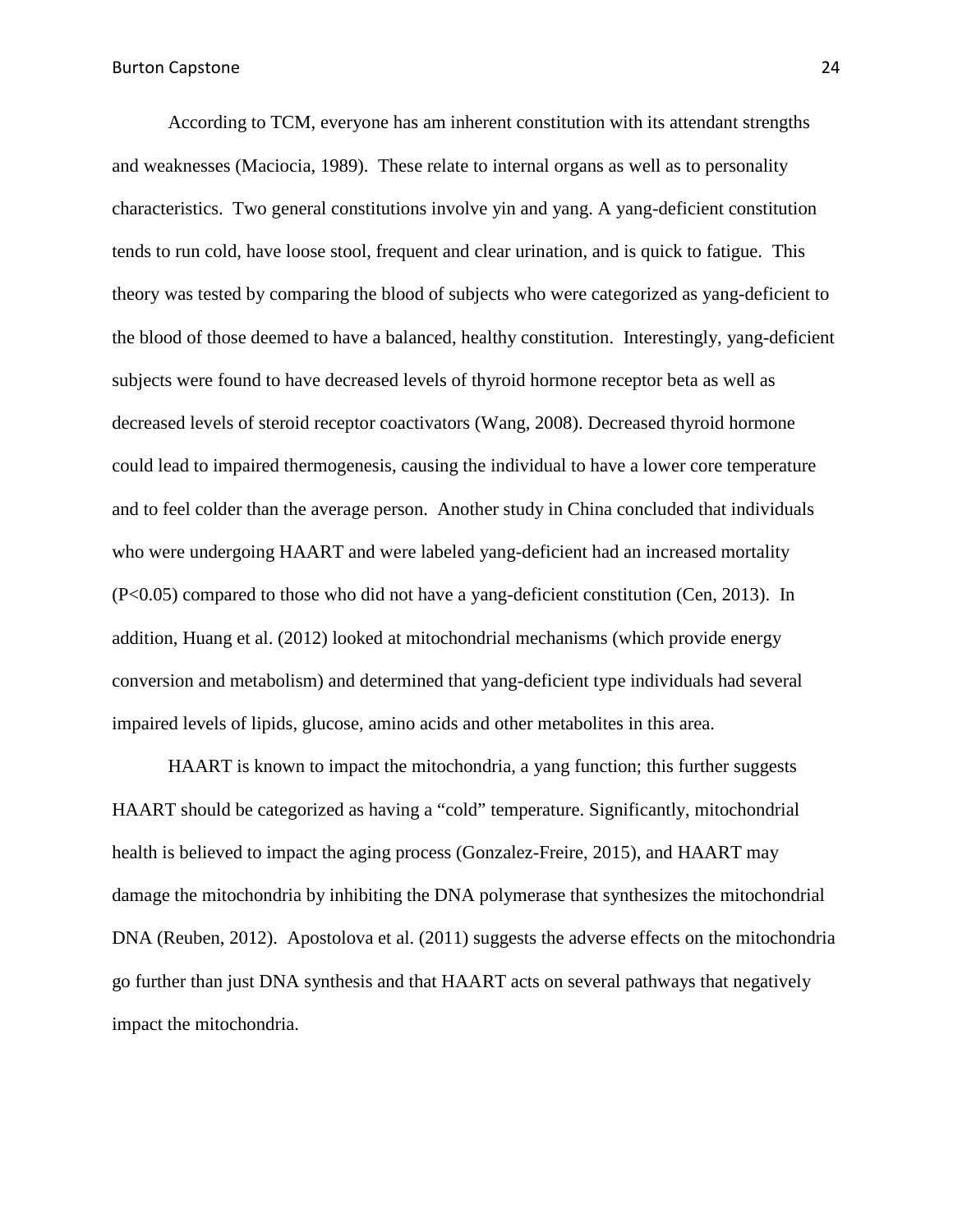### **Ginger, Zingiber Officinalle,** *Gan Jiang* **TCM properties.**

In TCM, ginger is said to be acrid, hot, and enters the Heart, Lung, Spleen, and Stomach. It warms the digestion from a deficiency or excess cold condition (Bensky, 1993). Digestion complaints including nausea, bloating, abdominal pain, and loose stool are often treated with ginger.

### **Ginger and inflammation.**

#### **Diabetes***.*

A dose of 2g of ginger was administered twice a day to 64 subjects with type 2 diabetics in a randomized, double-blind, placebo controlled trial to evaluate its effects at lowering lowgrade inflammation. The study demonstrated significantly reduced levels of TNF-alpha ( $P =$ 0.006), IL-6 (P = 0.02) and CRP (P = 0.012).

Another study involved 70 diabetic patients who were administered 1600mg of ginger and demonstrated a reduction in fasting plasma glucose, HbA1c, triglycerides, total cholesterol, and CRP (P<0.05) compared with a placebo group (Arablou, 2014).

### **Neurocognitive decline***.*

Diabetes mellitus can cause neuronal damage in the brain from increased intracellular glucose leading to oxidative stress. In one study, neurodegenerative changes in the frontal cortex, dentate gyrus, and cerebellum in diabetic-induced mice given 500mg of ginger a day were observed after week 4, 6, and 8. The study showed ginger had neuro-protective benefits on structural alterations in a diabetic brain (El-Akabawy, 2014).

### **Kidney function.**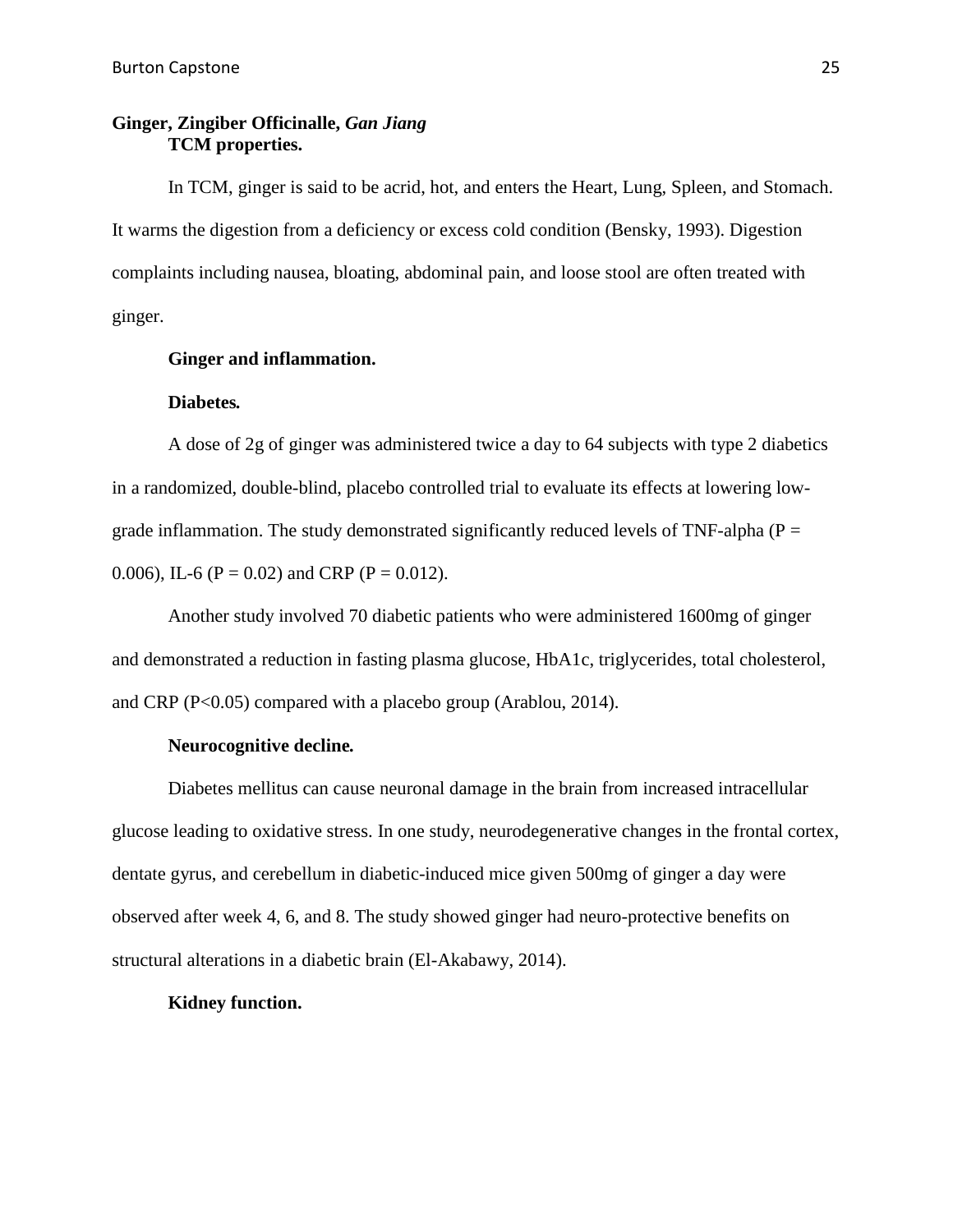Ginger has also demonstrated potential to improve kidney function in a rat experiment (Yang, 2013). Renal injury was induced by a high-fructose diet. Rats given 50mg of a ginger extract showed a decrease in TNF-alpha  $(P<0.05)$ , MCP-1  $(P<0.05)$ , and IL-6  $(P<0.05)$ .

### **Ginger and safety.**

There are not many known side effects of ginger; Bensky, (1993), cautions the use of ginger during pregnancy and if there is heat in the blood. A TCM diagnosis of heat in the blood can cause excessive bleeding (Maciocia, 1989). It is cautioned to use ginger in combination with blood thinning medication because of the increased anticoagulants and antiplatelet action, however, there are only a few reports to support this (Chua, 2015).

### **Sage, Salvia Miltiorrhiza,** *Dan Shen*

### **TCM properties.**

Sage is bitter and slightly cold. It enters the Heart, Pericardium, and Liver. It is used to increase circulation of blood and helps break up blood stasis in the chest or in the lower abdomen in the case of dysmenorrhea and amenorrhea. Intravenous injections of 40-80 times the clinical dose of sage were reported to cause no toxicity or adverse changes in the kidney or liver (Bensky, 1993).

#### **Sage and inflammation.**

Sage acts on multiple inflammatory pathways as well. Sage has been shown to decrease: atherosclerosis, hypertension, platelet aggregation, anti-oxidants, and inflammation (Lin, 2015). The authors examined its prevention and treatment of cerebral infarction. Lin linked cerebral infarctions with excessive free radical damage. Because sage has been shown to enhance endogenous anti-oxidative enzymes, its use may reduce cardio and cerebral vascular risks.

### **Sage and metabolic syndrome.**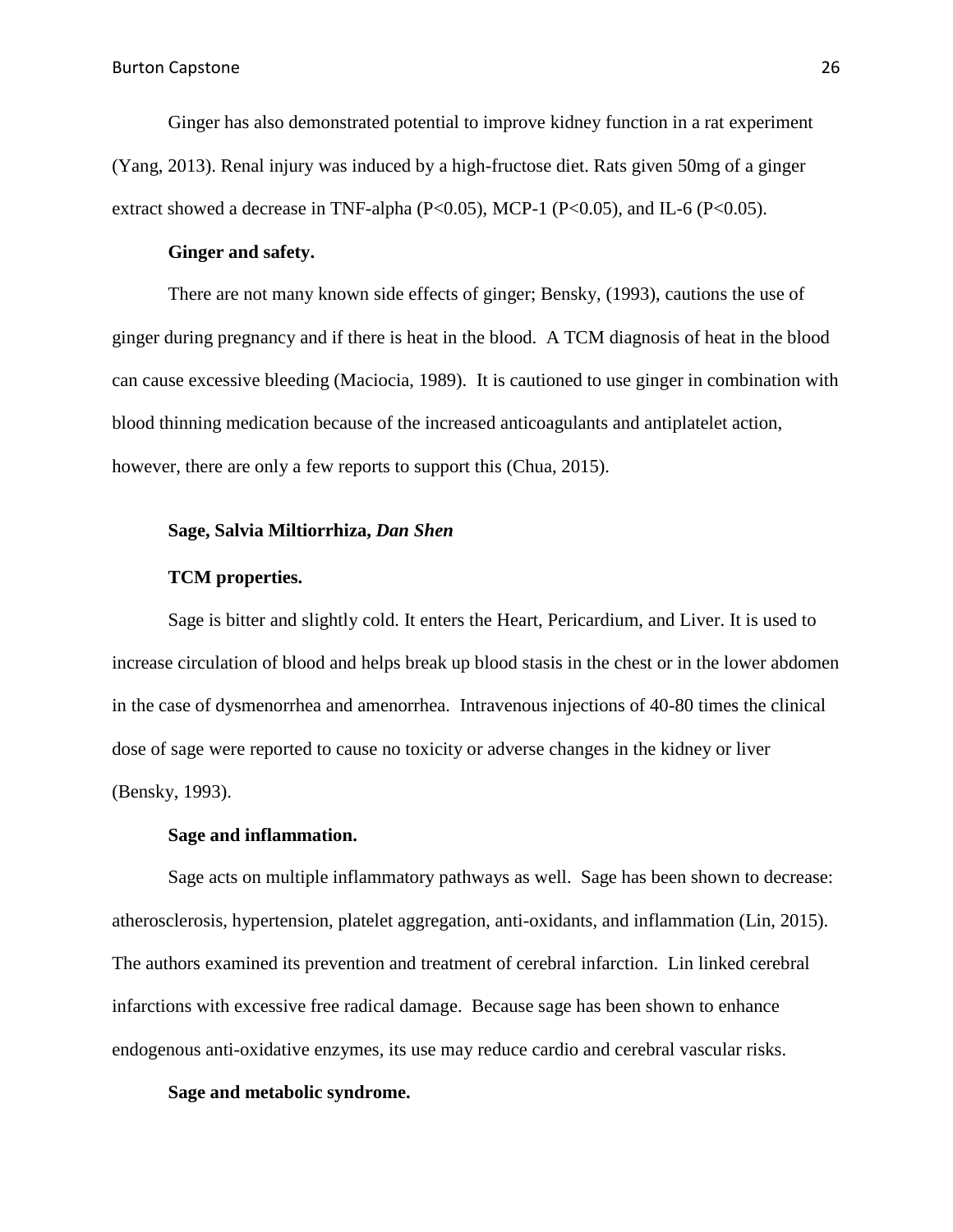Sage can impact a few of the risk factors for MS such as cholesterol, blood pressure, and glucose. Liu et al. (2014) reported that a lipophilic component from sage, 15,16 dihydrotanshinone I (DHTH), potently antagonized both mineralocorticoid and glucocorticoid receptors. The research suggests that such a multi-targeted pathway could inhibit COX-1 and COX-2 which may help treat MS. In a randomized, double-blind, placebo-controlled clinical trial, sage lowered blood levels of cholesterol in patients with hyperlipidemia. The researcher observed a significant decrease in total cholesterol ( $p < 0.001$ ), triglycerides ( $p = 0.001$ ), LDL  $(p = 0.004)$  and VLDL  $(p = 0.001)$ , and a significant beneficial increase in HDL levels  $(p < 0.001)$ when subjects were administered 1.5g of sage per day for two months (Kianbakht, 2011). No adverse reactions or side effects were reported.

Sage has multiple effects including dilating the coronary artery, lowering blood pressure and lipids, inhibiting smooth muscle proliferation and hyperplasia, reversing myocardial hypertrophy, reducing infarct size, and protecting from ischemia-reperfusion (Chen, 2014). Because sage has multiple effects on different diseases, it has the potential to reduce the complex inflammatory pathways that HAART and HIV initiate.

#### **Sage and neuroprotection.**

In a recent meta-analysis by Lin, (2015), sage decreased the chance for a cerebral infarction by decreasing biomarkers, free radicals, and lowering high blood pressure. Sage is believed to decrease inflammation pathways in the microglia, the local macrophages of the brain and spinal cord, inhibiting the oxidative damage in neuronal cells (Wang, 2016). More research is needed but sage may serve as a neuroprotective plant compound that could decrease neurodegeneration.

#### **Sage and safety.**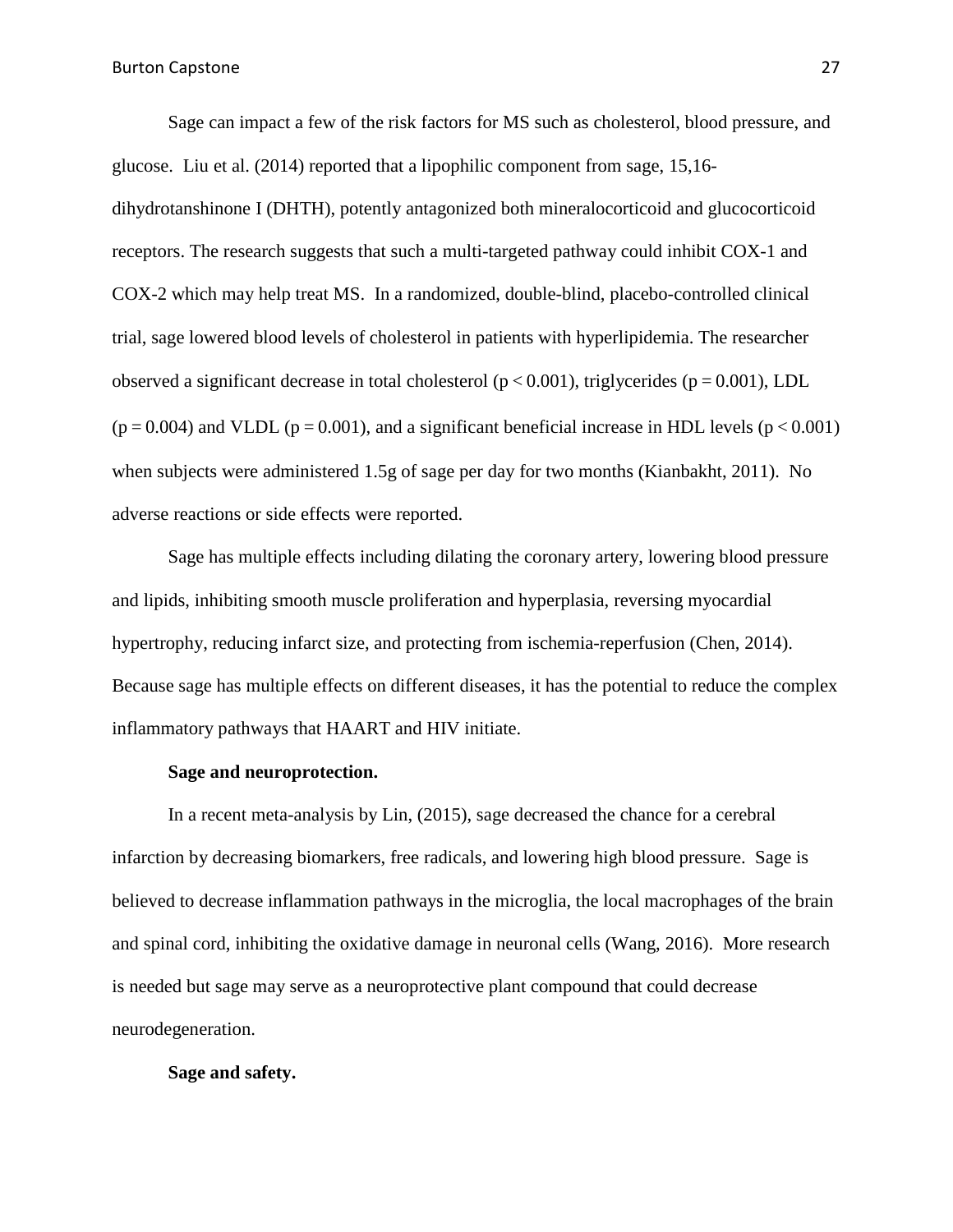No health hazards or side effects are known with proper administration. Dosages in tea form range from 3g to 15g (Brendler et al., 2007). As with ginger, it is also not advised to take sage while on blood thinners because of synergistic effects that can lead to bleeding (Chan, 2001).

### **Turmeric, Curcuma Domestica,** *Jiang Huang*

### **TCM properties.**

Turmeric is known in TCM for its acrid, bitter, and warm properties that enter the Spleen, Stomach, and Liver. Like sage, it increases circulation and breaks up blood stasis. It also helps circulate qi and can alleviate pain with its analgesic properties (Bensky, 1993).

#### **Western research.**

Turmeric is one of the most researched herbs with over 100 clinical trials in the literature (He, 2015). Like sage and ginger, turmeric also acts on multiple pathways. In early cell cultures and animal research, turmeric showed therapeutic potential using turmeric in treating diabetes, cancers, and auto-immune, cardiovascular, neurological and psychological diseases (Jurenka, 2009). In one trial, Meng et al. (2014) demonstrated a decrease in IL-6 and CRP in rats with atherosclerosis. Another trial involving rats with alcohol -induced liver disease showed a decrease in hepatic inflammation and levels of CRP, TNF-alpha, and IL-6 (Zhang, 2016).

### **Turmeric and safety.**

This author found little evidence of side effects of turmeric. Bensky (1996), reports an increase in uterine contraction when tested with mice and pigs, and increased contractions of the gall bladder in dogs. Therefore, it is cautioned with pregnancy or gall bladder complications. Turmeric is used to increase circulation in TMC. Theoretically, it could increase the risk of bleeding and should be cautioned with the use of anticoagulants and antiplatelet medications.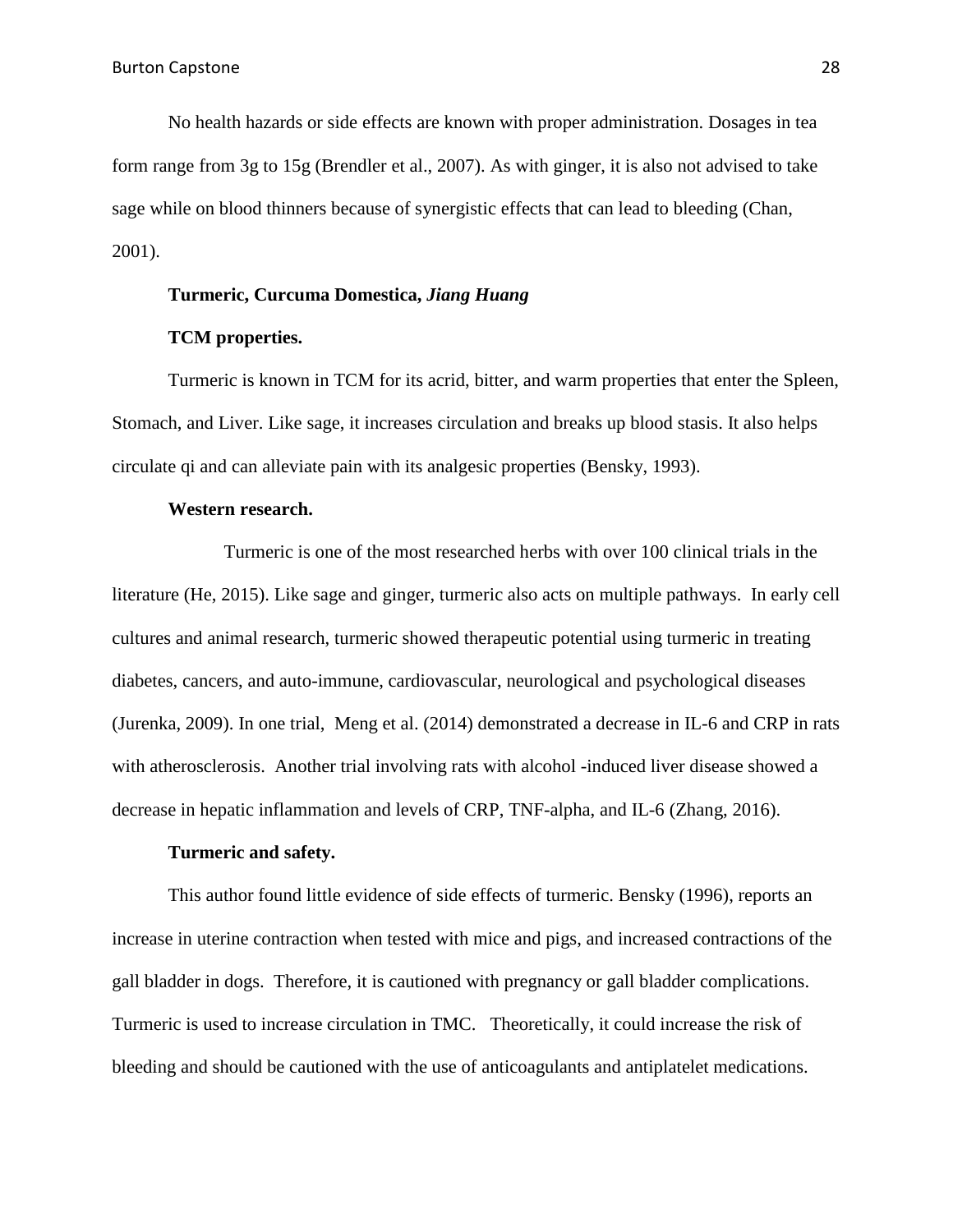### **Herb / drug interactions.**

This author found no research indicating any potential harmful interactions with HAI and HAART. On the contrary, two of the herbs have been used to treat side effects of HAART: ginger did not affect HAART and was effective in reducing antiretroviral-induced nausea and vomiting (Dabaghzadeh, 2014) and turmeric did not affect HAART and was effective in reducing diarrhea from HAART's side effect (Conteas, 2009).

There is no research available for the safety of sage and HIV. The CYP3A4 enzyme found in St. John's Wort is contraindicated with HAART, but sage does not have this enzyme. The CYP3A4 enzyme increases the degradation of the drug which causes its level to drop and can make the pharmaceutical less effective (Fasinu, 2015). Grapefruit juice has the opposite effect; it slows the degradation of the drug and causes levels to rise in the blood, which can increase the drug's toxicity.

Based on the overwhelming body of evidence, the use of ginger, turmeric, or sage is highly unlikely to have any negative interaction with HAART.

### **Research Synthesis**

The need to decrease inflammation is evident. HIV-positive people are living longer but aging faster. The current anti-inflammatories are not suggested, nor safe, for long term use. Cholesterol medication can decrease CRP but only if cholesterol is already high, and it has several possible side effects. Because of HAART's possible side effects, a plant compound that can decrease inflammation, that does not add side effects, and that can be taken daily is considered the best alternative to counter the increased risk for CVD.

Ironically, while doctors may not believe in the healing benefits of herbs to suggest them, they do seem to believe that herbs are active enough to negatively interact with medications. As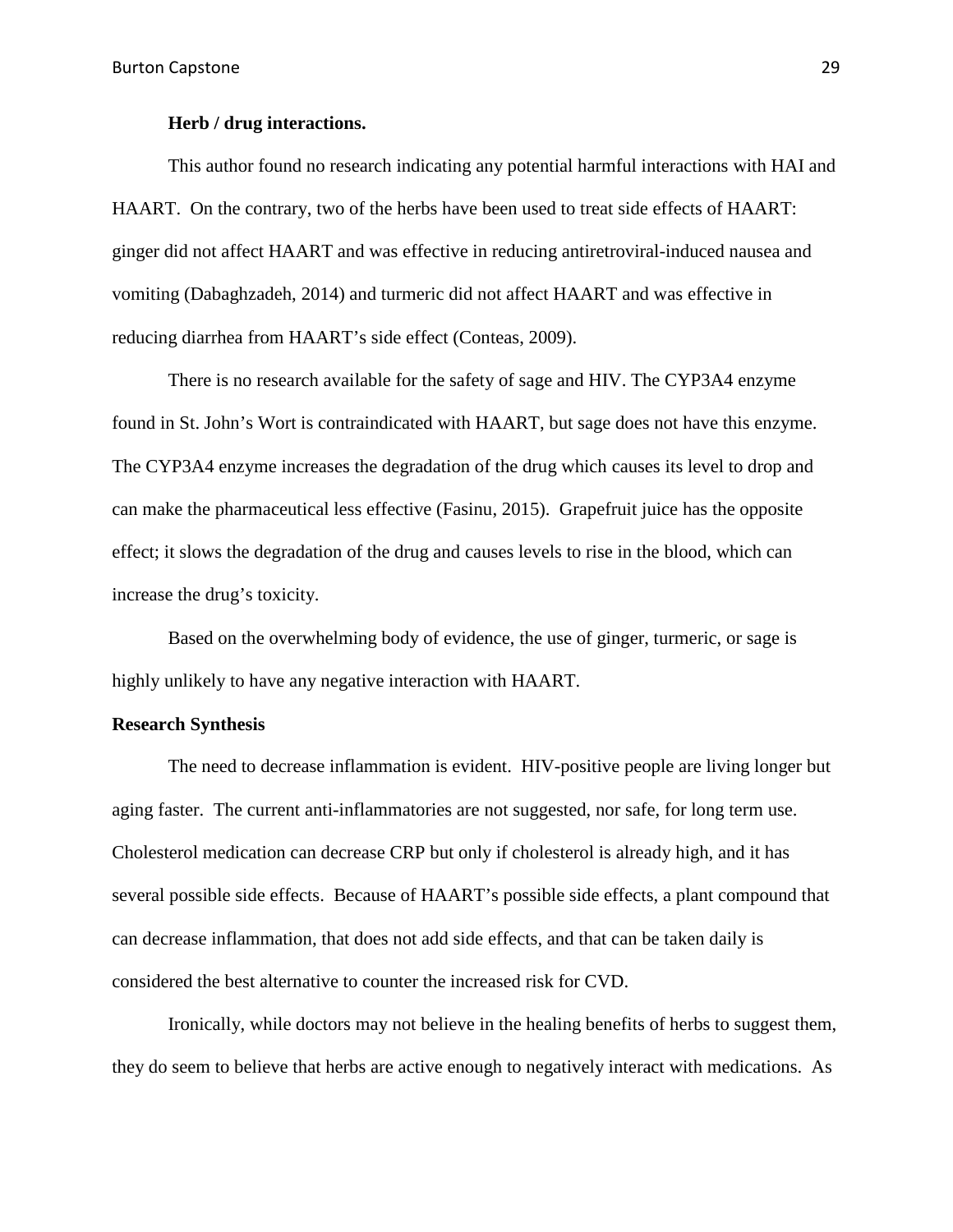reported above, turmeric and ginger have been tested with patients undergoing HAART and have helped reduce side effects of the drugs without interfering with the drugs' efficacy. Sage is a common spice and has no reports of harmful interactions with HAART. It is believed the HAI will decrease CRP levels without any harmful interaction with HAART.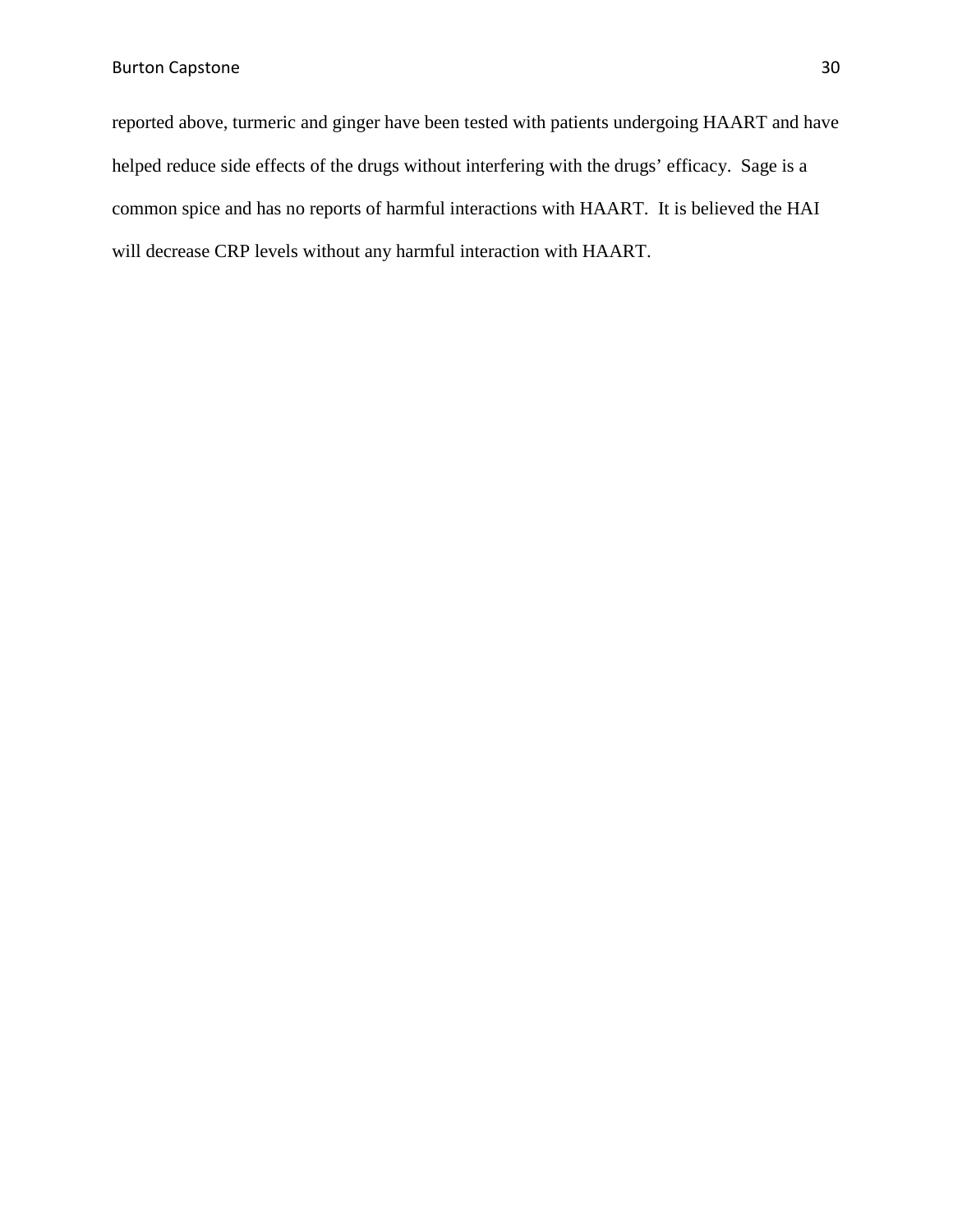Burton Capstone 31

### **Chapter Three: Methodology**

The original research was intended to support a clinical trial with the help of an HIV research department. The functional result and safety of each herb was the focus of the study to help educate and assure there is no evidence of any negative interaction between HAART and HAI. This project has turned into a report on the research that would have launched a pilot study. It is still this investigator's recommendation to perform the study and appropriate logistics of running the trial are include in the appendices.

This chapter describes the procedures used in the current study including search terms, inclusion criteria, sample procedures, and data sources.

### **Designation of Methodology**

This study utilized a literature synthesis to establish a potential herbal formula that could decrease CRP levels and associated risk of CVD for those undergoing HAART. The primary focus is the analysis of prior published research and theory on the use of each herb and their effects on inflammation as well as their safety if combined with HAART. A quantitative literature review was chosen as the most appropriate method to integrate data from the variety of sources. The method of the synthesis involved the following steps:

- Definition of the research problem
- Examination of relevant sources
- Inclusion of reference works
- Formulation of specific search terms
- Systematic search for sources
- Summary of key points from sources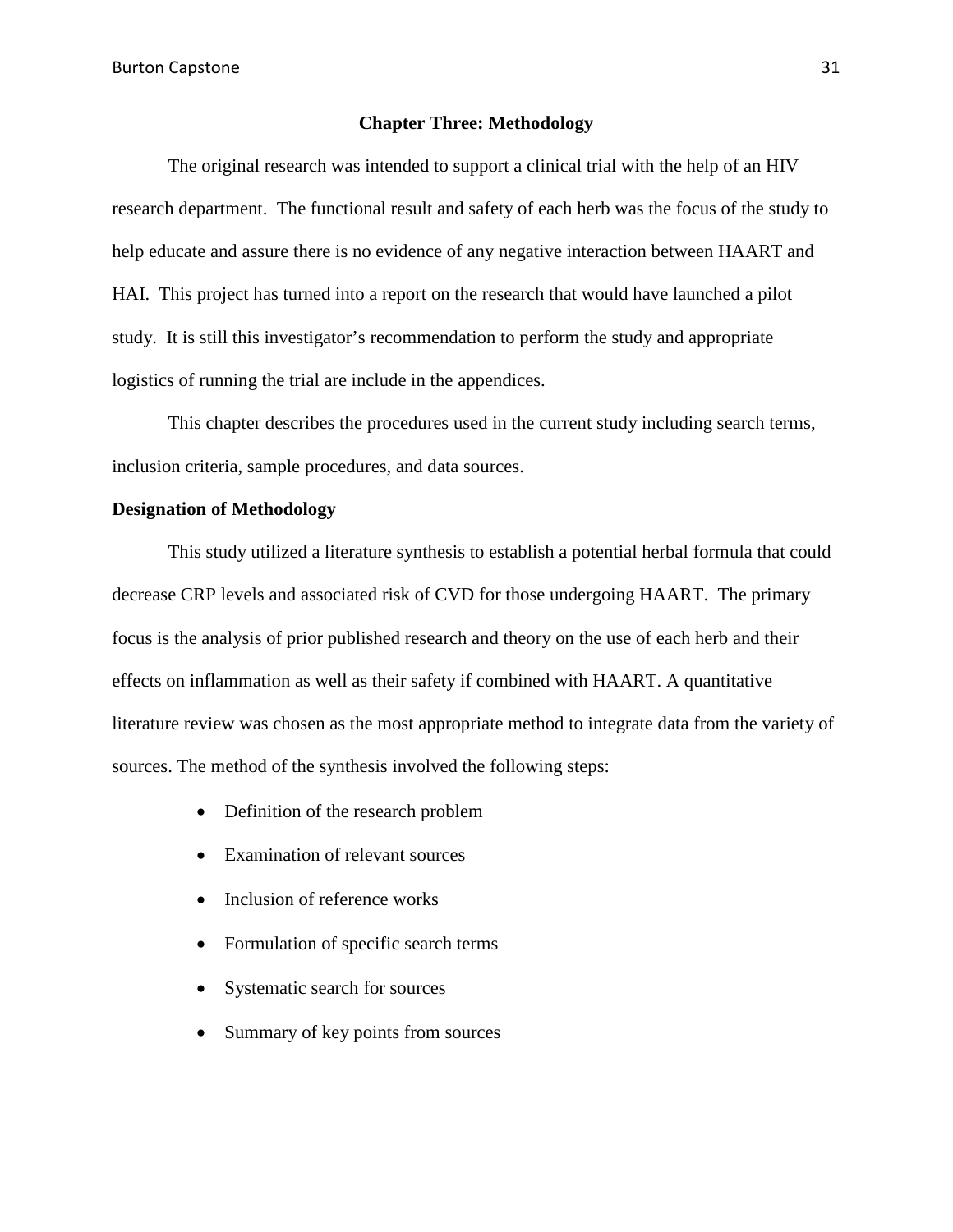### **Sampling Procedures**

The sources of data in this capstone were derived from various articles in both western and Chinese medicine journals as well as textbooks. The online search for existing trials on herbs and CRP were conducted at the principal investigator's computer and at the UCLA bio-medical library. Online sources included PubMed, EBSCOhost, and Google Scholar.

### **Search Terms**

The common search words used included inflammation, HIV, HAART, CVD, CRP, ginger, turmeric, sage, and TCM.

### **Inclusion Criteria**

To be included in the synthesis, the following inclusion criteria was created:

- Research published within the past 10 years
- Peer reviewed journals
- Preference for human trials
- Randomized, control or double-blind, randomized control trials
- Articles and resources that directly relate to HAART and herb interactions

When selecting which herbs to use, the following criteria was used:

- Fit the TCM herbal pattern of HIV and HAART side effects
- No possible herb / drug interactions
- Current research of herb and effects on CRP
- Secondary functions that may also decrease CVD

### **Exclusion factors included**

- Trials that combined herbs not selected
- In vitro trials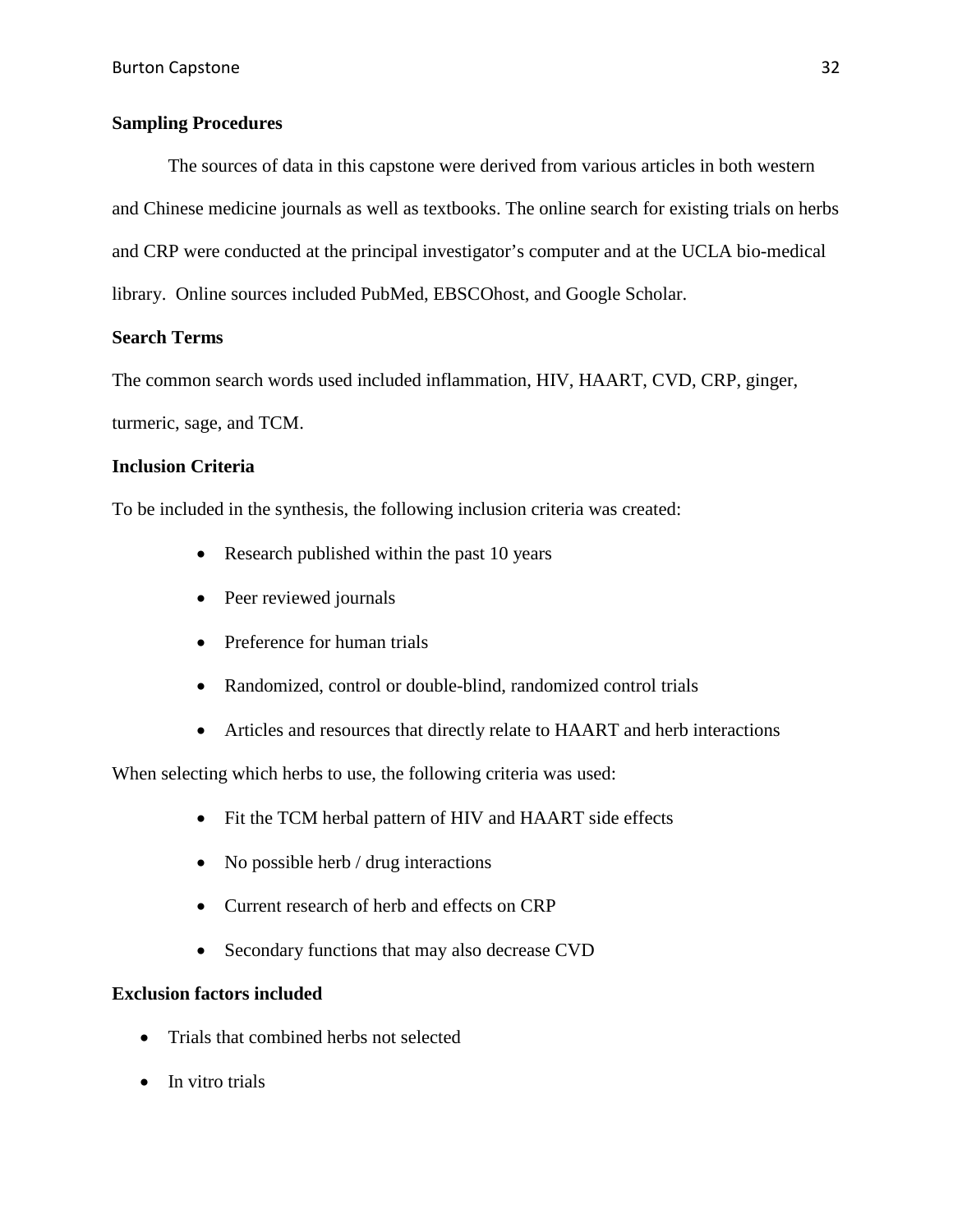Burton Capstone 33

- Less than twenty subjects
- Herbs that negatively impacted HAART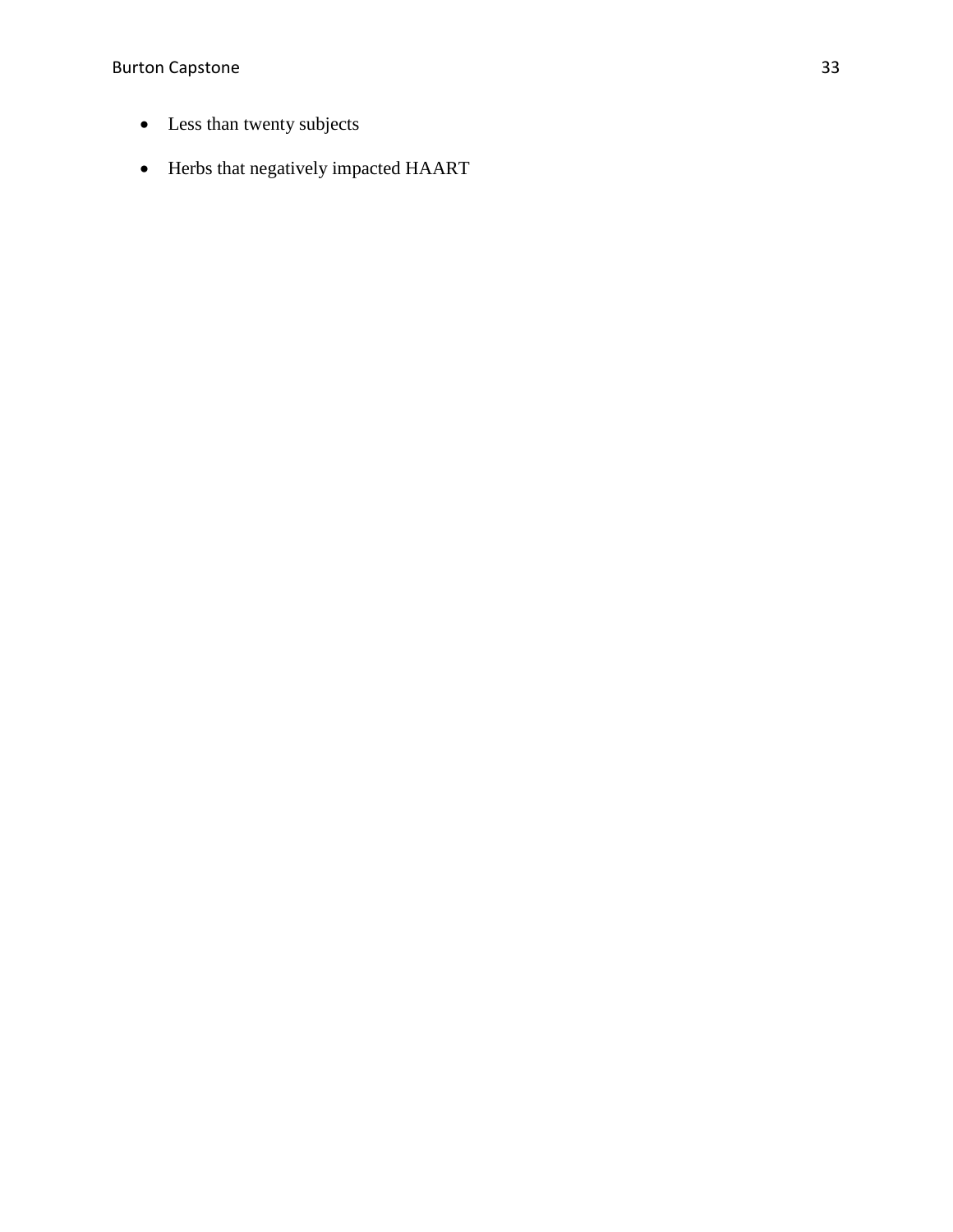# **Chapter Four: Results**

### **Overview**

The reason for doing this research is because for the first time there is an aging HIV population that are showing signs of accelerated aging. Furthermore, western medicine does not currently have a preventative treatment to slow down the increased risk. This chapter presents the data collected from the literature review synthesis.

The first section provides a summary of the types of studies used in the synthesis. This is followed by a summary of TCM herbs and their reported effects on inflammation. The subject of herb and drug interaction is reviewed to ensure there is no harmful interactions if the herbs were taken as an adjunctive therapy to reduce chronic inflammation.

### **Findings**

Fourteen studies on the selected herbs and their effects on CRP were reviewed, as well as six other studies indicating their safety with medication including HAART. Pertinent information from each study was recorded using a data collection form. Sample size, dosage, length of study, and effects on CRP and other CVD risks were included. The following sections summarize the findings.

### **Ginger and CRP.**

In a meta-analysis by Mazidi et al. (2016), ginger supplementation decreased CRP levels, improved lipid profile, and lowered glucose levels. The researchers also found that the effects were not strictly dose-dependent. Effects were shown with as little as 1g per day and this did not change significantly with a dose up to 3g a day.

Atashak et al. (2010) looked at the combination of 1g of ginger a day and resistance training to decrease inflammation, weight, and cardiovascular risk. Even without exercise, the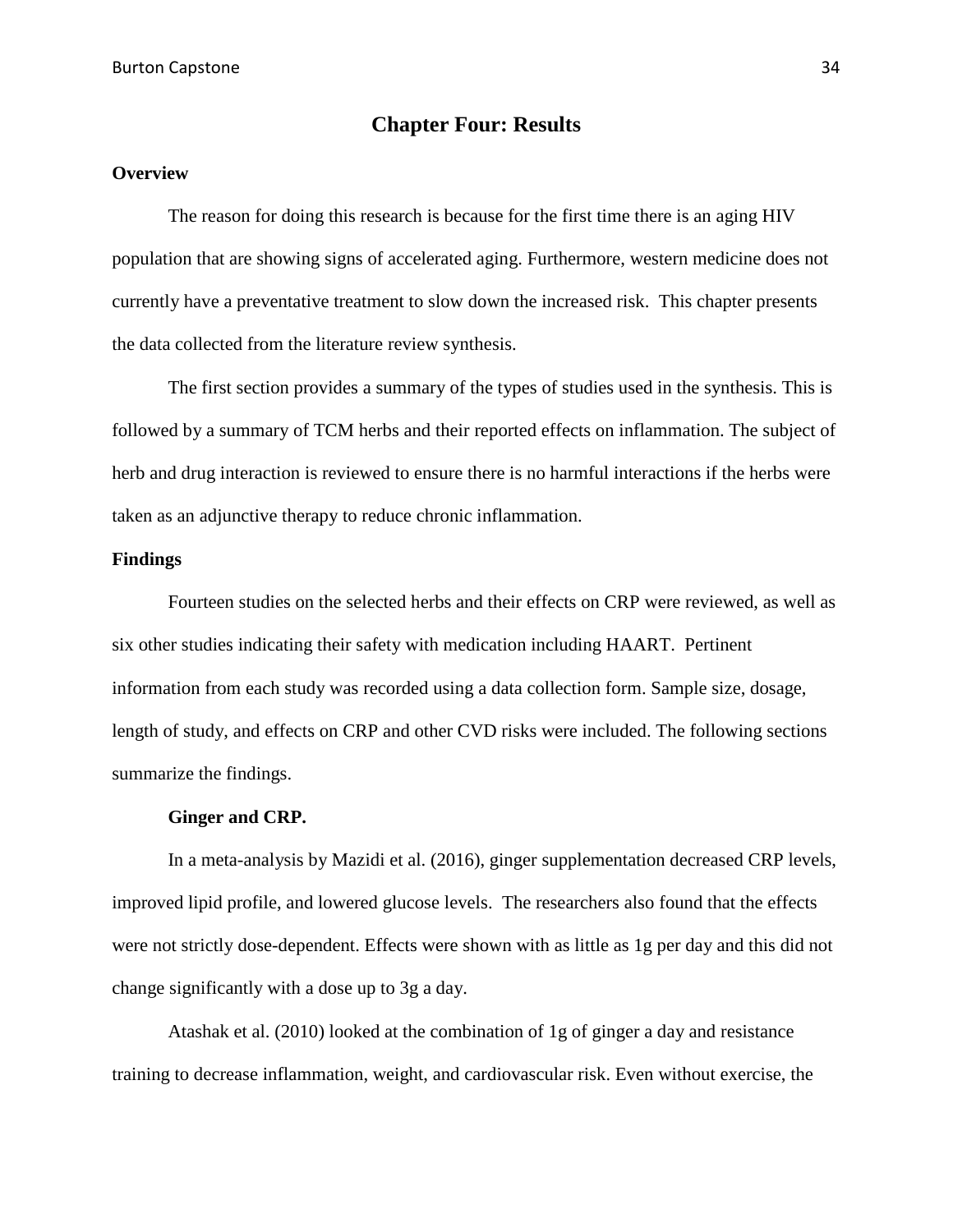group that was only administered ginger still had a significant reduction in CRP (P<0.05). The combination showed not only a decrease in CRP, but significant decreases in waist circumference, waist-to-hip ratio, body fat percentage, total cholesterol, and insulin resistance  $(P<0.05)$ .

There were four human trials within the last two years that have shown ginger lowered CRP levels. Combing the four trials, there is a total of 158 participants with a range from a high of 70 to a low of 20 subjects. Dosages ranged from a high of 3g per day to a low of 1g per day. Trial lengths lasted either ten or twelve weeks. The analysis trials show a significant P-value of 0.024.

| <b>Study</b>  | <b>Subjects</b> | <b>Type</b>                | <b>Dosage</b>                 | <b>CRP</b> |
|---------------|-----------------|----------------------------|-------------------------------|------------|
| Arablou, 2014 |                 | 70 randomized double-blind | 1.6g/day, 12 weeks $P < 0.05$ |            |
| Atashak, 2011 |                 | 32 randomized double-blind | 1g/day, 10 weeks              | P < 0.004  |
| Imani, 2015   |                 | 36 randomized double-blind | 1g/day, 10 weeks              | P < 0.04   |
| Shidfar, 2015 |                 | 20 randomized double-blind | 3g/day, 12 weeks              | P < 0.001  |

### Figure 1: Ginger and CRP

### G**inger and pharmaceutical interactions.**

There are no presumed negative interactions between HAART and ginger. The only reported interactions with ginger are with blood thinning medication. However, one study specifically designed to test for interactions found there was no interaction with warfarin when ginger was used with the common recommended dose of 1.5g per day (Jiang, 2005). Three groups of rats were treated with different doses, as high as 2g per day, of ginger for 35 days and no side effects or organ toxicity were reported (Rong, 2009). Even though there is conflicting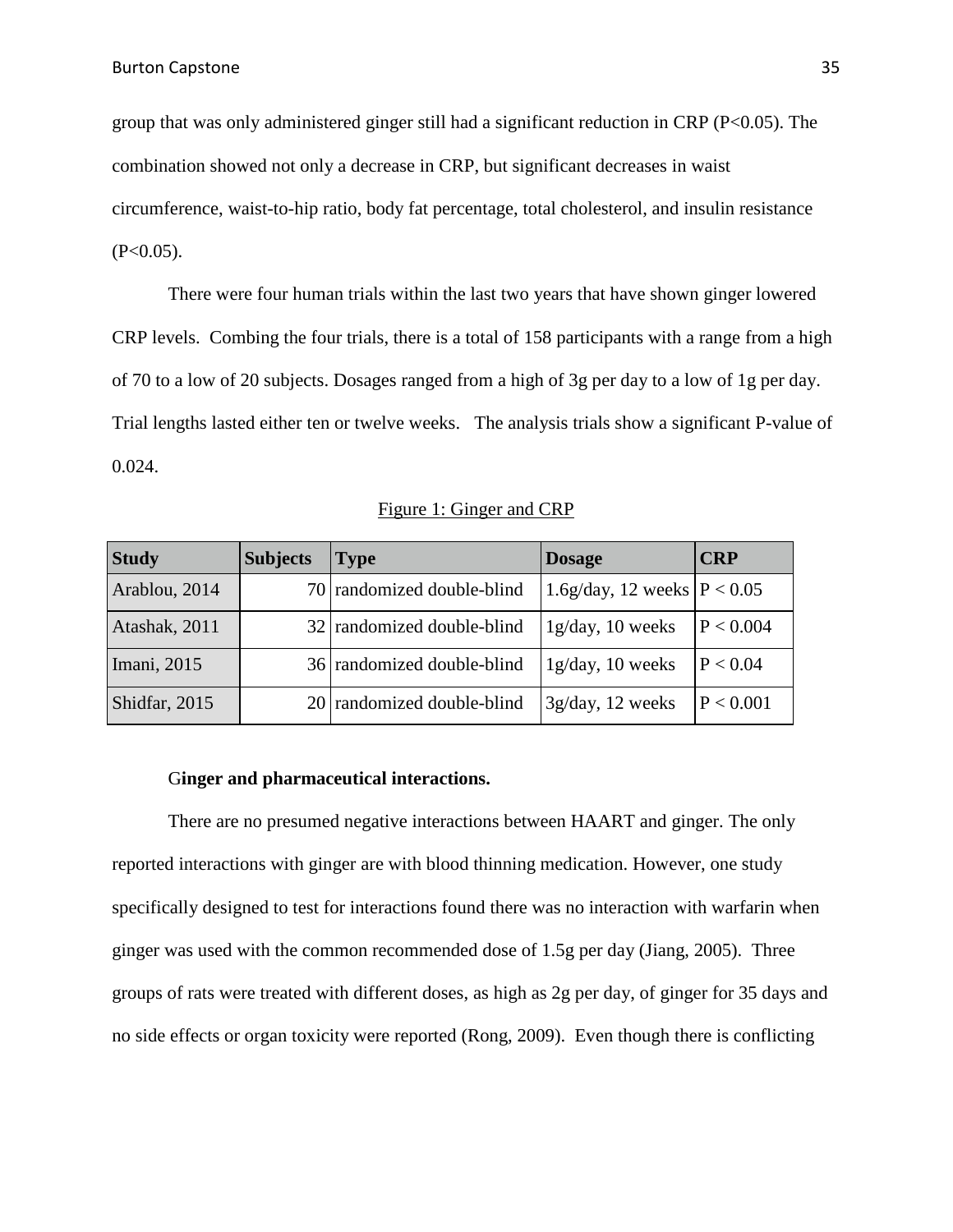evidence, the researcher still cautions the use of ginger with anticoagulant or antiplatelet medications.

Ginger was used to reduce reported nausea due to the side effects of HAART. In a trial including 102 subjects, 0.5g of ginger was taken thirty minutes before the subjects took their HAART. There was a significant ( $p<0.001$ ) reduction in nausea compared to the placebo group (Dabaghzadeh, 2014). Since ginger has already been tested in combination with HAART, there should not be any negative interactions. Below are the researched cautions with ginger and possible medication interaction.

|  | <b>Figure 2: Cautions with Ginger</b> |  |
|--|---------------------------------------|--|
|  |                                       |  |

| Main caution                | increase risk of bleeding due to anticoagulant and antiplatelet<br>properties, caution during pregnancy |
|-----------------------------|---------------------------------------------------------------------------------------------------------|
| Medication                  | cautioned with warfarin, aspirin, other blood thinners                                                  |
| Possible side<br>effects    | excessive bleeding                                                                                      |
| <b>HAART</b><br>interaction | tested and no documented negative interactions                                                          |

### **Turmeric and CRP.**

Turmeric is advertised as a natural anti-inflammatory and has over a 100 clinical trials. Gupta et al. (2015) reviewed completed clinical trials with turmeric and observed decreased levels of CRP, TNF-alpha, and IL-6. Three out of the five human trials that met the inclusion factors were completed in the last two years.

Guo et al., (2010) found turmeric reduces CRP levels  $(p<0.01)$  for patients with unstable angina pectoris. In a trial including 60 diabetic patients, CRP was reduced ( $p < 0.05$ ) after taking two grams of turmeric per day for four weeks (Maithili, 2015). Panahi et al., (2014) found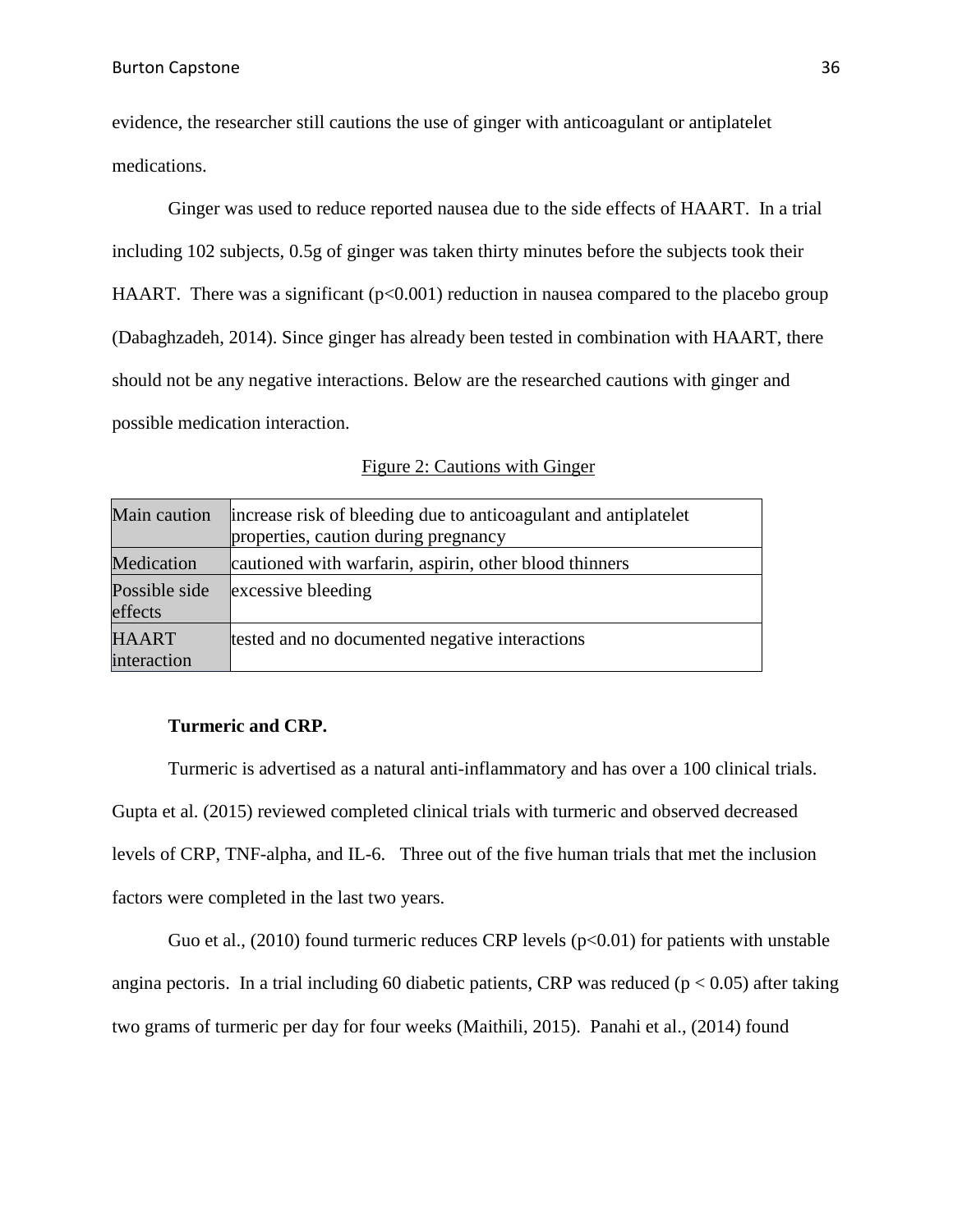turmeric decreased CRP levels ( $p < 0.01$ ) in cancer patients with tumors. The study also observed a reduction in IL-6 and TNF-alpha levels.

Turmeric had a total of 352 participants with a range from a high of 100 to a low of 48. Dosages ranged from a high of 3g per day to a low of 1.8g per day. Trial lengths lasted either ten or twelve weeks. The average significance in reducing CRP was  $p < 0.025$ .

| <b>Study</b>    | <b>Subjects</b> | <b>Type</b>                                       | <b>Dosage</b>                | <b>CRP</b> |
|-----------------|-----------------|---------------------------------------------------|------------------------------|------------|
| Guo, 2010       |                 | 48 randomized, control                            | oral, 4 weeks                | P < 0.01   |
| Maithili, 2015  |                 | 60 randomized, control                            | 2g/day, 4 weeks              | P < 0.05   |
| Zhang, 2007     |                 | 64 randomized, control                            | 3g/day, 6 weeks              | P < 0.05   |
| Panahi, 2014    |                 | 80 randomized double-blind,<br>placebo-controlled | 1.8g/day 8 weeks $P < 0.001$ |            |
| Pakfetrat, 2014 |                 | 100 randomized double-blind                       |                              | P < 0.012  |

Figure 3: Turmeric and CRP

#### **Turmeric and pharmaceutical interactions.**

Turmeric, like ginger, only is cautioned with the use of blood thinning medication. Also like ginger, turmeric has been used to treat side effects associated with HAART. Eight patients were given 1.9g of turmeric for 41 weeks. A rapid and complete resolution of diarrhea, substantial weight gain, and improvement in the reduction of bloating and abdominal pain were observed. There were no changes in HIV viral load during the trial. It does not appear turmeric has any negative interaction with HAART. Turmeric was also safe and effective ( $p < 0.012$ ) at reducing CRP levels in patients with end stage renal disease and pruritus.

The suggested daily dosage for a therapeutic effect is 1.5 to 3g, two to three times a day (Brendler et al., 2007).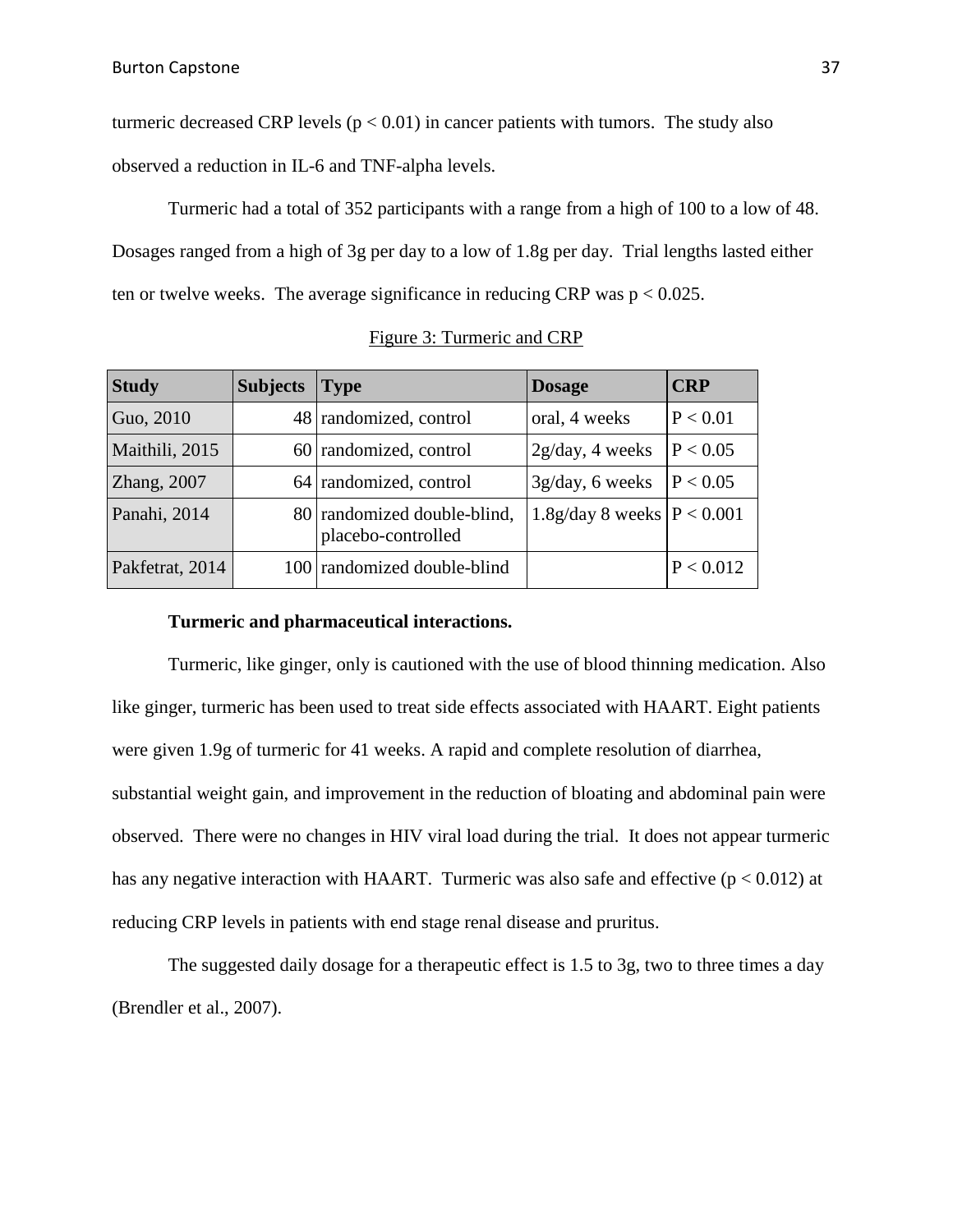| Main caution                | increase risk of bleeding due to anticoagulant and antiplatelet<br>properties, caution during pregnancy |
|-----------------------------|---------------------------------------------------------------------------------------------------------|
| Medication                  | cautioned with warfarin, aspirin, other blood thinners                                                  |
| Possible side<br>effects    | excessive bleeding                                                                                      |
| <b>HAART</b><br>interaction | tested and no documented negative interactions (Dabaghzadeh,<br>2014)                                   |

#### Figure 4: Cautions with Turmeric

#### **Sage and CRP.**

The principal investigator was unable to find sufficient human trials of sage and CRP levels. For this herb only, trials using sage to reduce CRP levels in rats were included in the research. There are human trials that have measured CRP reduction with sage but in a combination of other herbs. Xu et al., (2009) used a combination of panax notoginseng. The research has shown a consistent significant P-value of < 0.05 in the reduction of CRP levels as listed below.

#### Figure 8: Sage and CRP

| <b>Study</b>       | <b>Subjects</b> | <b>Type</b>                       | Dosage                 | CRP |
|--------------------|-----------------|-----------------------------------|------------------------|-----|
| Liang, $2013$ rats |                 | randomized, control               | injections $P < 0.05$  |     |
| Meng, $2014$ rats  |                 | randomized, control               | injections $P < 0.05$  |     |
| Xu, 2009           |                 | Humans(160)   randomized, control | ingestion   $P < 0.05$ |     |
| Zhang, $2015$ rats |                 | randomized, control               | injections $P < 0.05$  |     |

#### **Turmeric and pharmaceutical interactions.**

There were no reports supporting nor cautioning the use of sage in combination with HAART. The only cautioned, but not proven, is excessive bleeding in combination of blood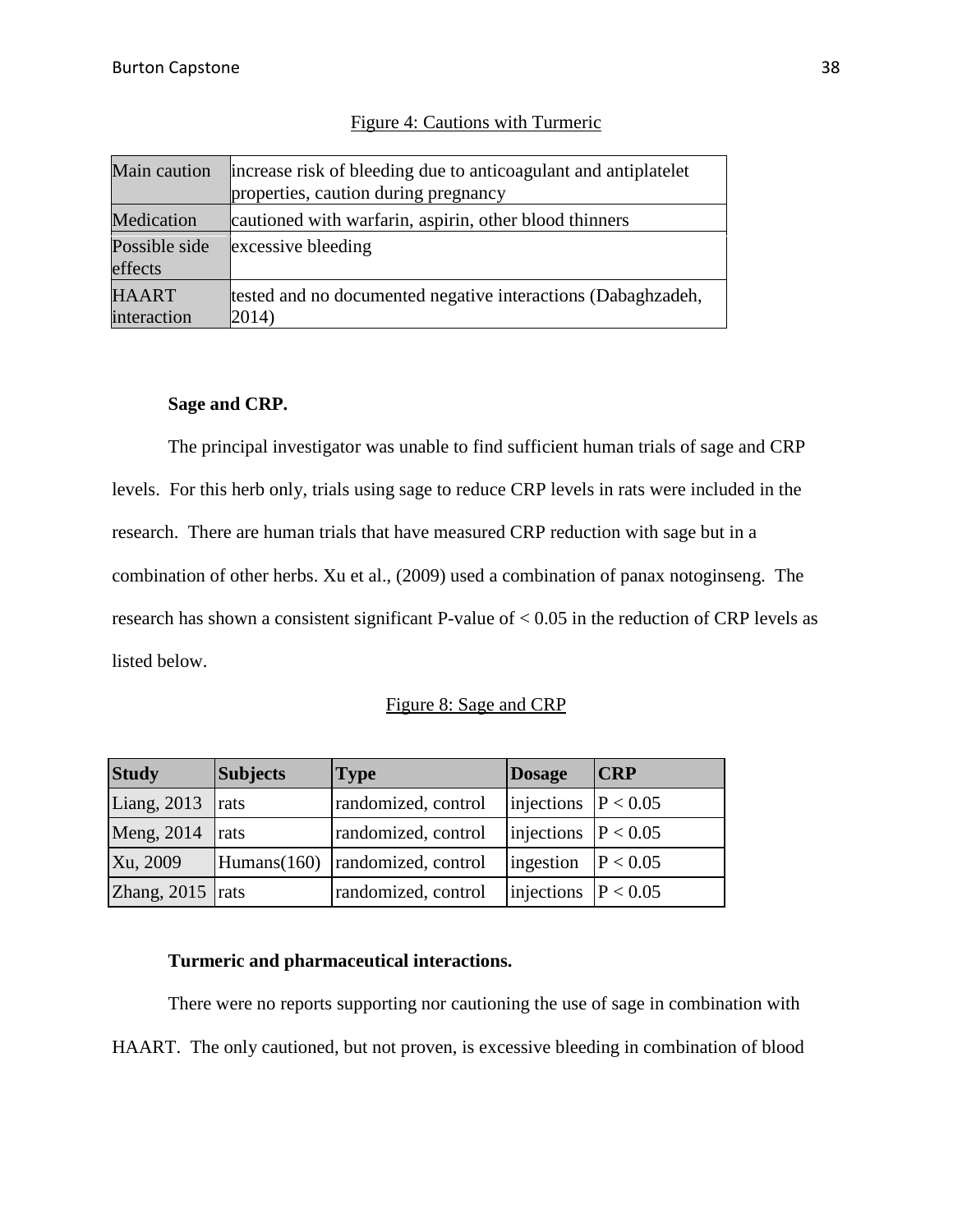thinning medication. Doses up to 15g have shown no negative side effects or toxicity. Below are the main cautions for sage:

|  |  |  |  | Figure 9: Cautions with Sage |  |  |
|--|--|--|--|------------------------------|--|--|
|--|--|--|--|------------------------------|--|--|

| Main caution          | increase risk of bleeding due to anticoagulant and<br>antiplatelet properties |
|-----------------------|-------------------------------------------------------------------------------|
| Medication            | cautioned with warfarin, aspirin, other blood thinners                        |
| Dosage                | large doses have shown no toxicity                                            |
| Possible side effects | no reported side effects                                                      |

#### **Secondary Measurements**

The primary focus of this research is to establish each herb effectively reduces CRP therefor decreasing the risk of CVD. Majority of the trials tested multiple factors, not just CRP. The main literature synthesis is the reduction of CRP and safety of HAI. However, secondary measurements for CVD risk and/or inflammation that were tested and that had a significant ( $p <$ 0.05) were also noted and charted below.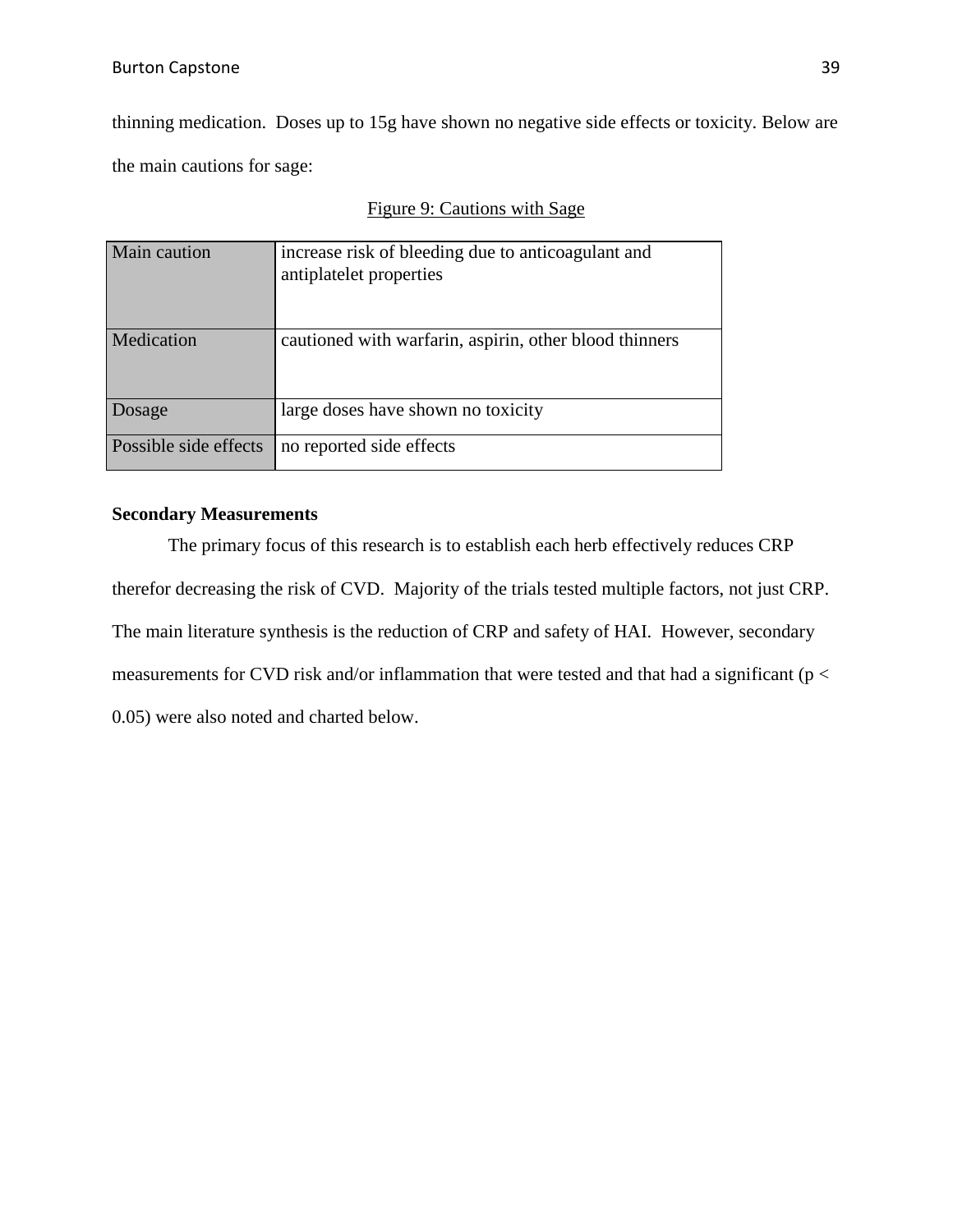

#### Figure 7: Researched Effects of Ginger



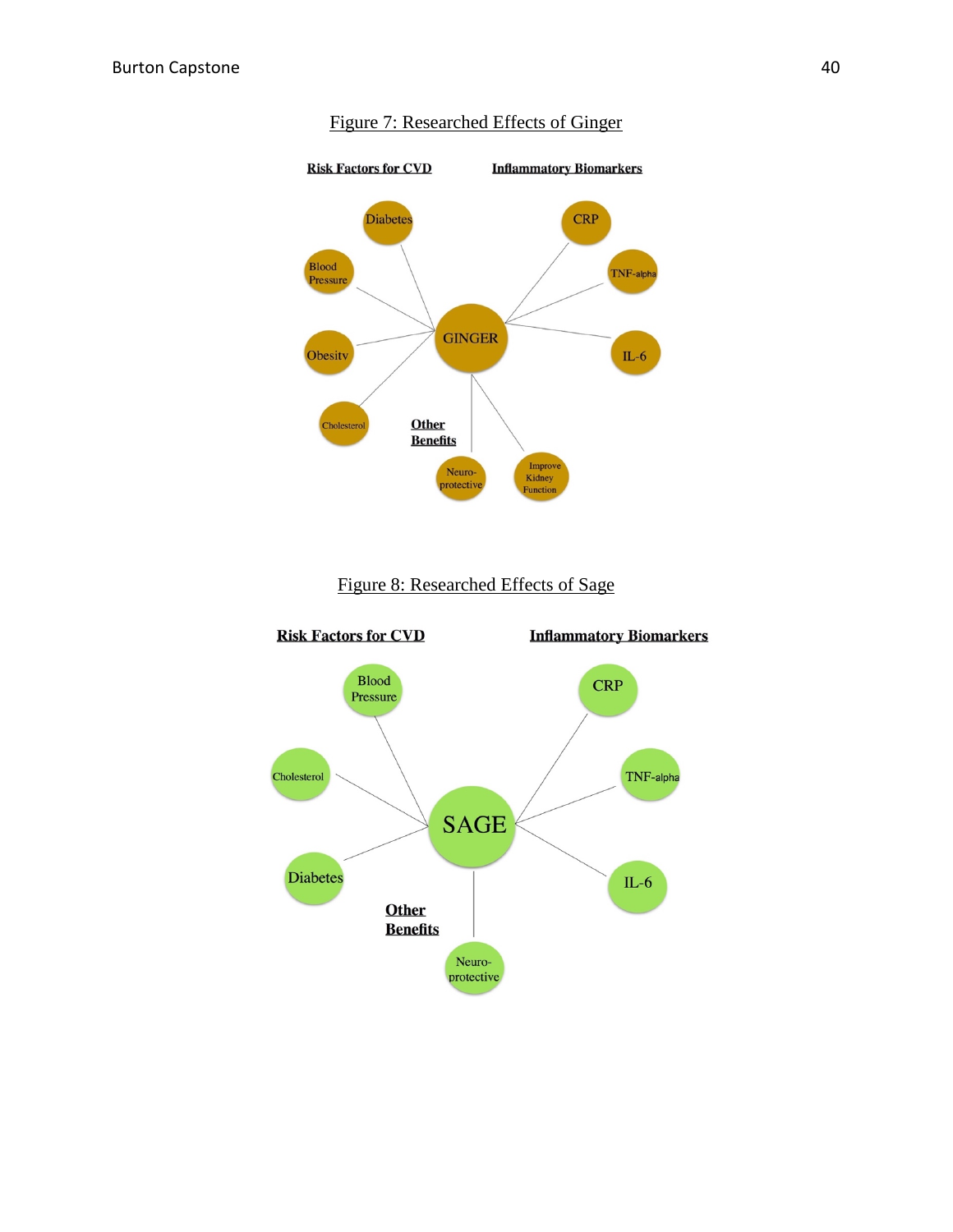

#### Figure 9: Researched Effects of Turmeric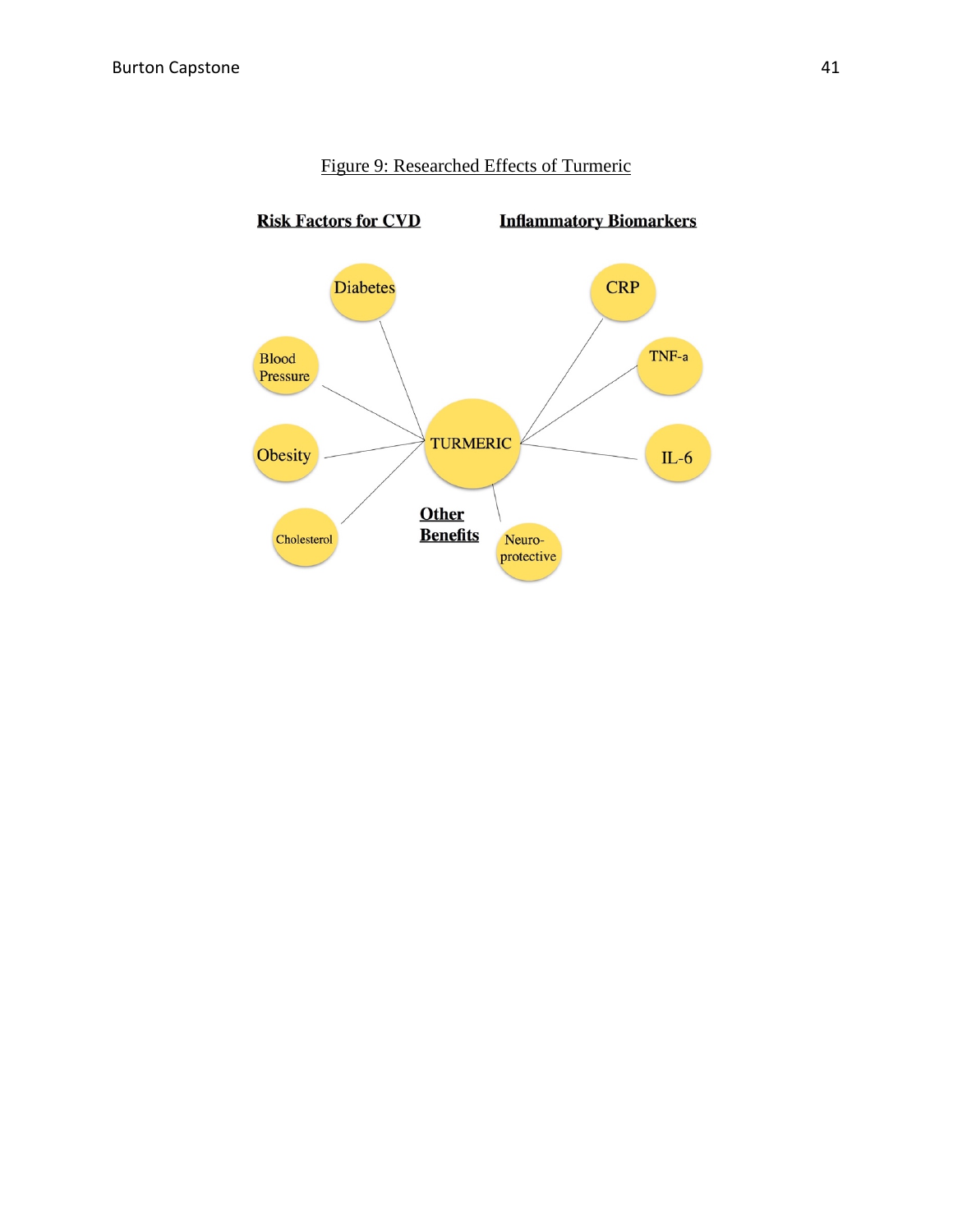#### **Chapter Five: Discussion**

#### **Summary of Findings**

There is a well-established, growing need to help control comorbidities in the aging HIVpositive population undergoing HAART. As this group of people have a 50% increased chance of MI, there is a clear need to find ways to decrease the risk for CVD. Given the large amount of research showing an association between elevated levels of CRP and risk of CVD, it would seem that reducing CRP will also reduce one's risk of CVD.

Standard treatment of inflammation by western intervention focuses on inhibiting COX-1 and COX-2 enzymes, but not CRP levels. Meanwhile, HAART patients continue to have a chronic, low-grade systemic inflammation that appears to increase the risk of CVD. Standard anti-inflammatories as well as HAART have been known to cause liver and kidney damage, especially in the case of long-term use.

The purpose of this study was to show that herbs can reduce CRP levels and do not negativity interact with HAART. Turmeric and ginger have a lot of existing research on reducing CRP levels and in many different inflammatory disease. Reviewing twenty human and animal studies, system analysis indicates that the herbs are safe and can effectively reduce CRP levels and therefore reduce the risk of CVD. It was observed that each herb was able to significantly lower CRP levels (Zhang, 2007; Naderi, 2015; Zhang, 2016). Ginger and turmeric have already been used in trials involving subjects with HAART and yielded no negative interactions (Conteas, 2009; Dabaghzadeh, 2014).

#### **Implications for Theory**

The idea of inflammation as the root of many diseases is relatively new. There is a lot of research into which biomarkers may indicate which disease, and effective ways in reducing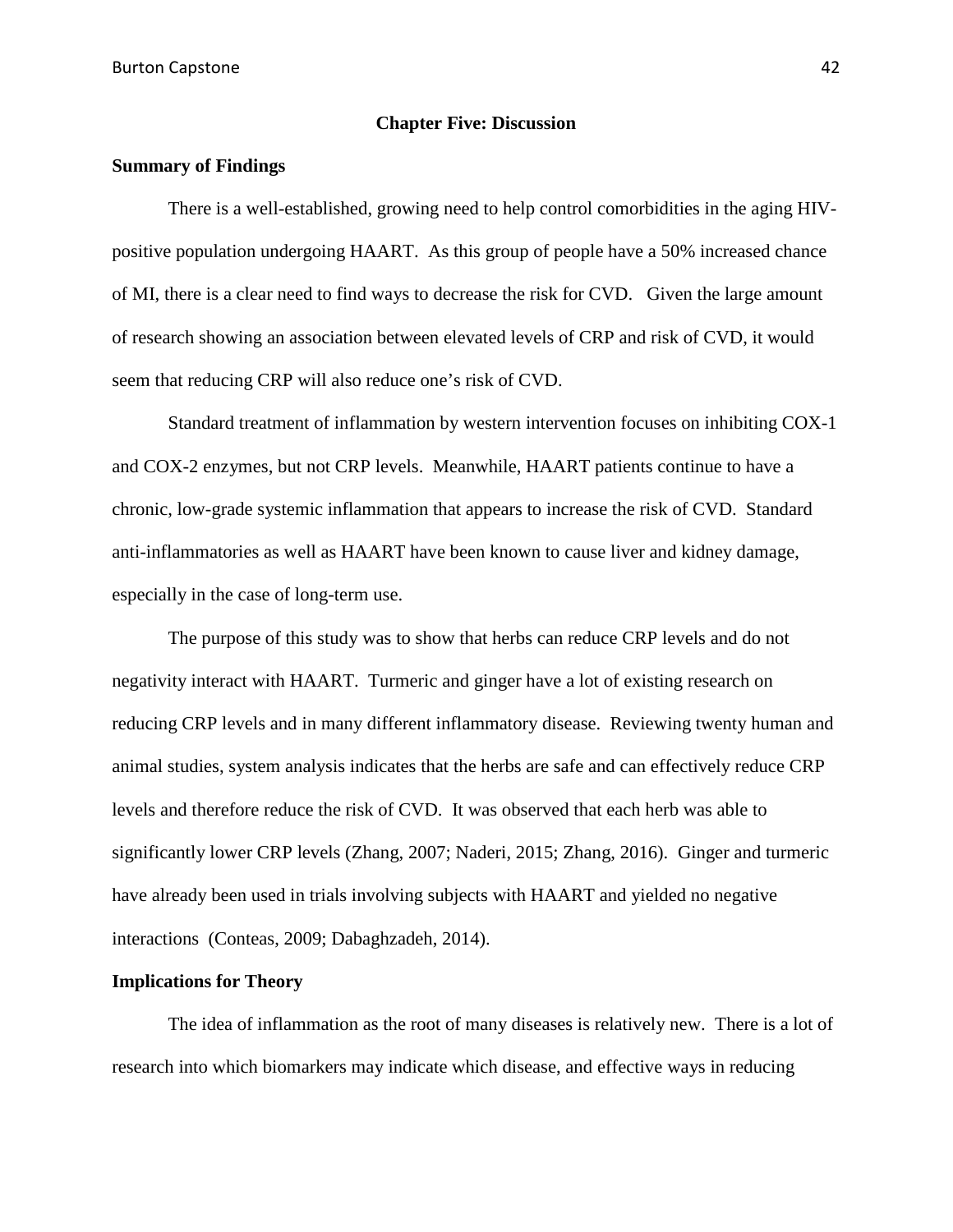them. CRP levels have proven to useful in monitoring an individual's risk for CVD. Subjects undergoing HAART have statistically shown higher levels of CRP (Arnett, 2007) and significant increased chance for CVD (Fichtenbaum, 2011). It is suggested that patients undergoing HAART, especially the longer they have been taking them, should be screened for CVD at an earlier age (Boccara, 2013).

#### **Implications for Practice**

HIV subjects undergoing HAART create a unique need for a safe anti-inflammatory that can decrease their chronic inflammation from medication and small viral reservoirs. The fear of interactions between HAART and herbs has stopped many patients and doctors from combining the two. Ginger, turmeric, and sage have shown to decrease CRP levels and fit within the thermal relationships of the latent virus (heat) and HAART (cold). Ginger and turmeric are warming yet sage is cooling. As with many herbal formulas, a proper balance of temperatures is vital to prevent damage from one extreme. It is this investigator's belief the combination of the three herbs should help reduce inflammation without influencing the body's thermal balance in either direction.

As the majority of the studies tested multiple CVD risks and biomarkers, it can be concluded that the HAI may also prevent the further progression of other inflammatory diseases. Out of the twenty studies, only two were specific to CRP and CVD. CRP is not specific to heart disease so reducing CRP could have beneficial results even for those not at risk for CVD.

#### **Challenges and Limitations**

Bringing allopathic MDs on board can be a challenge when testing herbal medicines. This pilot study was proposed to a Los Angeles-based HIV clinical research group. It was passed from an interested doctor to the director of clinical research. After being fully briefed on the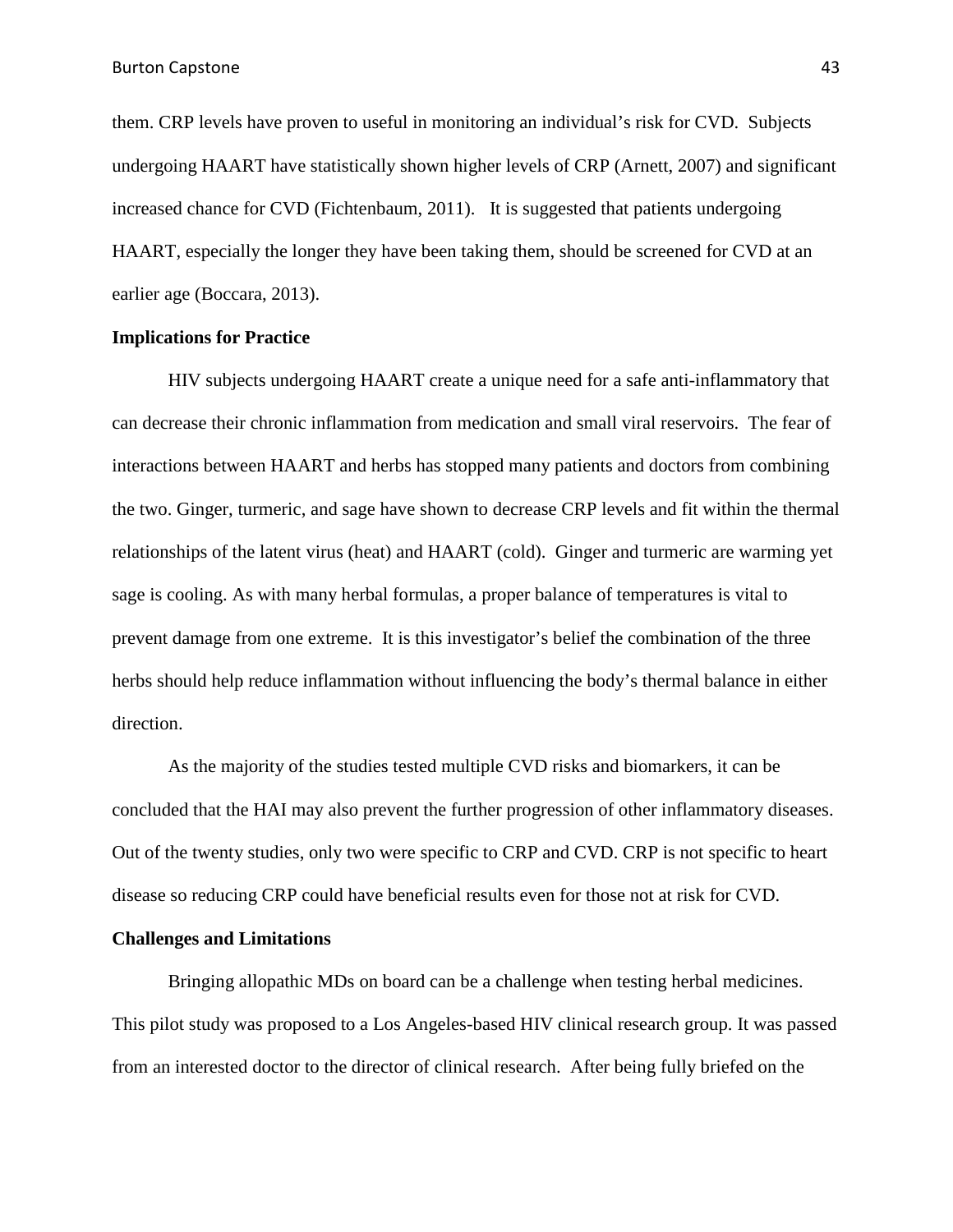Burton Capstone 44

research, the director expressed eagerness to help, including finding potential subjects using the group's existing database, performing the initial and exiting lab work, interviewing subjects, and storing and dispensing the HAI. However, the director later explained that the owner of the research department decided they would not be able to help due to liability and lack of resources. The lack of research into herbs in combination with HAART likely contributed to the liability concern, although there is no evidence that any of the three herbs interferes with medication.

More research is needed in monitoring the progression of CVD by measuring inflammatory biomarkers. CRP may not be the only biomarker associated with CVD and not everyone's CRP levels can be used as a risk factor. For example, people with autoimmune disorders such as rheumatoid arthritis tend to have elevated CRP levels. Because their levels are much higher than the low-level inflammation associated with CVD, CRP levels are not used to assess CVD even though the inflammation can still cause CVD (Weil, 2006). TNA-alpha and IL-6, similarly to CRP, are strongly linked but not limited to CVD (Borges, 2015; Popa, 2007). Further research may find more precise biomarkers in assessing different diseases.

Absorption of the herbs is essential and a few studies have shown that turmeric has a significant increase in absorption and efficacy when combined with pepper or fat, or if heated.

Finally, there is an overall lack of research of herbs and their functional effects on inflammation as well as interactions with HAART. With the several different biomarkers that exist, studies focusing on CRP and CVD were scarce.

#### **Conclusion**

The study never got off the ground because of the promised collaboration was not delivered. This project turned into a report on the research that would have launched this trial. It is still the investigator's recommendation to test HAI and CRP levels among HIV subjects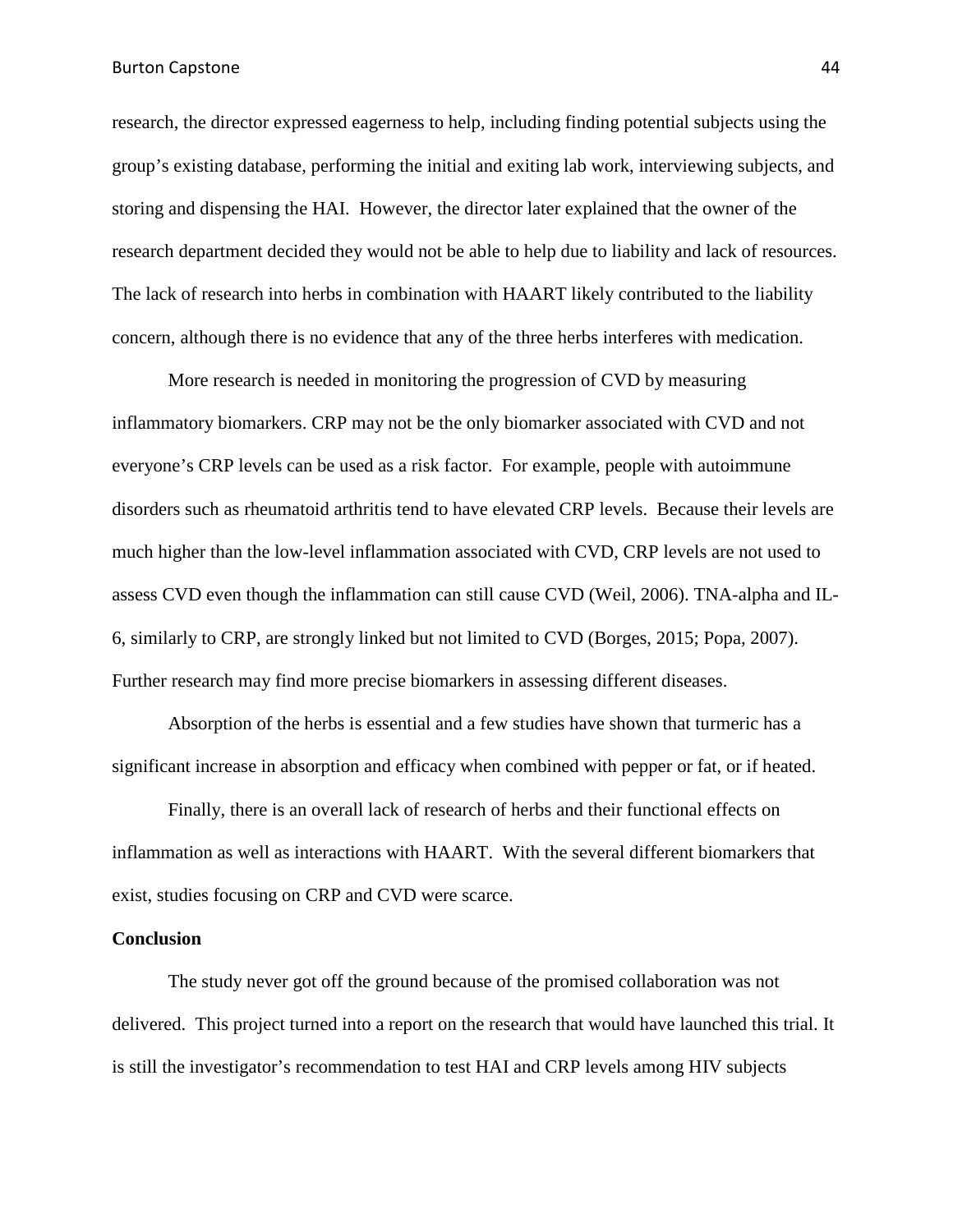undergoing HAART. It is important to not be complacent in knowing that the progression of AIDS has been prevented for many of those undergoing HAART. Secondary comorbidities will continue to develop and it is important to start collaborating with western doctors showing not just the safety, but the functional efficacy of herbs.

Inflammation can be a driving factor in other diseases; therefore, the HAI could have the potential to slow the onset of diseases associated with inflammation. This would be suggested if secondary outcome measures delineated in the study were to show benefit from the HAI group. For example, decreasing glucose levels would benefit diabetes and prediabetes patients. High cholesterol alone is associated with CVD; if decreased levels of cholesterol are observed but CRP levels remain the same, there is still the possibility the HAI can still help decrease the chance of CVD. Blood pressure can lead to several life-threatening conditions including stroke or hemorrhage; if the HAI can decrease blood pressure significantly but does not decrease CRP, again, it may nonetheless decrease the risk of developing CVD. In short, any improvement would serve as evidence to continue investigating the effects of the HAI on inflammation, with potential benefit to millions of individuals with inflammation-related diseases.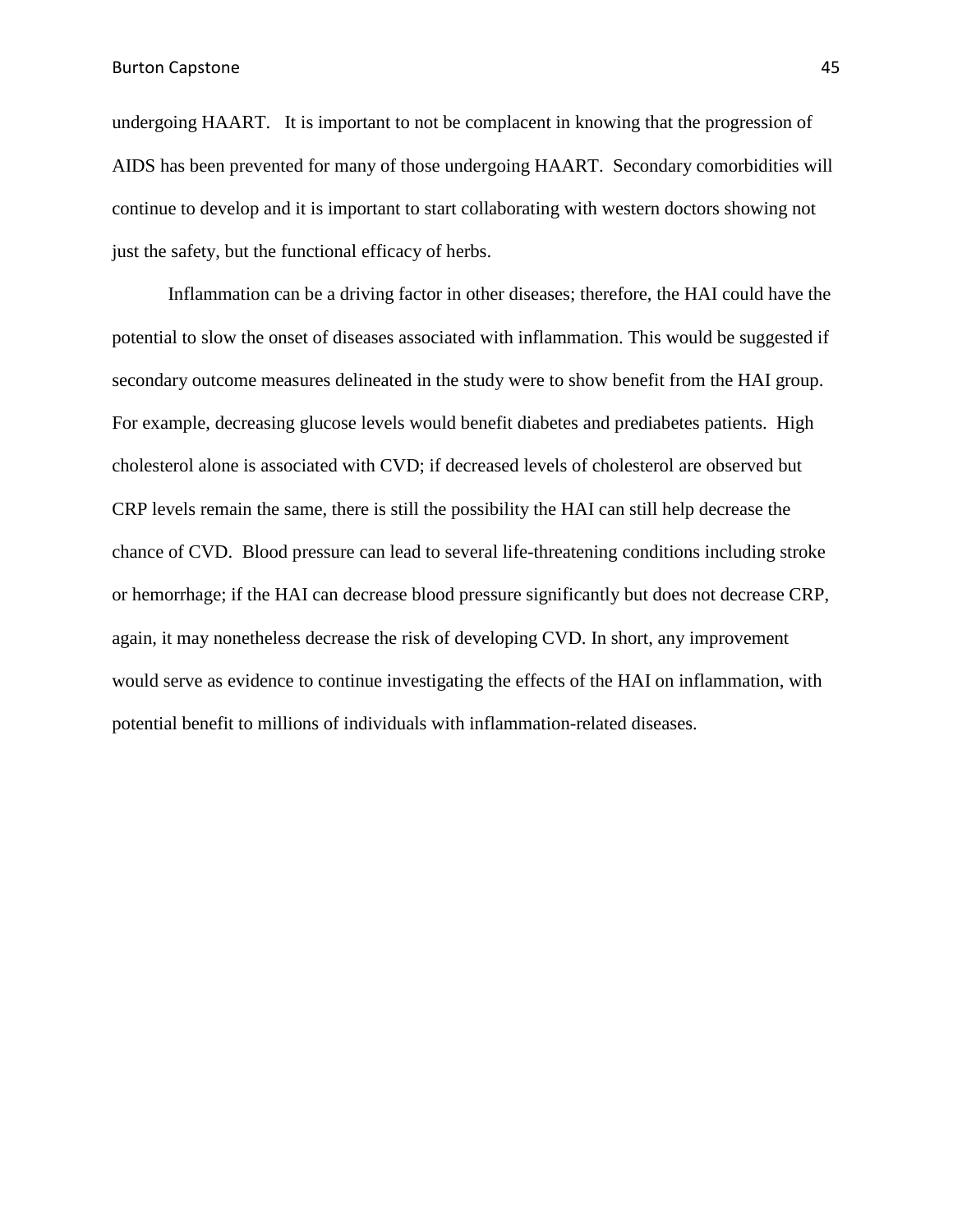#### **References**

- AIDS.GOV. (2016). Viral Load. Retrieved December 17, 2016, from https://www.aids.gov/hivaids-basics/just-diagnosed-with-hiv-aids/understand-your-test-results/viral-load/
- Ances. (2012). Independent Effects of HIV, Aging, and HAART on Brain Volumetric Measures. Retrieved December 14, 2016, from

https://www.ncbi.nlm.nih.gov/pmc/articles/PMC3302928/

Anderson. (2007). Prognostic Significance of the Centers for Disease Control/AHA. Retrieved March 16, 2016, from

http://professional.heart.org/professional/ScienceNews/UCM\_466059\_Prognostic-Significance-of-the-Centers-for-Disease-ControlAHA.jsp

- Arablou, T. (2014, June). The effect of ginger consumption on glycemic status, lipid profile and some inflammatory markers in patients with type 2 diabetes mellitus. - PubMed - NCBI. Retrieved August 22, 2015, from http://www.ncbi.nlm.nih.gov/pubmed/24490949
- Arnett. (2007). Development and Validation of Improved Algorithms. Retrieved February 18, 2017, from

http://professional.heart.org/professional/ScienceNews/UCM\_465998\_Developmentand-Validation-of-Improved-Algorithms.jsp

Baker. (2011). NF-κB, inflammation and metabolic disease. Retrieved December 31, 2016, from https://www.ncbi.nlm.nih.gov/pmc/articles/PMC3040418/#R68

Bensky. (1993). *Chinese Herbal Medicine Materia Medica*. Seattle, WA: Eastland Press, Inc.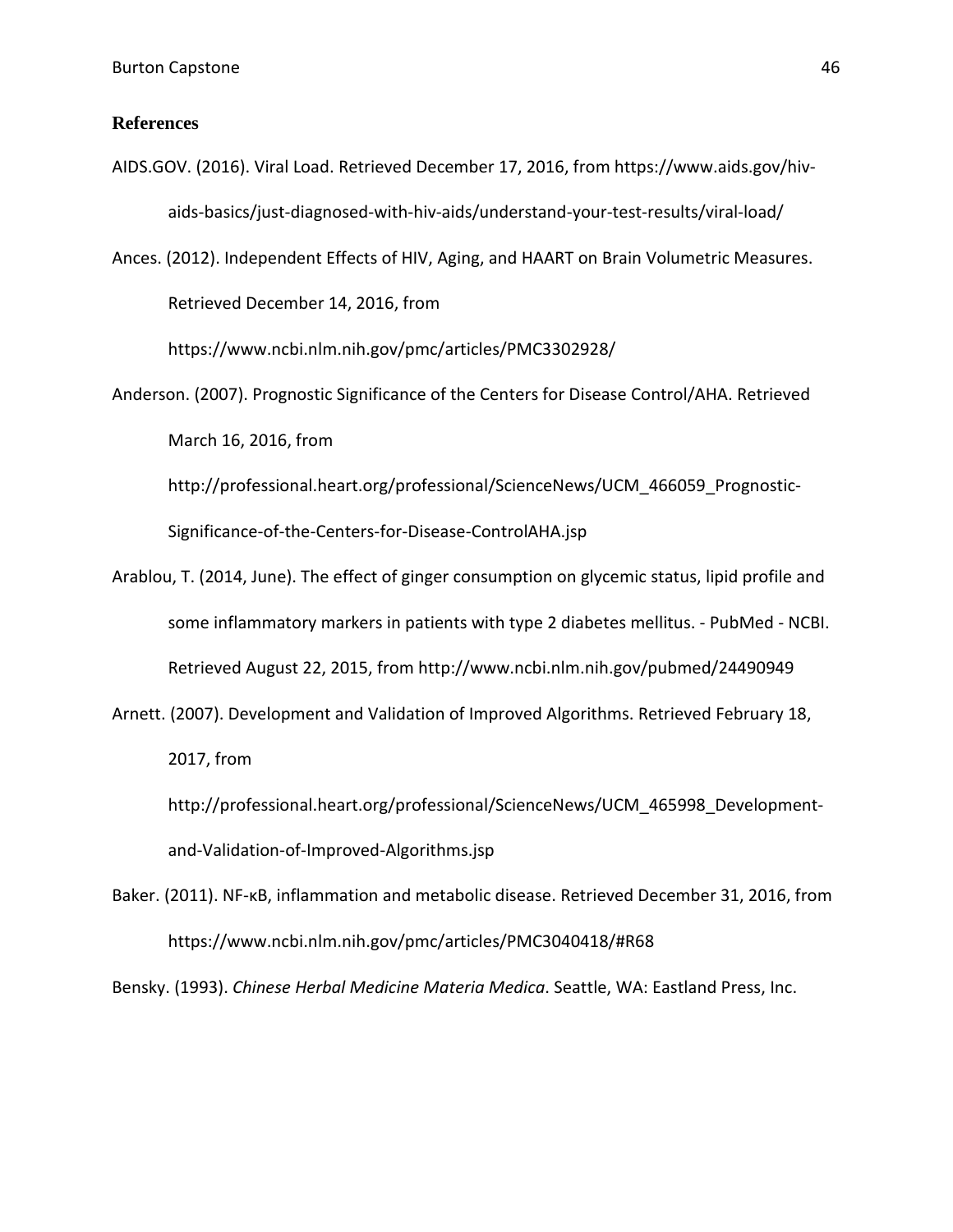Bessone. (2010). Non-steroidal anti-inflammatory drugs: What is the actual risk of liver damage? Retrieved October 18, 2015, from

http://www.ncbi.nlm.nih.gov/pmc/articles/PMC2997980/

Blankson. (2002). The challenge of viral reservoirs in HIV-1 infection. - PubMed - NCBI.

Retrieved February 25, 2017, from https://www.ncbi.nlm.nih.gov/pubmed/11818490

Boccara, F. (2013). HIV and coronary heart disease: time for a better understanding. - PubMed - NCBI. Retrieved August 26, 2016, from http://www.ncbi.nlm.nih.gov/pubmed/23369416

Borges,. (2015). Factors Associated With Plasma IL-6 Levels During HIV Infection. Retrieved

December 31, 2016, from https://www.ncbi.nlm.nih.gov/pmc/articles/PMC4598808/

- Calabrò. (2009). CRP and the risk of atherosclerotic events. PubMed NCBI. Retrieved March 3, 2017, from https://www.ncbi.nlm.nih.gov/pubmed/19415283
- CDC. (2016). About HIV/AIDS | HIV Basics | HIV/AIDS | CDC. Retrieved December 17, 2016, from https://www.cdc.gov/hiv/basics/whatishiv.html
- Cen. (2013). The Association between Yang-Deficient Constitution and Clinical Outcome of Highly Active Antiretroviral Therapy on People Living with HIV. Retrieved January 1, 2017, from https://www.ncbi.nlm.nih.gov/pmc/articles/PMC3892935/
- Chan. (2001). Interaction between warfarin and danshen (Salvia miltiorrhiza). PubMed NCBI. Retrieved March 19, 2016, from http://www.ncbi.nlm.nih.gov/pubmed/11302416
- Chen. (2014). Anti-Inflammatory and Immunomodulatory Mechanism of Tanshinone IIA for Atherosclerosis. Retrieved March 19, 2016, from http://www.ncbi.nlm.nih.gov/pmc/articles/PMC4267215/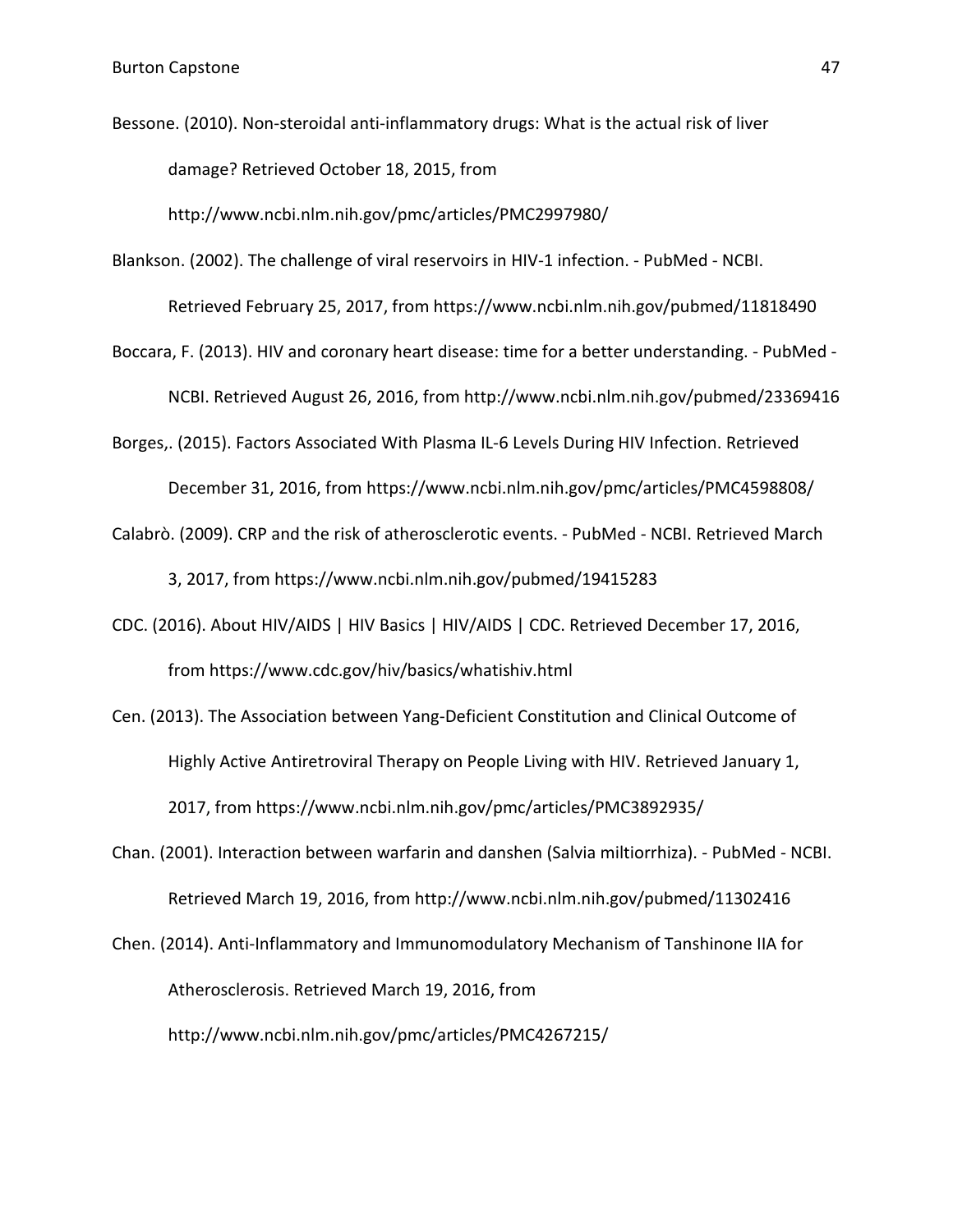- Chua. (2015). Interaction between warfarin and Chinese herbal medicines. Retrieved March 1, 2017, from https://www.ncbi.nlm.nih.gov/pmc/articles/PMC4325561/
- Conteas. (2009). Treatment of HIV-associated diarrhea with curcumin. PubMed NCBI. Retrieved February 21, 2017, from https://www.ncbi.nlm.nih.gov/pubmed/19051018
- Dabaghzadeh. (2014). Ginger for prevention of antiretroviral-induced nausea and vomiting: a randomized clinical trial. - PubMed - NCBI. Retrieved December 23, 2016, from https://www.ncbi.nlm.nih.gov/pubmed/?term=HIV+ART+Ginger
- D'Ettorre, G. (2016). What happens to cardiovascular system behind the undetectable level of HIV viremia? Retrieved August 13, 2016, from

http://www.ncbi.nlm.nih.gov/pmc/articles/PMC4848790/

- El-Akabawy. (2014). Neuroprotective effect of ginger in the brain of streptozotocin-induced diabetic rats. - PubMed - NCBI. Retrieved August 22, 2015, from http://www.ncbi.nlm.nih.gov/pubmed/24680376
- Fasinu. (2015). Clinically Relevant Pharmacokinetic Herb-drug Interactions in Antiretroviral Therapy. - PubMed - NCBI. Retrieved December 28, 2016, from https://www.ncbi.nlm.nih.gov/pubmed/26526838
- Feng. (2000). Effect of Short-Term Aspirin Use on C-Reactive Protein | SpringerLink. Retrieved December 31, 2016, from http://link.springer.com/article/10.1023/A:1018644212794
- Fichtenbaum. (2011). Inflammatory Markers Associated with Coronary Heart Disease in Persons with HIV Infection. Retrieved December 11, 2016, from https://www.ncbi.nlm.nih.gov/pmc/articles/PMC3077066/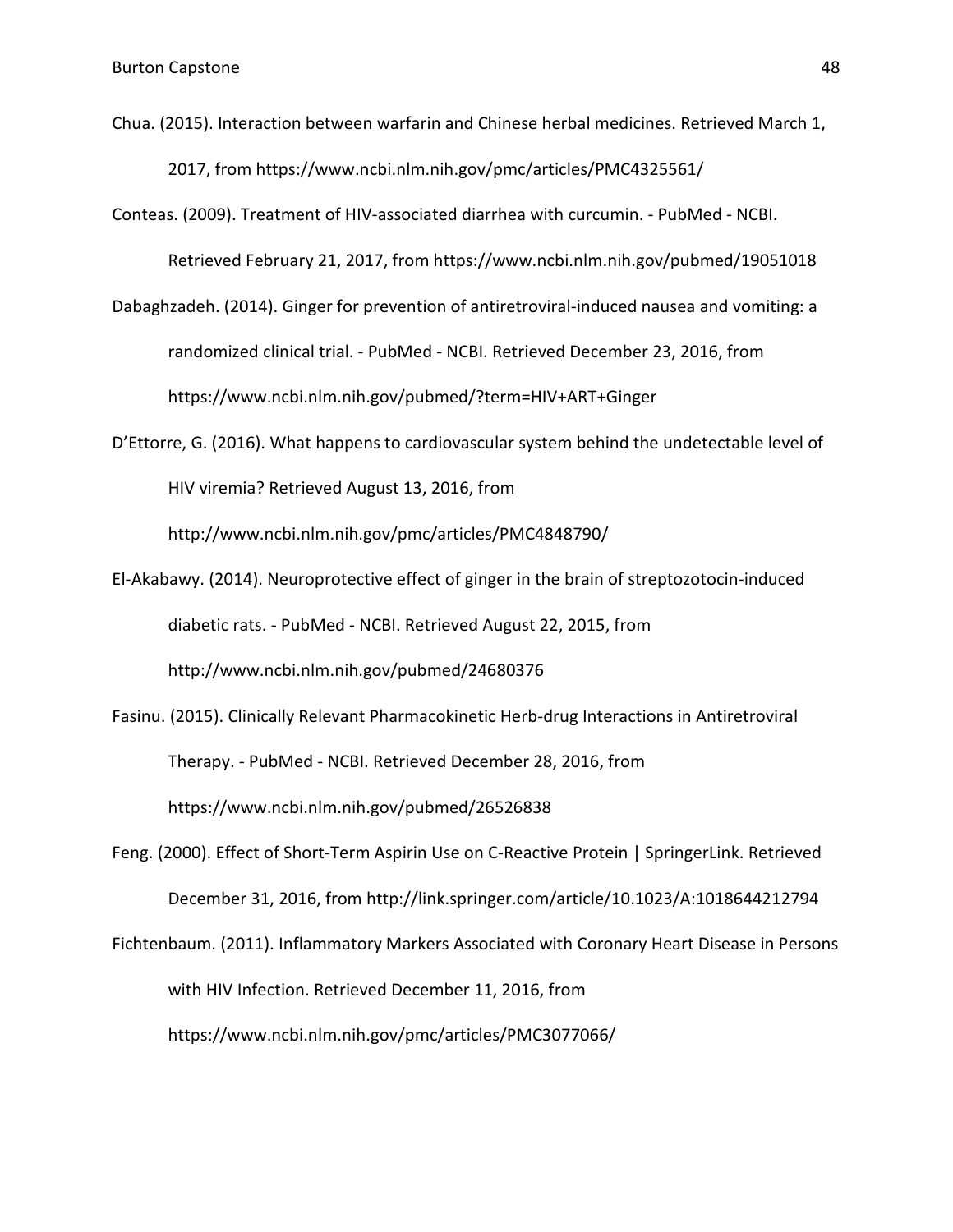Giunta. (2011). Antiretroviral medications disrupt microglial phagocytosis of β-amyloid and increase its production by neurons: implications for HIV-associated neu... - PubMed - NCBI. Retrieved January 3, 2017, from

https://www.ncbi.nlm.nih.gov/pubmed/21649911

- Gonzalez-Freire,. (2015). Reconsidering the Role of Mitochondria in Aging. Retrieved January 1, 2017, from https://www.ncbi.nlm.nih.gov/pmc/articles/PMC4612387/
- Green. (2005). Brain deposition of beta-amyloid is a common pathologic feat... : AIDS. Retrieved December 14, 2016, from
	- http://journals.lww.com/aidsonline/Abstract/2005/03040/Brain\_deposition\_of\_beta\_a myloid\_is\_a\_common.6.aspx
- Guarner. (2012). Aging, Metabolic Syndrome and the Heart. Retrieved September 26, 2015, from http://www.ncbi.nlm.nih.gov/pmc/articles/PMC3375083/
- Hall, J. (2011). *HIV/AIDS in the Post-HAART Era*. Shelton, CT: People's Medical Publishing House.
- Harry. (2016). Biomarkers of Metabolic Syndrome: Biochemical Background and Clinical Significance | Abstract. Retrieved March 20, 2016, from http://online.liebertpub.com/doi/abs/10.1089/met.2015.0113?src=recsys
- He. (2015). Molecules | Free Full-Text | Curcumin, Inflammation, and Chronic Diseases: How Are They Linked? | HTML. Retrieved September 28, 2015, from http://www.mdpi.com/1420-3049/20/5/9183/htm
- Huang. (2012). Metabolic Profiling Study of Yang Deficiency Syndrome in Hepatocellular Carcinoma by H1 NMR and Pattern Recognition. Retrieved January 1, 2017, from https://www.ncbi.nlm.nih.gov/pmc/articles/PMC3463959/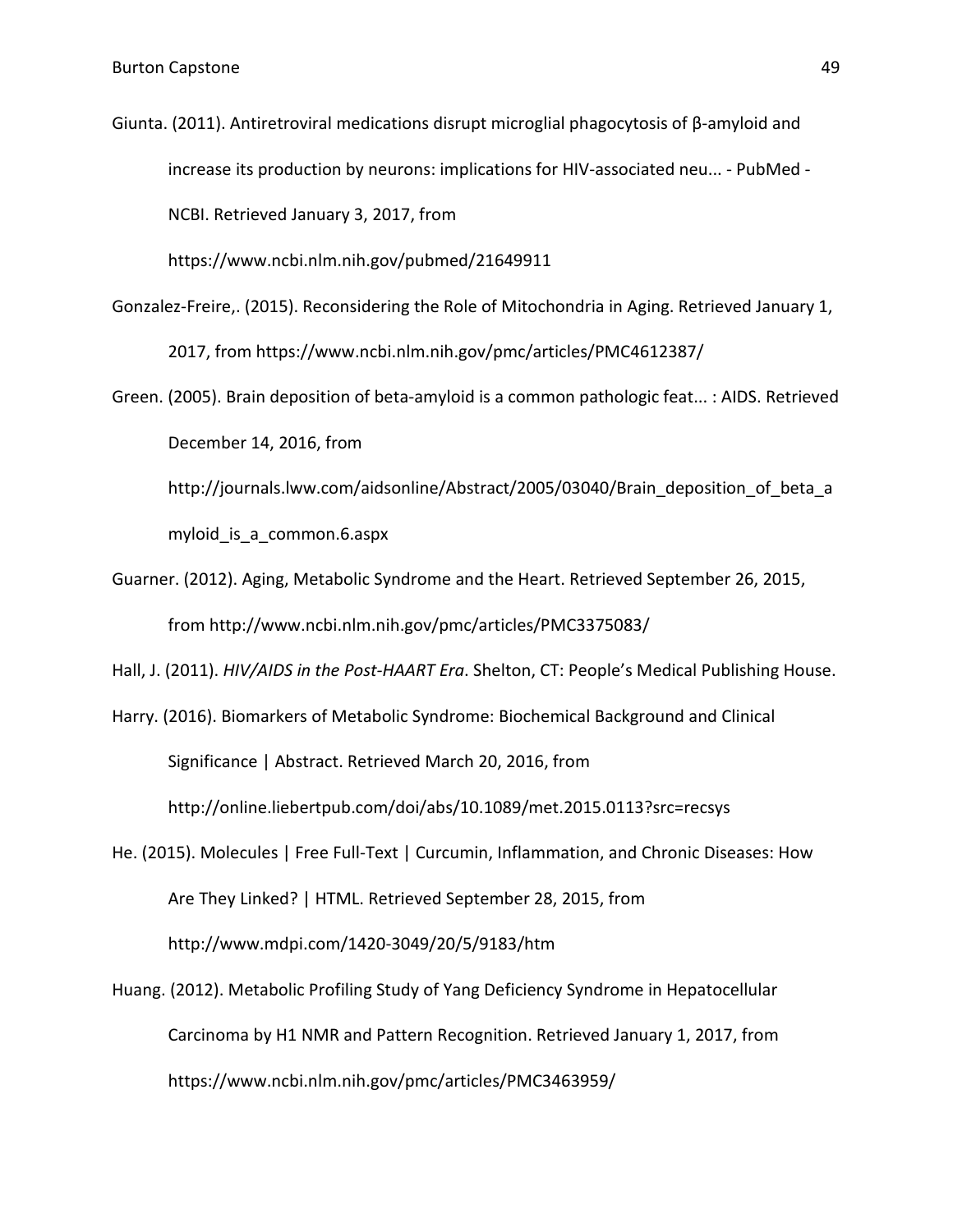Huether, S. (1996). *Understanding Pathophysiology*. St. Louis, MO: Mosby.

- Jenkins. (2003). Effects of a dietary portfolio of cholesterol-lowering foods vs lovastatin on serum lipids and C-reactive protein. - PubMed - NCBI. Retrieved January 1, 2017, from https://www.ncbi.nlm.nih.gov/pubmed/12876093
- Jiang. (2005). Effect of ginkgo and ginger on the pharmacokinetics and pharmacodynamics of warfarin in healthy subjects. - PubMed - NCBI. Retrieved March 1, 2017, from https://www.ncbi.nlm.nih.gov/pubmed/15801937
- Jurenka. (2009). Anti-inflammatory properties of curcumin, a major constituent of Curcuma longa: a review of preclinical and clinical research. - PubMed - NCBI. Retrieved February 27, 2017, from https://www.ncbi.nlm.nih.gov/pubmed/19594223
- Katz. (2014). Addressing statin adverse effects in the clinic: the 5 Ms. PubMed NCBI. Retrieved March 2, 2017, from https://www.ncbi.nlm.nih.gov/pubmed/24770611
- Kianbakht. (2011). Antihyperlipidemic effects of Salvia officinalis L. leaf extract in patients with hyperlipidemia: a randomized double-blind placebo-controlled clin... - PubMed - NCBI. Retrieved September 11, 2015, from http://www.ncbi.nlm.nih.gov/pubmed/21506190
- Lei. (2016). The Benefit and Safety of Aspirin for Primary Prevention of Ischemic Stroke: A Meta-Analysis of Randomized Trials. - PubMed - NCBI. Retrieved March 2, 2017, from https://www.ncbi.nlm.nih.gov/pubmed/27917124
- Liang. (2006). C-reactive protein activates the nuclear factor-kappaB pathway and induces vascular cell adhesion molecule-1 expression through CD32 in human umbil... - PubMed - NCBI. Retrieved March 20, 2016, from

http://www.ncbi.nlm.nih.gov/pubmed/16430914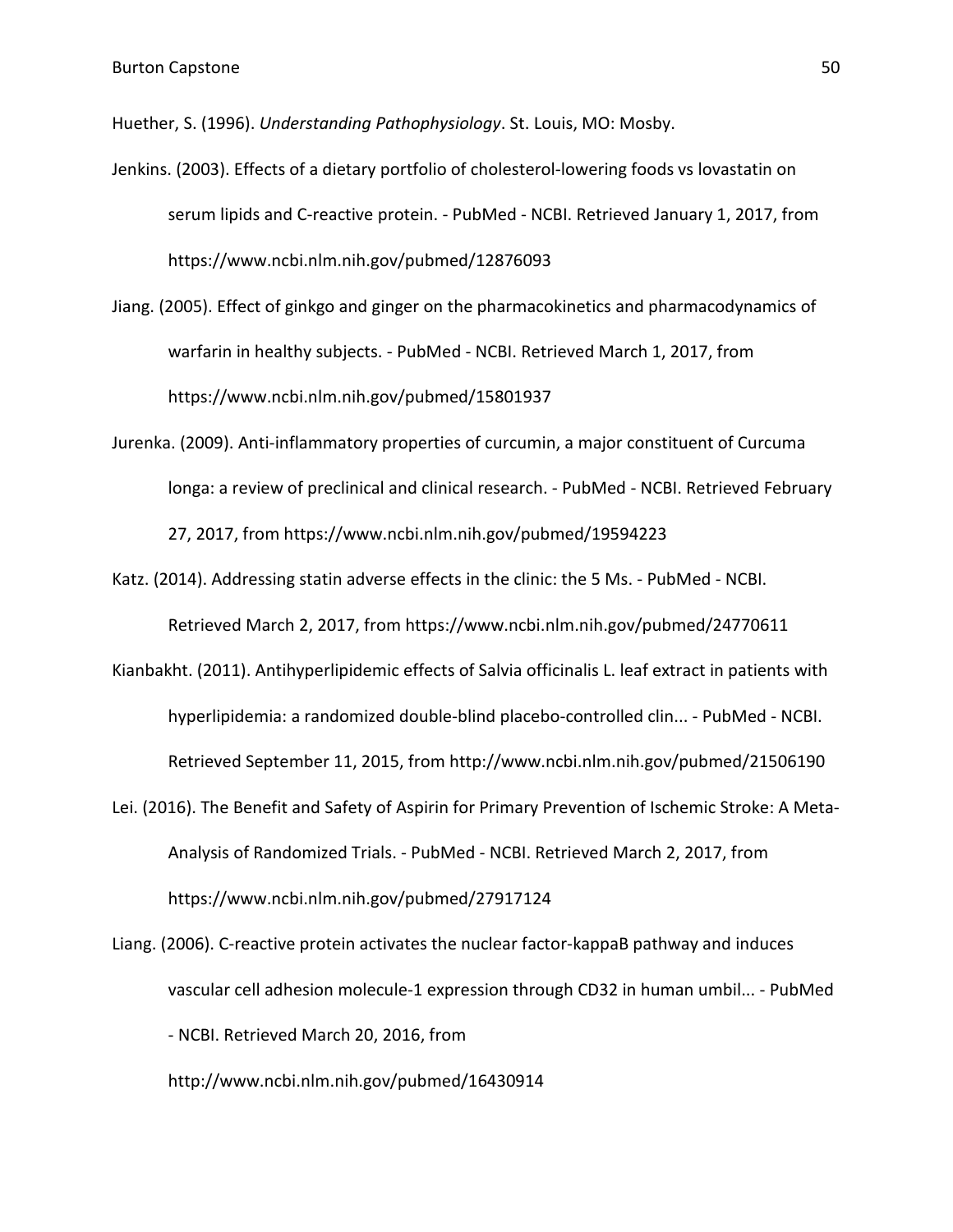Libby. (2009). Inflammation in Atherosclerosis: From Pathophysiology to Practice. Retrieved December 11, 2016, from https://www.ncbi.nlm.nih.gov/pmc/articles/PMC2834169/

Limacher. (2010). Screening Asymptomatic Adults for Cardiovascular Disease. Retrieved March

16, 2016, from

http://professional.heart.org/professional/ScienceNews/UCM\_432552\_Screening-Asymptomatic-Adults-for-Cardiovascular-Disease.jsp

Lin. (2015). Pharmacological effects of Salvia miltiorrhiza (Danshen) on cerebral infarction. Retrieved March 19, 2016, from

http://www.ncbi.nlm.nih.gov/pmc/articles/PMC2910010/

MacArthur. (2012). Etiology and pharmacologic management of noninfectious diarrhea in HIVinfected individuals in the highly active antiretroviral therapy era. - PubMed - NCBI.

Retrieved November 28, 2016, from https://www.ncbi.nlm.nih.gov/pubmed/22700829

Maciocia. (1989). *The Foundations of Chinese Medicine*. London, UK: Churchill Livingstone.

Maithili. (2015). Efficacy of Turmeric as Adjuvant Therapy in Type 2 Diabetic Patients. - PubMed

- NCBI. Retrieved September 28, 2015, from

http://www.ncbi.nlm.nih.gov/pubmed/25883426

Meng. (2014). Protection of salvianolate against atherosclerosis via regulating the inflammation in rats. - PubMed - NCBI. Retrieved December 25, 2016, from https://www.ncbi.nlm.nih.gov/pubmed/25318872

Naderi. (2015). Ginger hs-crp.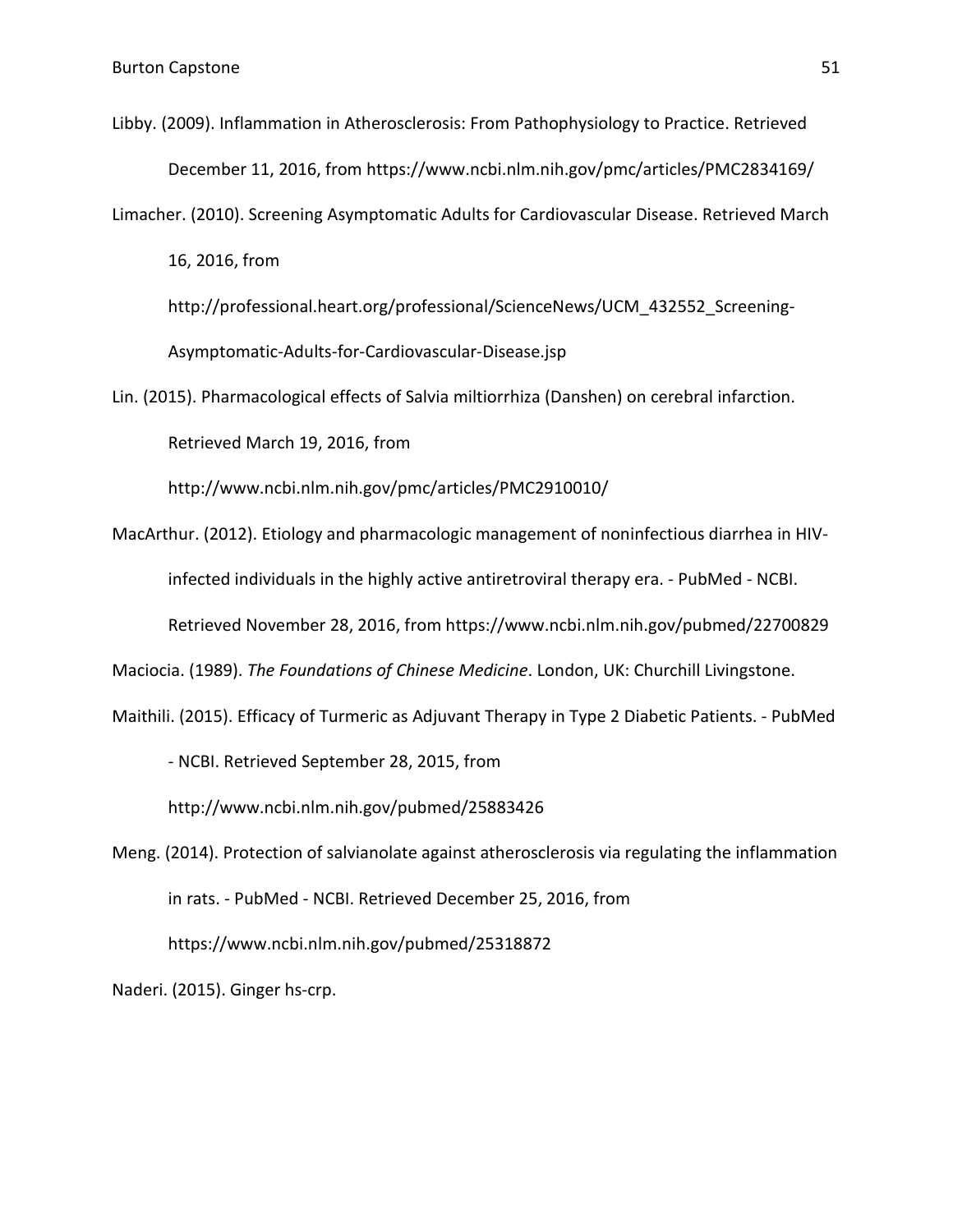Neal. (2008). Quantifying the Importance of Interleukin-6 for Coronary Heart Disease. Retrieved February 20, 2017, from

http://journals.plos.org/plosmedicine/article?id=10.1371/journal.pmed.0050084

- NIH. (2016). What Is Metabolic Syndrome? NHLBI, NIH. Retrieved September 26, 2015, from http://www.nhlbi.nih.gov/health/health-topics/topics/ms
- Popa. (2007). The role of TNF- $\alpha$  in chronic inflammatory conditions, intermediary metabolism, and cardiovascular risk. Retrieved September 25, 2015, from http://www.jlr.org/content/48/4/751.full
- Prasad. (2006). C-reactive protein (CRP)-lowering agents. PubMed NCBI. Retrieved December 30, 2016, from https://www.ncbi.nlm.nih.gov/pubmed/16939632
- Reuben. (2012). Premature and accelerated aging: HIV or HAART? Retrieved January 1, 2017, from https://www.ncbi.nlm.nih.gov/pmc/articles/PMC3556597/#B48
- Ridker. (2005). C-reactive protein levels and outcomes after statin therapy. PubMed NCBI. Retrieved December 31, 2016, from https://www.ncbi.nlm.nih.gov/pubmed/15635109

Ritchie. (2016). The opposing roles of NO and oxidative stress in cardiovascular disease. - PubMed - NCBI. Retrieved December 30, 2016, from https://www.ncbi.nlm.nih.gov/pubmed/27988384

- Rong. (2009). A 35-day gavage safety assessment of ginger in rats. PubMed NCBI. Retrieved March 1, 2017, from https://www.ncbi.nlm.nih.gov/pubmed/19303040
- Ross. (2006). HIV-1 Infection Initiates an Inflammatory Cascade in Human R... : JAIDS Journal of Acquired Immune Deficiency Syndromes. Retrieved December 25, 2016, from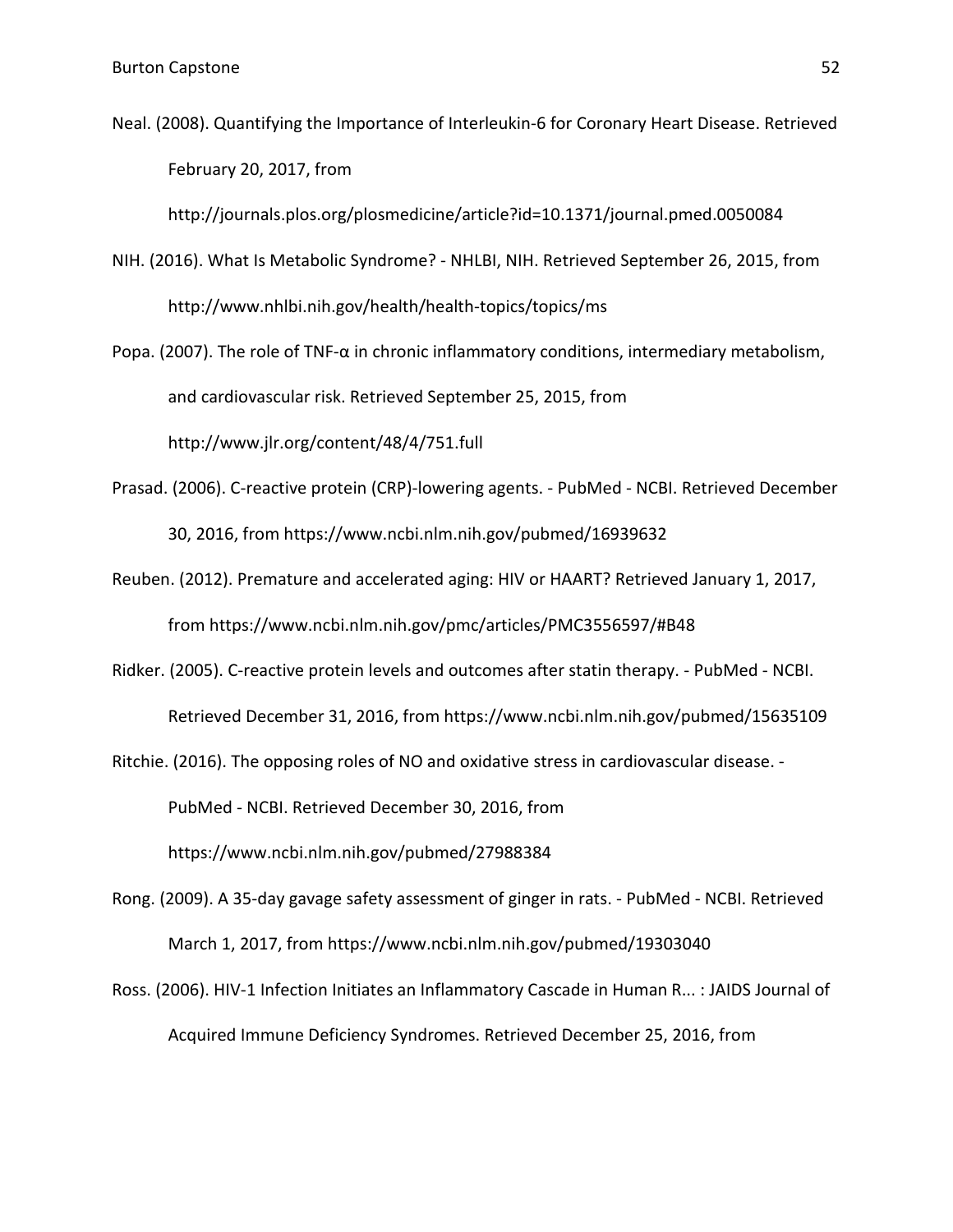http://journals.lww.com/jaids/Fulltext/2006/05000/HIV\_1\_Infection\_Initiates\_an\_Infla mmatory\_Cascade.1.aspx

Sharma. (2005). Adverse effects of COX-2 inhibitors. - PubMed - NCBI. Retrieved March 2, 2017, from https://www.ncbi.nlm.nih.gov/pubmed/16113940

Triant. (2009). Association of C-reactive protein and HIV infection with acute myocardial infarction. - PubMed - NCBI. Retrieved December 21, 2016, from https://www.ncbi.nlm.nih.gov/pubmed/19387353

- Wang. (2008). Molecular basis for cold-intolerant yang-deficient constitution of traditional Chinese medicine. - PubMed - NCBI. Retrieved January 1, 2017, from https://www.ncbi.nlm.nih.gov/pubmed/19051350/
- Wang. (2016). Pharmacological Effects of Active Components of Chinese Herbal Medicine in the Treatment of Alzheimer's Disease: A Review. - PubMed - NCBI. Retrieved February 21, 2017, from https://www.ncbi.nlm.nih.gov/pubmed/27848250
- Weil. (2006). Assessing Inflammation Levels, C-Reactive Protein? Retrieved September 25, 2015, from http://www.drweil.com/drw/u/QAA366279/Inflammation-Levels-C-Reactive-Protein.html

Wu. (2012). Metabolic syndrome among HIV-infected Taiwanese patients in the era of highly active antiretroviral therapy: prevalence and associated factors. - PubMed - NCBI. Retrieved February 20, 2017, from https://www.ncbi.nlm.nih.gov/pubmed/22232517/

Wynants. (2013). NF-κB pathway is involved in CRP-induced effects on pulmonary arterial endothelial cells in chronic thromboembolic pulmonary hypertension | Lung Cellular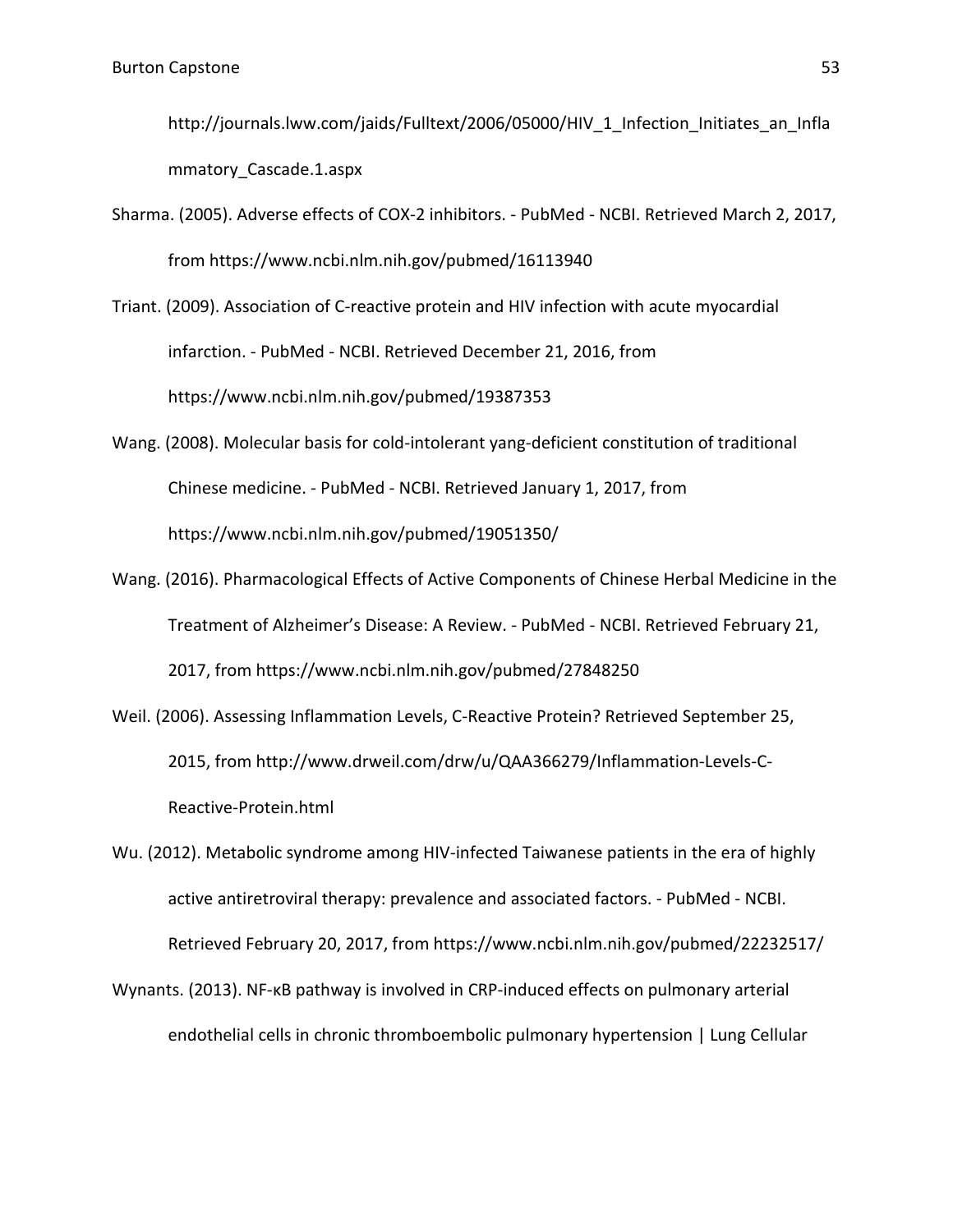and Molecular Physiology. Retrieved March 22, 2016, from

http://ajplung.physiology.org/content/305/12/L934.short

- Yang. (2013). [Ginger extracts improve renal injury of high fructose-fed SD rats by inhibiting the expression of proinflammatory cytokines]. - PubMed - NCBI. Retrieved August 22, 2015, from http://www.ncbi.nlm.nih.gov/pubmed/25200156
- Zhang. (2007). Effect of curcumin on high-sensitivity C-reactive protein and blood-lipids in patients with coronary heart disease--《Chinese Traditional Patent Medicine》2007年02期. Retrieved February 22, 2016, from http://en.cnki.com.cn/Article\_en/CJFDTOTAL-ZCYA200702002.htm
- Zhang. (2016). Salvianolic acid B protects against chronic alcoholic liver injury via SIRT1 mediated inhibition of CRP and ChREBP in rats. - PubMed - NCBI. Retrieved December 25, 2016, from https://www.ncbi.nlm.nih.gov/pubmed/27989594
- Zwaka. (2001). C-Reactive Protein–Mediated Low Density Lipoprotein Uptake by Macrophages | Circulation. Retrieved December 31, 2016, from http://circ.ahajournals.org/content/103/9/1194.short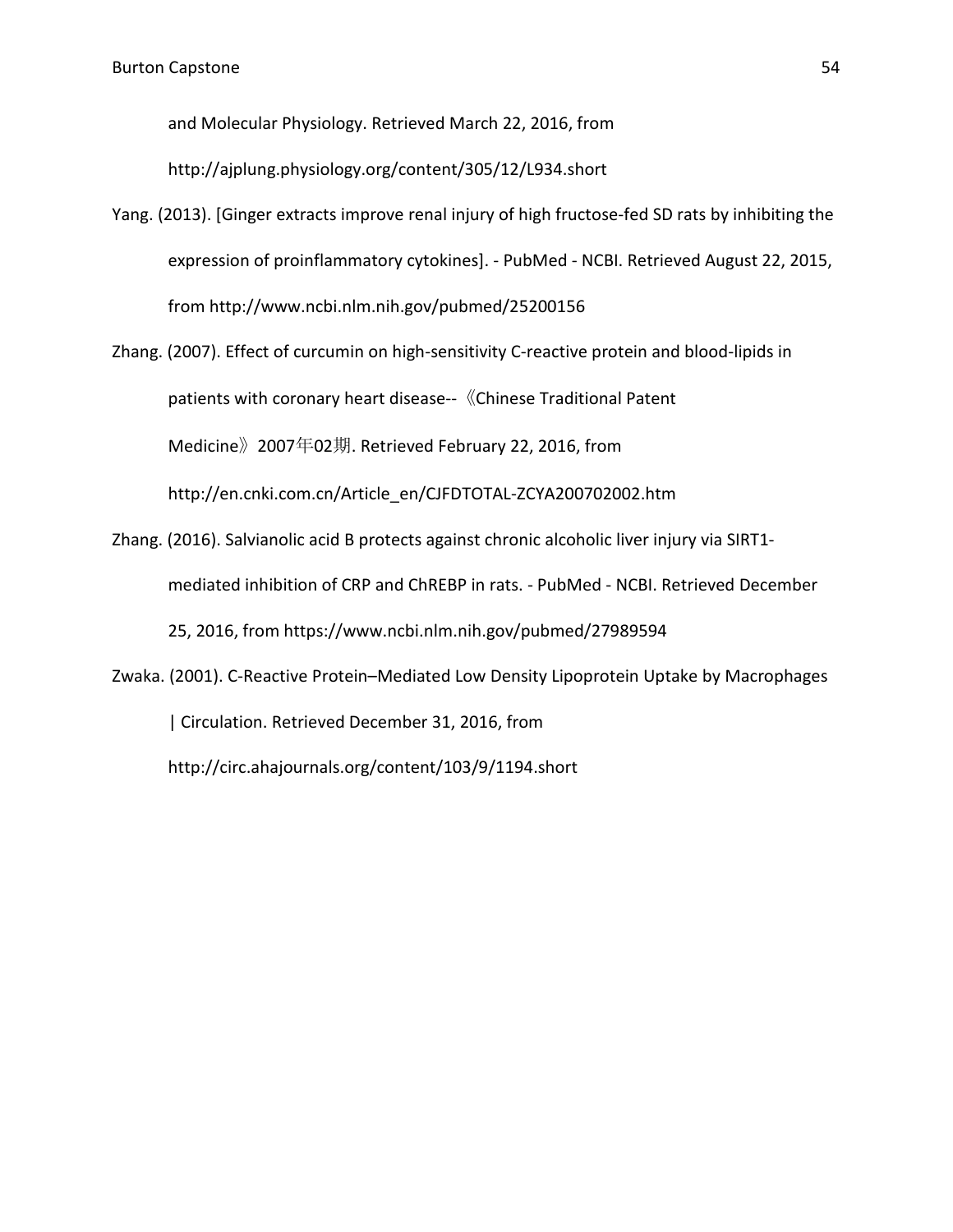#### **Appendix A: Pilot Study Design**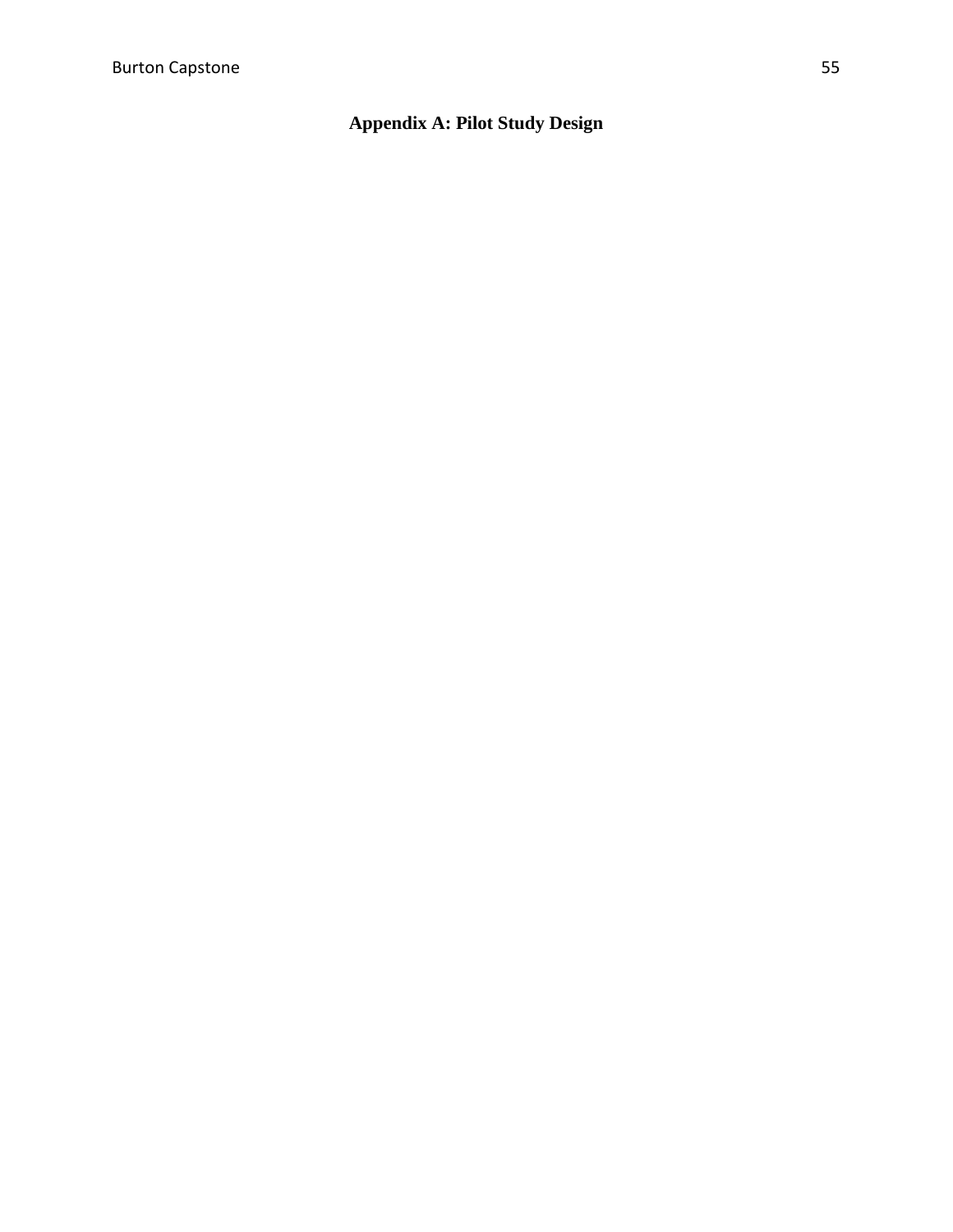#### **Design**

A randomized controlled trial will be performed to compare CRP levels in subjects who took the HAI against CRP levels in the control group who didn't take the HAI. A random number generator will be used to assign subjects into the intervention or control group. Given the inclusion and exclusion criteria for the trial, it is not expected that CRP levels will change significantly with no intervention. A total of 60 subjects will be recruited, 30 of whom will be randomly assigned to the treatment group while the other 30 subjects will be in the control group.

As chronic inflammation often has no external symptoms, lab work will be used to measure results and will show whether the HAI are effective at lowering CRP. Since there is evidence of correlation between inflammation and both glucose and cholesterol – risk factors in MS – the study will include entry/exiting fasting serum glucose and cholesterol levels. Blood pressure and weight are other risk factors for CVD and entry and exiting measurements will be included. A viral load will be measured pre-administration and post-trial to confirm there is no interaction between the HAI and HAART. It is hypothesized there will be no change in viral load as the herbs in HAI are not anticipated to negatively interact with HAART.

After randomization, the trial will consist of a six-week intervention for the HAI arm, and no placebo or intervention for the control arm. No changes are expected in the control arm. At the end of six weeks, lab work will be repeated.

#### **HAI**

The HAI formula consists of single herbal powders purchased from Evergreen Herbs (Pasadena, CA). Each herb is a 5:1 extract, meaning 5lbs of raw herbs were extracted to make 1lb of final product. The herbs will be mixed and pressed into a tablet by machine. Each tablet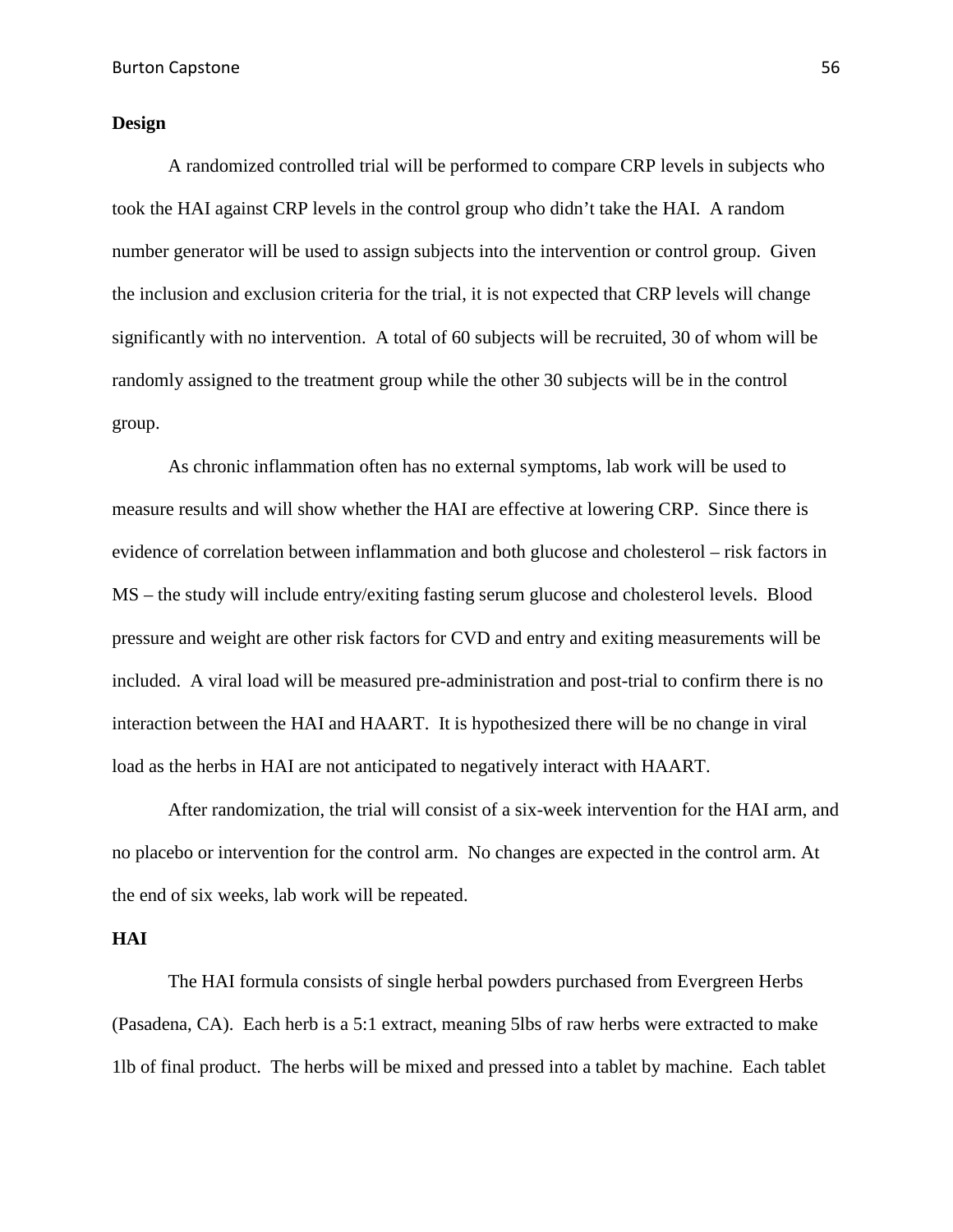contains 0.25g of turmeric, 0.125g of ginger, and 0.125g of Sage. Dosage will be 3 tablets,

equaling 1.5g in total, taken with one cup of water twice daily, in the morning and evening.

Total daily dosage will be 3g.

#### **Inclusion and Exclusion Factors**

Only male subjects will be enrolled to rule out possible hormonal influences, as estrogen can lower inflammation and estrogen levels fluctuate through a regular cycle and even more drastically around menopause (Dworatzek, 2017). Other inclusion criteria include:

- Uninterrupted HAART medication > five years
- No change in HAART medication > three months
- Elevated levels of CRP  $>3.00$  mg/L  $>$  six months
- Informed consent
- Ability to follow the study instruction
- English proficiency

Exclusion factors include:

- Female
- Unregulated diabetes
- Anticoagulant treatment such as warfarin, coumadin, heparin
- Gall stones or any gall bladder disease
- Starting a new medication, including HAART, within three months
- Unregulated hypertension
- Cardiovascular incident within one year
- Scheduled surgeries during study and for one week after completing
- Inability to write and speak English
- Enrollment in another clinical trial within the last three months
- Younger than the age of 21 or older than the age of 75
- Autoimmune disease such as rheumatoid arthritis, lupus, etc.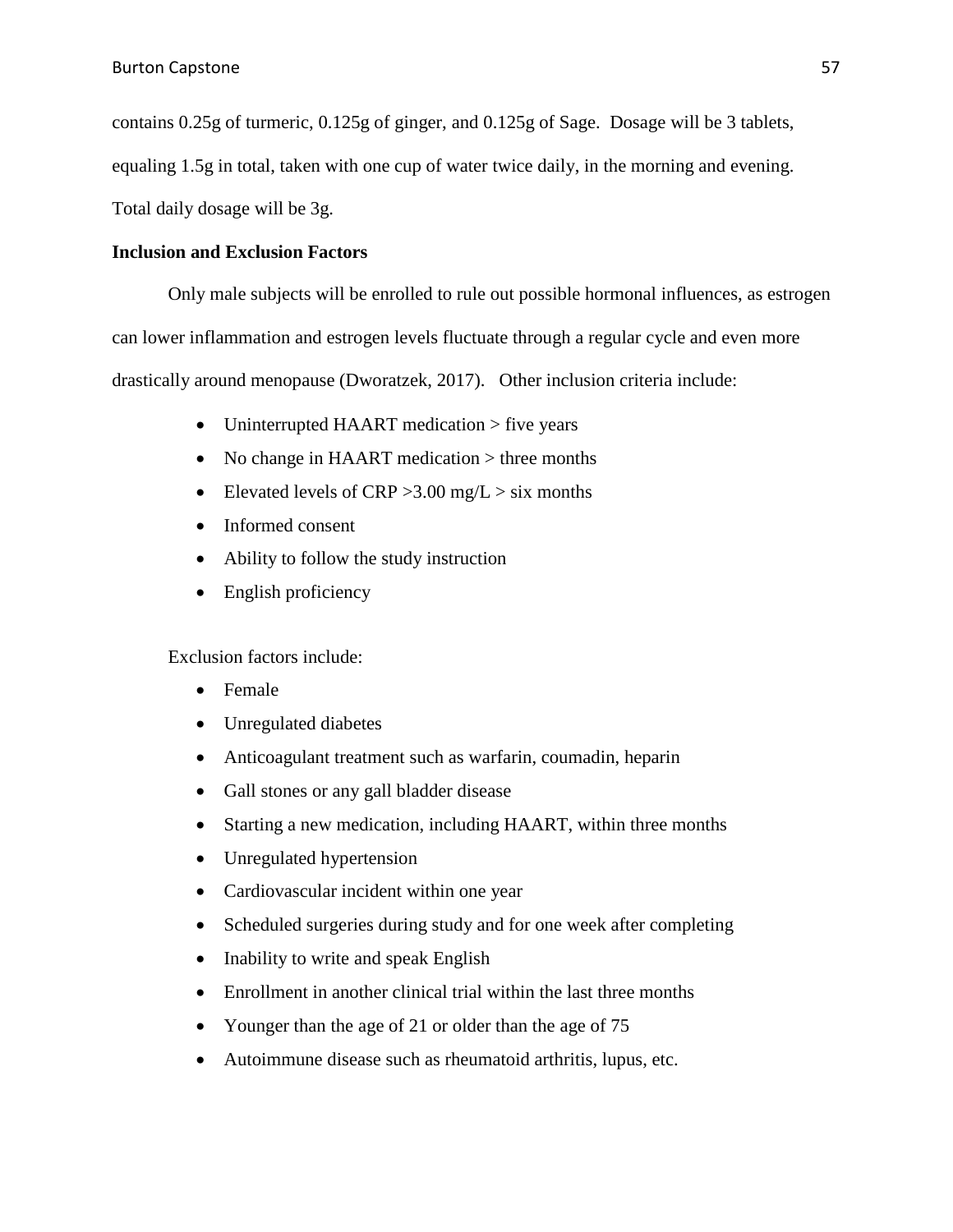There will be no discrimination against socio-economic status, religion, or race.

#### **Subject Recruitment and Initial Screening**

Participants will be recruited from local general practitioners who have a large HIVpositive patient base; HIV research departments where subjects may be identified through a data base; local cardiologists who are more prone to test CRP levels; and local ads in the paper or online fliers posted at nonprofits for HIV. There will be an initial phone screening, followed by a visit to the clinic. The subject must bring previous lab work, within six months, that shows an elevated CRP level.

#### **Intervention Arm**

Participants in the intervention arm will be given a six-week supply of the HAI. Instructions on dosage will be verbally reviewed and printed on the bottle. Participants will be required to remain compliant with their current medications and to not introduce any new supplements, including other herbs or nutritional supplements. NSAID use, including aspirin, should be documented. The control group will not receive a placebo, but will only participate in the lab work.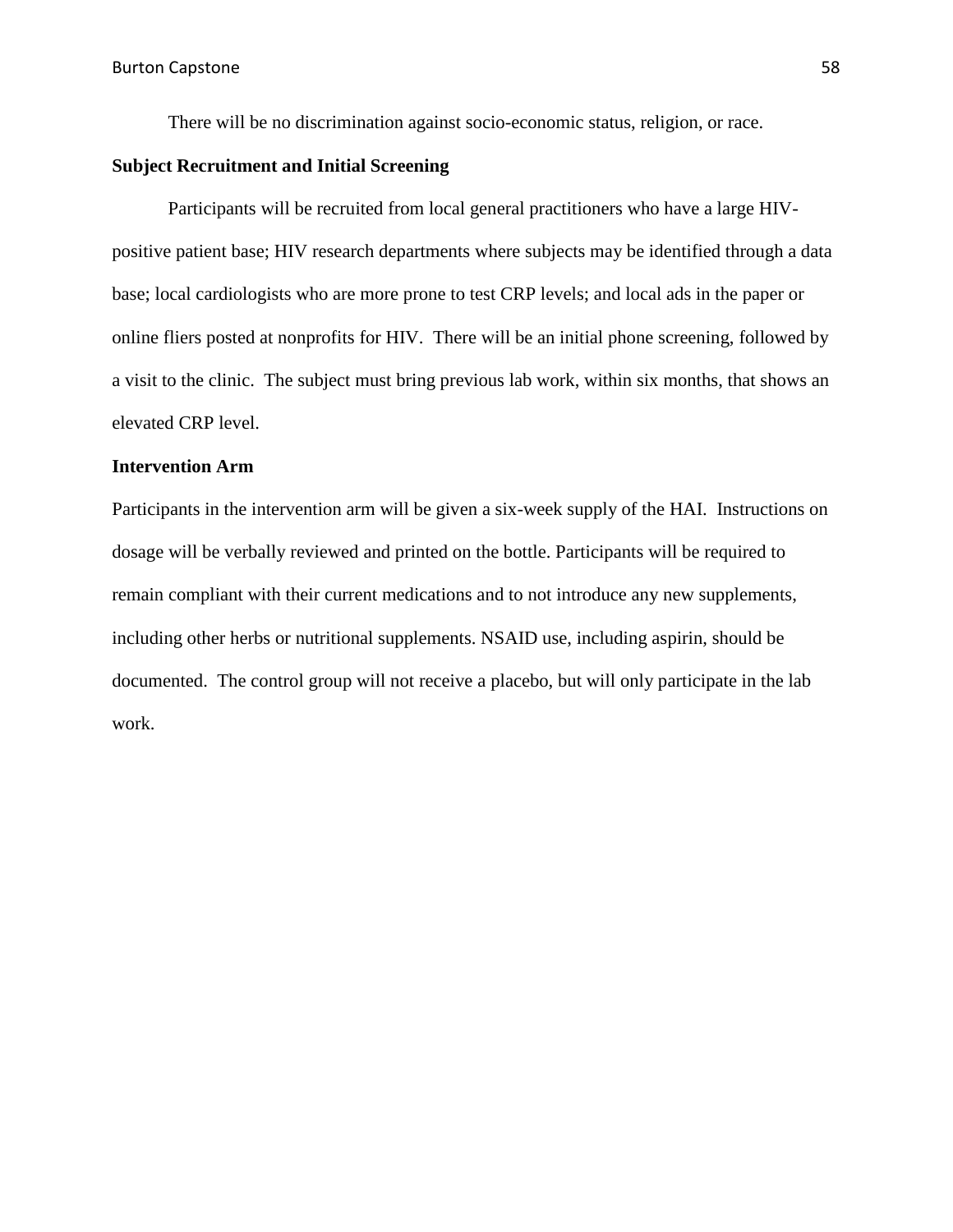#### **Appendix B: Consent Form**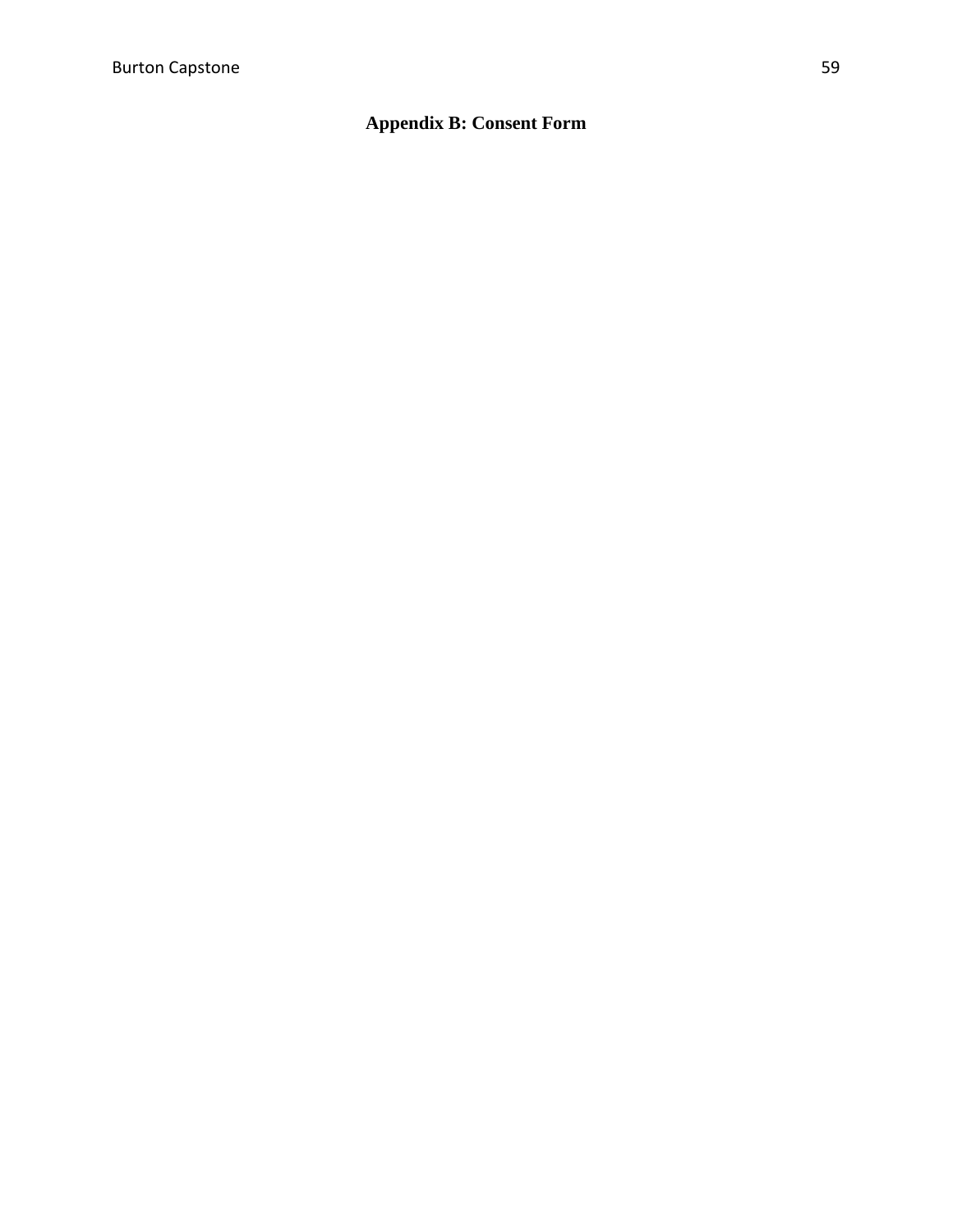#### **INFORMED CONSENT FORM FOR SUBJECT TO PARTICIPATE IN RESEARCH**

Effects of Turmeric, Sage, and Ginger on Elevated Levels of C-Reactive Protein This study is being conducted as part of a doctoral research study. Kyle Burton, L.Ac. is the primary doctoral candidate investigator.

#### **Location**

Original Breath Acupuncture 1106 N La Cienega Blvd. Suite 107 Los Angeles, CA 90069 Office: (310) 659-8500

#### **Contact**

Kyle Burton, L.Ac, Doctoral Candidate 2017 M:(310) 980-9764 [kburton.student@yosan.edu](mailto:kburton.student@yosan.edu)

#### **INTRODUCTION**

My name is Kyle Burton and I am working on my doctoral capstone in Healthy Aging and Longevity at Yo San University of Traditional Chinese Medicine in Los Angeles. I am doing research on herbs and their effects on lowering elevated levels of C-Reactive Protein. The herbs may also effect blood pressure, cholesterol, and glucose levels.

The researcher will explain this study to you. **Research studies are voluntary and include only people who choose to take part.** Please take your time about deciding whether to participate in this study. Before deciding:

- You can discuss this study with friends and family.
- You can also discuss it with your health care doctor or request a second opinion.
- If you have any questions, you can ask the researchers for more information before deciding to participate.

The research team is asking you to be in this study because you have elevated levels of CRP and have expressed an interest in trying an herbal formula to potentially decrease it.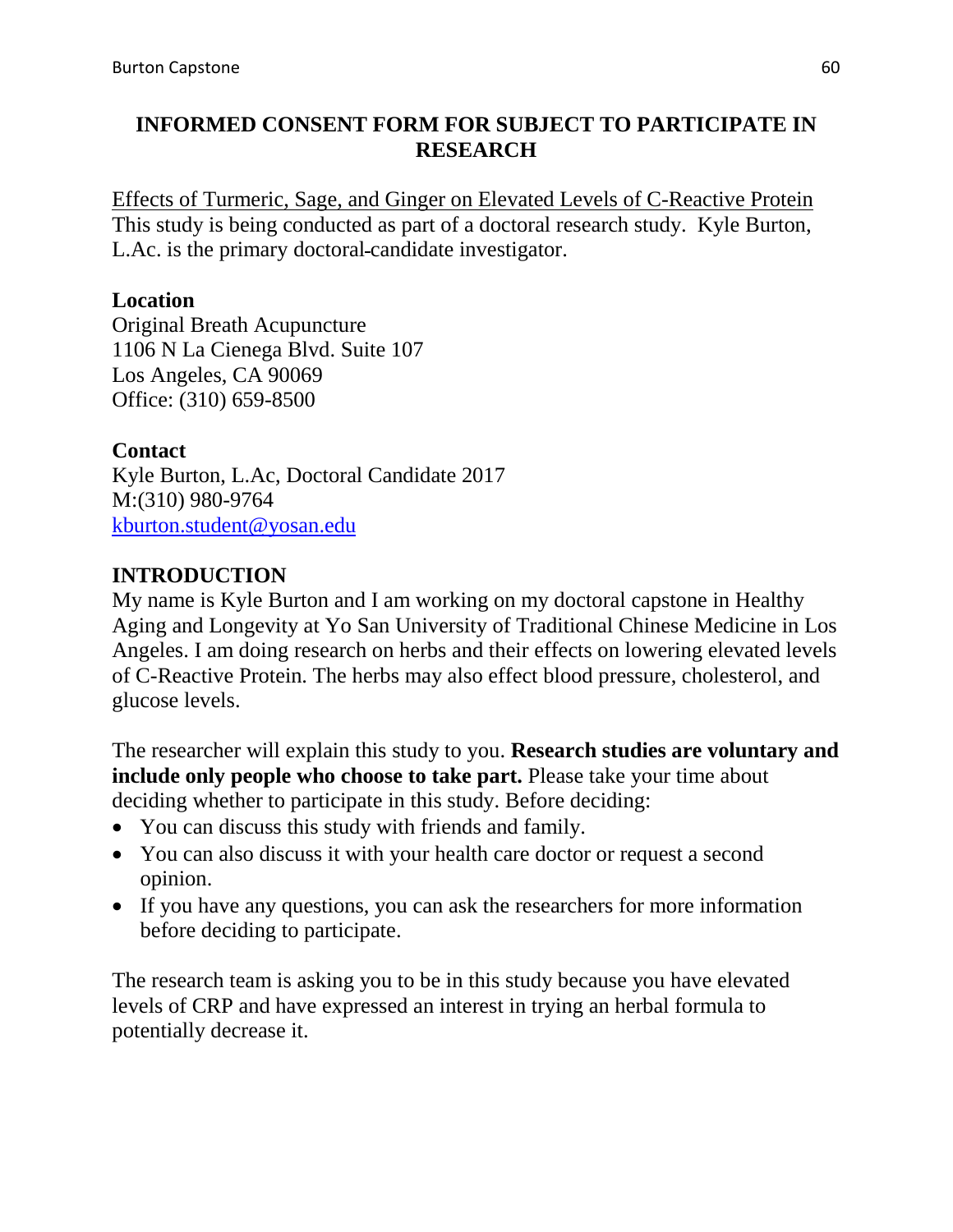### **WHY IS THIS STUDY BEING DONE?**

The purpose of this study is to determine if a combination of culinary herbs (ginger, turmeric, sage) can reduce high-sensitivity CRP levels, an inflammatory biomarker that is used to monitor the risk of cardiovascular disease. The herbs chosen are staple culinary spices that have been used in a variety of different cultures and have a history of being safe. In Traditional Chinese Medicine, they are known to increase blood circulation and may reduce CRP.

The research will be conducted in a six-week, randomized pilot study utilizing a formulation of herbs. A pilot study is a small-scale test of procedures and methods to examine the feasibility, time, cost, and adverse events in an attempt to predict an appropriate sample size and improve upon the study design prior to a full-scale research trial. There is no placebo formula being used.

#### **HOW MANY PEOPLE WILL TAKE PART IN THS STUDY?**

Sixty subjects will be involved in the study. A random number generator will assign subjects into a test, placebo, or control group. Thirty subjects will be given the HAI and thirty subjects will not be given anything to ingest. There is a 1 in 2 chance you will be selected for control group and 1 in 2 chance you will be selected to ingest the HAI. Lab work will still be collected for the control group.

### **WHAT WILL HAPPEN IF I TAKE PART IN THIS STUDY?**

Once your lab work is approved by the project coordinator you will be asked to sign the Waiver of Liability, Hold Harmless Agreement and an Informed Consent Form.

#### **Procedure during study**

- You will be asked to take the herbal formula for a period of 42 days (six weeks) and maintain a daily dosing log including current medications.
- You will be asked to return to Original Breath Acupuncture for your exiting fasting\* blood draw within three days of finishing HAI.
- It is expected a total of 5 hours of your time will be needed during the sixweek study. The 5 hours include initial screening, interview, blood work, preparation of each dosage, and time for exiting blood draw.

\* Do not eat or drink anything (except water) for at least 8 hours before you go to the laboratory to have your blood taken.

#### **How do I take the HAI?**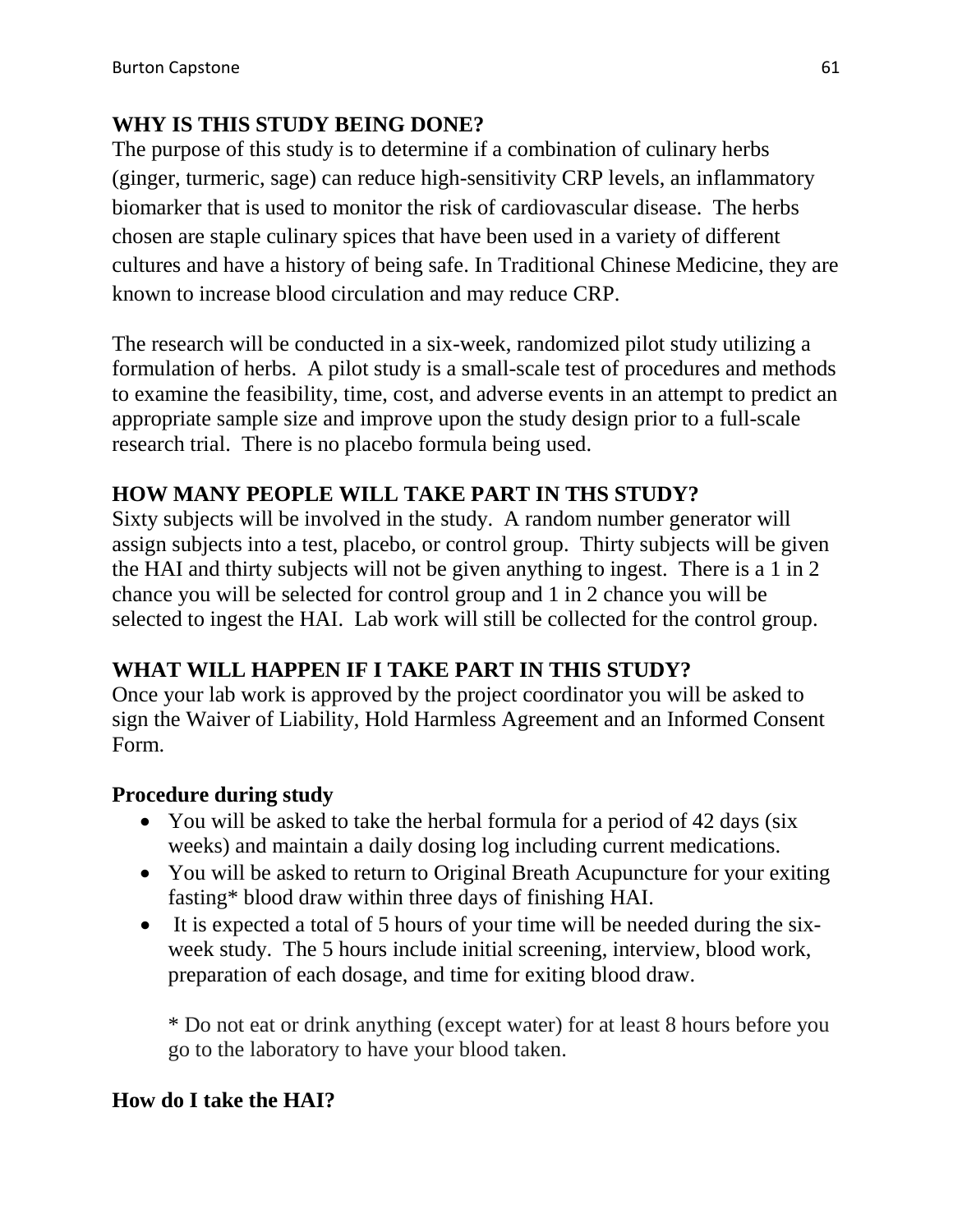- Morning Dose: Swallow three capsules with one cup of water. Drink 15-30 minutes before breakfast or 1-2 hours afterward.
- Evening Dose: Swallow three capsules with one cup of water. Drink *at least* one hour after last meal. The formula should not affect sleep.

## **What will they do at my final blood draw?**

Your blood pressure and blood sample will be collected at Original Breath Acupuncture upon finishing the trial. Only 3-4 vials of blood (3-4 teaspoons) will be taken. The picture below is one vial:



The blood collected will be used to measure CRP, Glucose, and Cholesterol levels.

*You must fast for at least eight hours before each of your blood draws!* 

### **HOW LONG WILL I BE IN THIS STUDY?**

Six weeks (42 days)

#### **WHAT KIND OF RISKS OR DISCOMFORTS COULD I EXPECT? Known risks and discomforts:**

The common risks and cautions for each of the herbs are listed below: (**common name**, botanical and *pin y*in)

**Ginger,** Zingiber Officinalle, *Gan Jiang*: Cautioned with warfarin, aspirin, other blood thinners.

**Sage**, Salvia Miltiorrhiza, *Dan Shen*: Cautioned with warfarin, aspirin, other blood thinners.

**Turmeric,** Curcuma Domestica, *Jiang Huang*: Cautioned with warfarin, aspirin, other blood thinners. Individuals suffering from gallstones, or who are pregnant, are not recommended to take turmeric.

#### **Risks of blood draw**: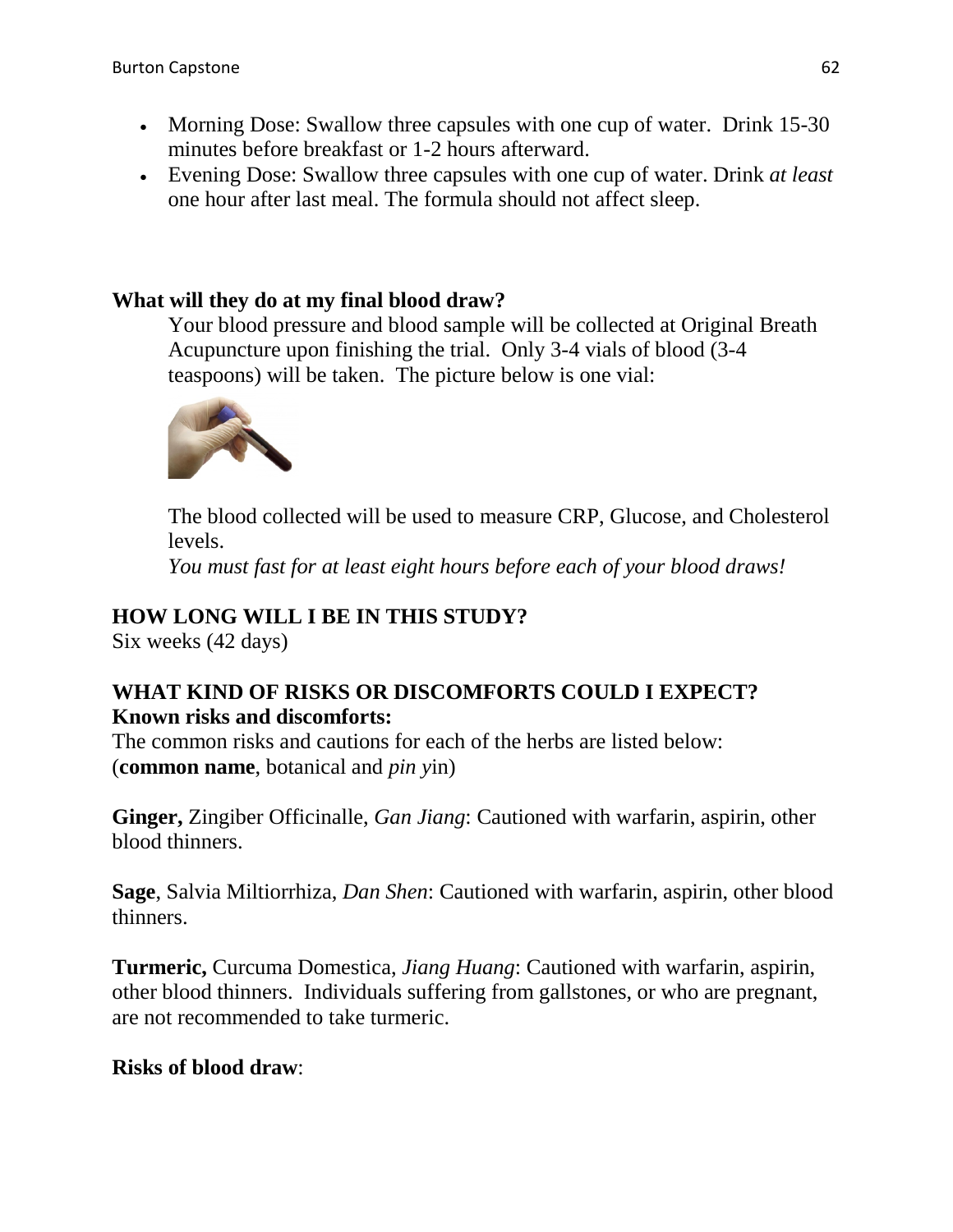There may be some discomfort when blood samples are taken, and there is a small chance of bruising at the site at which the needle is inserted.

### **Reproductive Risks:**

Due to the unknown side effects of the study on reproductive glands, if you are a male whose partner is of childbearing potential, you should use a reliable means to avoid fathering a child while taking part in this study, because the effect of the study product on sex cells and upon the development of an unborn child are not known.

### **Unknown risks and discomforts:**

The herbs included in the formula are not expected to cause any side effects, however minor stomach or intestinal discomfort are possible anytime something new is ingested. The doses of each of the herbs are much lower than reported safety levels as published in *PDR for Herbal Medicines, Fourth Edition.* The experimental treatments may have side effects that have not been previously identified. The researchers will let you know if they learn anything that might make you change your mind about participating in the study.

## **ARE THERE ANY BENEFITS IF I PARTICIPATE?**

### **Possible benefits for me:**

The possible benefits you may experience from being in this study include lowered levels of CRP which possibly decreases your chance of heart disease.

### **Possible benefits for others:**

This study will help the researchers learn more about the effectiveness of herbs in the treatment for decreasing CRP and inflammation. Hopefully this information will help in developing an herbal alternative in the treatment of inflammation and reducing a risk factor for developing heart disease.

There may not be any benefit for you but your participation is likely to help us find the answer to the research question. By participating you will be contributing to research on the use of herbs and inflammation.

### **WHAT OTHER CHOICES DO I HAVE IF I DON'T WANT TO PARTICIPATE?**

Participation in this study is voluntary. An alternative to participate in this study is to remain under routine care of your primary care physician.

## **CAN THE RESEARCHER REMOVE ME FROM THIS STUDY?**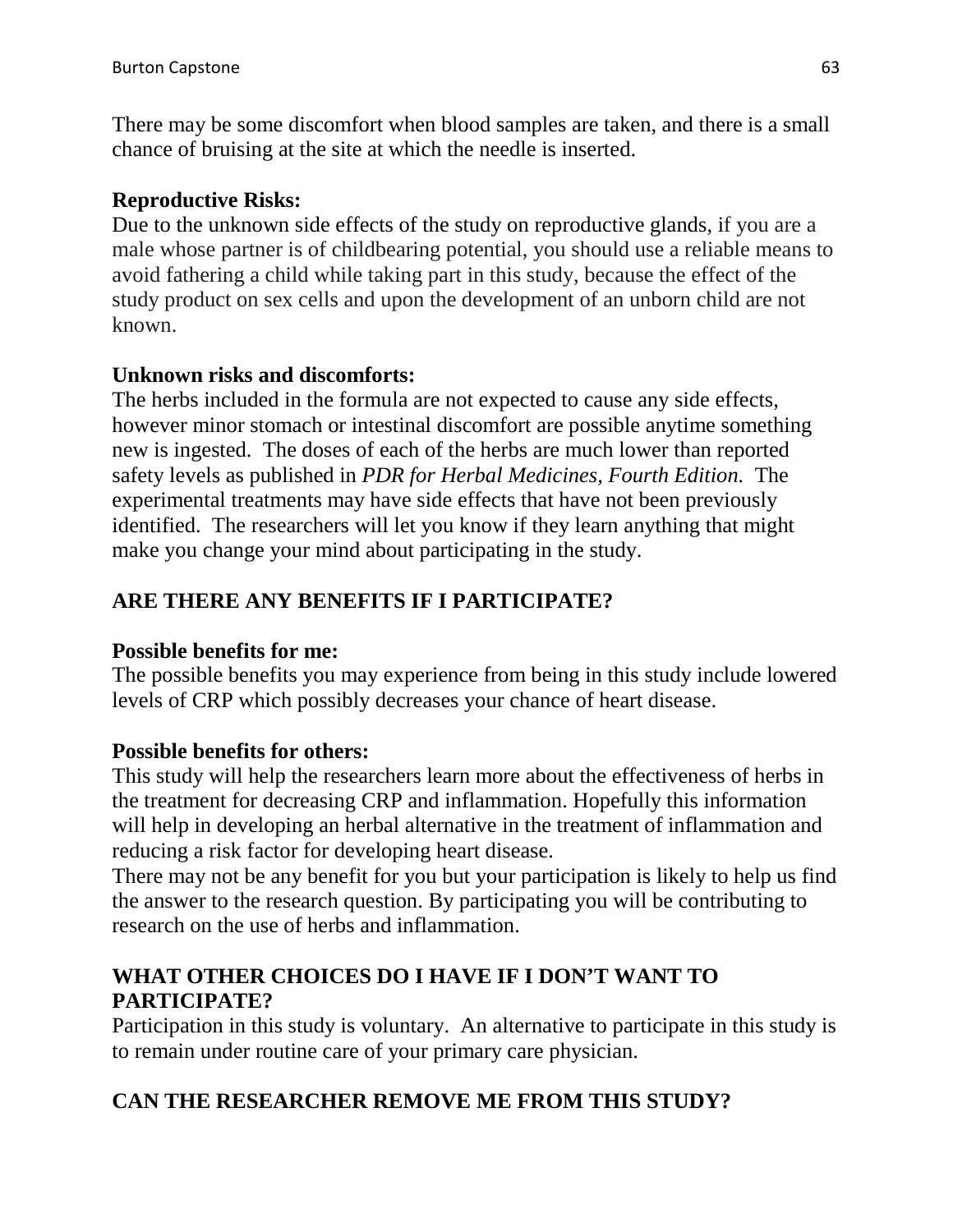The researcher may end your participation in this study for a number of reasons, such as if your safety and welfare are at risk, if you do not follow instructions or if you miss scheduled visits. The researcher might also decide to stop the study at any time.

If you decide to stop being in the study, or are removed from the study, or the study is stopped the researcher may ask you to return any unused portions of the formula and finish one last pain assessment. The data collected about you up to the point of withdrawal will remain part of the study and may not be removed from the study database.

## **ARE THERE ANY COSTS FOR TAKING PART IN THIS STUDY?**

This study does not cost you anything other than possible expenses to travel to\from final blood draw. Possible travel expenses could include parking, gas, bus, taxi, or Uber fare. There is no fee or lab cost associated with participation in this study.

### **WILL I BE PAID FOR MY PARTICIPATION?**

You will not be paid to participate in this study.

### **HOW WILL INFORMATION ABOUT ME AND MY PARTICIPATION BE KEPT CONFIDENTIAL?**

The researchers will do their best to make sure that your private information is kept confidential. Information about you will be handled as confidentially as possible, but participating in research may involve a loss of privacy and the potential for a breach in confidentiality. Study data will be physically and electronically secured. As with any use of electronic means to store data, there is a risk of breach of data security

### **Use of personal information that can identify you:**

Your identity in this study will be treated as confidential. Results of the study, including all collected data, may be published in my capstone and in possible future journal articles and professional presentations, but your name or any identifiable references to you will not be included. However, any records or data obtained as a result of your participation in this study may be inspected by persons conducting this study or Yo San University's Institutional Review Board (IRB) provided that such inspectors are legally obligated to protect any identifiable information from public disclosure, except where disclosure is otherwise required by law or a court of competent jurisdiction. These records will be kept private in so far as permitted by law. The data collected for this study will be retained in a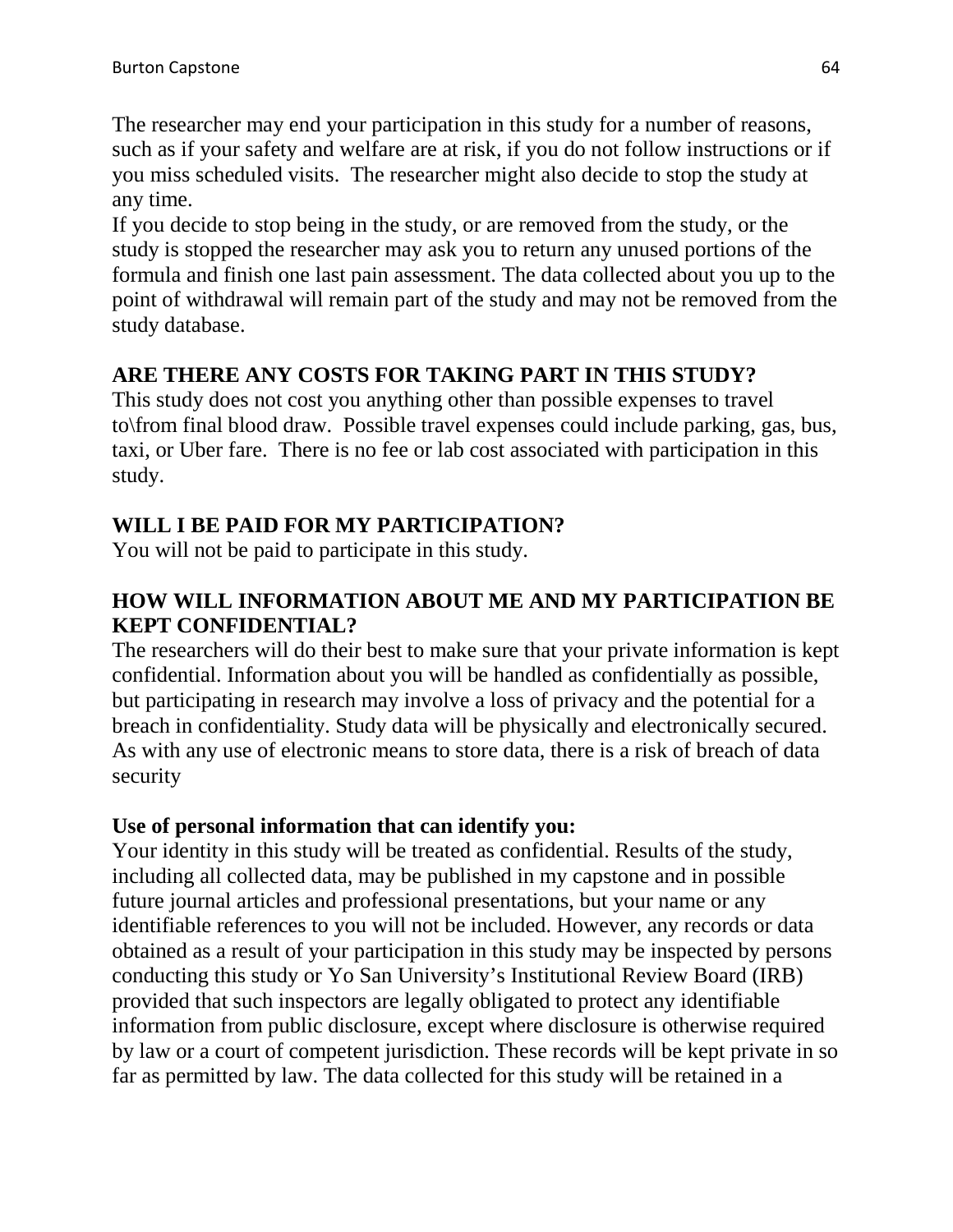secured and locked location for a minimum of three years as required by the IRB and then destroyed.

### **WHO CAN I CONTACT IF I HAVE QUESTIONS ABOUT THIS STUDY?** The Research Team**:**

You may contact Kyle Burton at [kburton.student@yosan.edu](mailto:kburton.student@yosan.edu) or 310-980-9764 with any questions or concerns about the research or your participation in this study.

### **WHAT HAPPENS IF I BELIEVE I AM INJURED BECAUSE I TOOK PART IN THIS STUDY?**

If after ingesting the formula, you experience any unforeseen discomfort, you should discontinue the herbal formula immediately. In the event that the reaction becomes serious, you should seek immediate medical help or to call 911. In this case, you should contact the researcher at the earliest convenience to report the adverse event.

### **Neither Kyle Burton nor Yo San University will cover any medical expenses incurred as a result from taking the formula.**

Medical treatment may be provided through participant's insurance.

## **WHAT ARE MY RIGHTS IF I TAKE PART IN THIS STUDY?**

Taking part in this study is your choice. You can choose whether or not you want to participate. Whatever decision you make, there will be no penalty to.

- You have a right to have all of your questions answered before deciding whether to take part, and at any time during the study.
- If you decide to take part, you can leave the study at any time.
- If you decide to stop being in this study you should notify the research team right away. The researchers may ask you to complete a final pain survey as well as go to LabCorp for your final blood draw.
- If you decide not to take part, you can still get medical care from Original Breath Acupuncture or Yo San University.

## **HOW DO I INDICATE MY AGREEMENT TO PARTICIPATE?**

If you agree to participate in this study you should sign and date below. You have been given a copy of this consent form and the Research Participant's Bill of Rights to keep. You will be asked to sign a separate form authorizing access, use, creation, or disclosure of health information about you.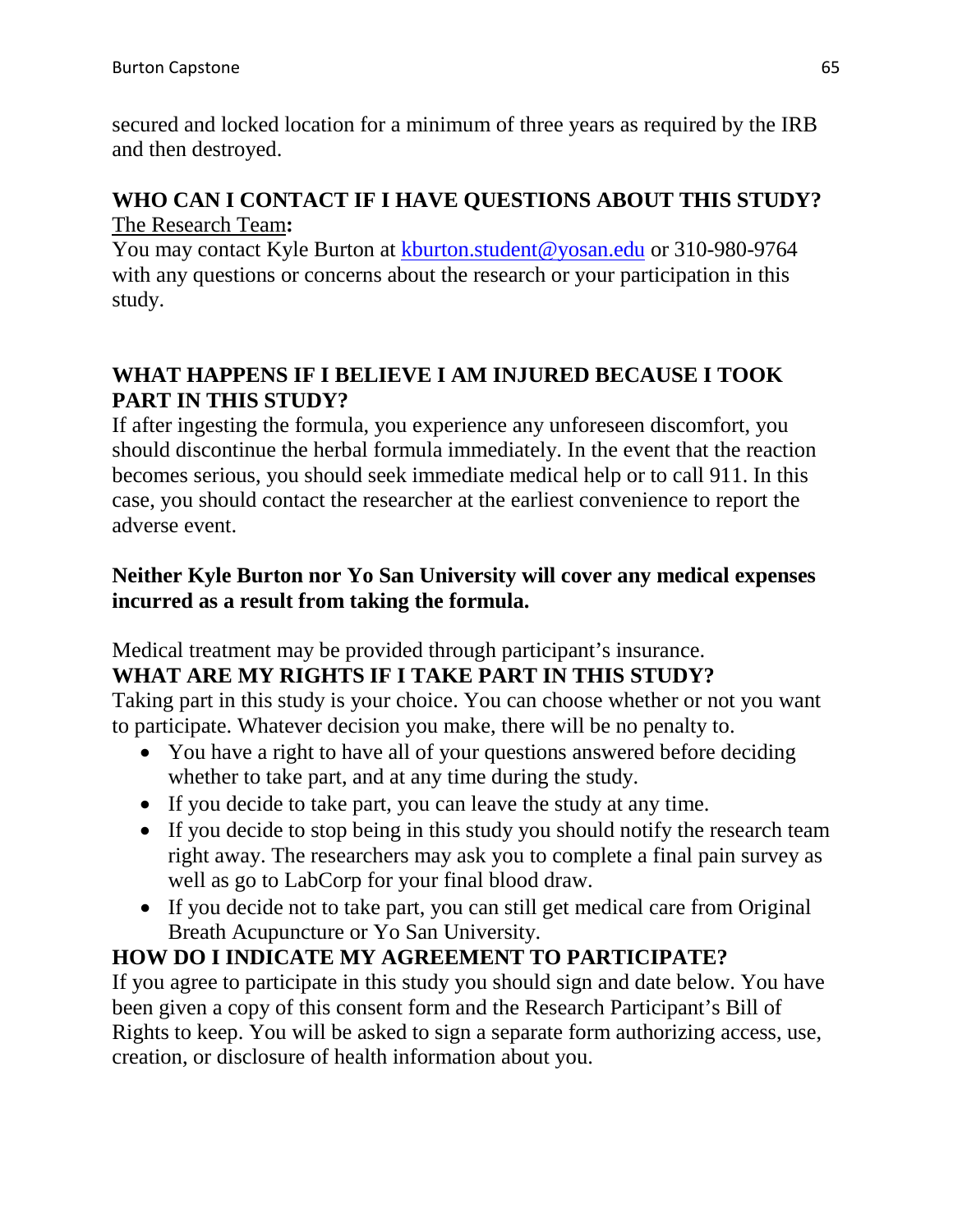### **SIGNATURE OF THE PARTICIPANT**

| Name of Participant                          |                       |
|----------------------------------------------|-----------------------|
| <b>Signature of Participant</b>              | Date                  |
| <b>SIGNATURE OF PERSON OBTAINING CONSENT</b> |                       |
| Name of Person Obtaining Consent             | <b>Contact Number</b> |
| <b>Signature of Person Obtaining Consent</b> | Date                  |
| <b>WITNESS</b>                               |                       |
| <b>Signature of Witness</b>                  | Date                  |
|                                              |                       |

Name of Witness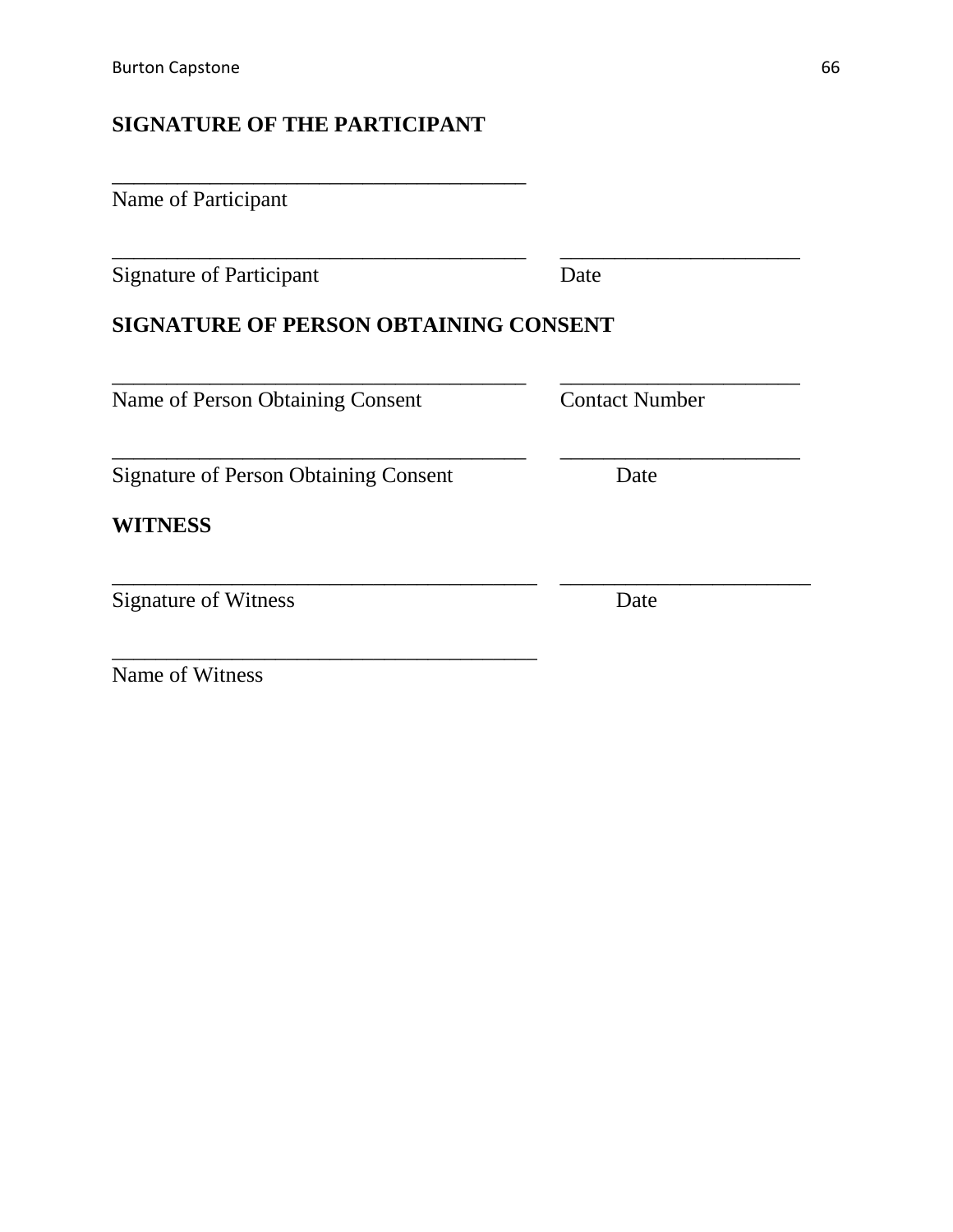**Appendix C: Waiver of Liability and Hold Harmless Agreement for Research Study**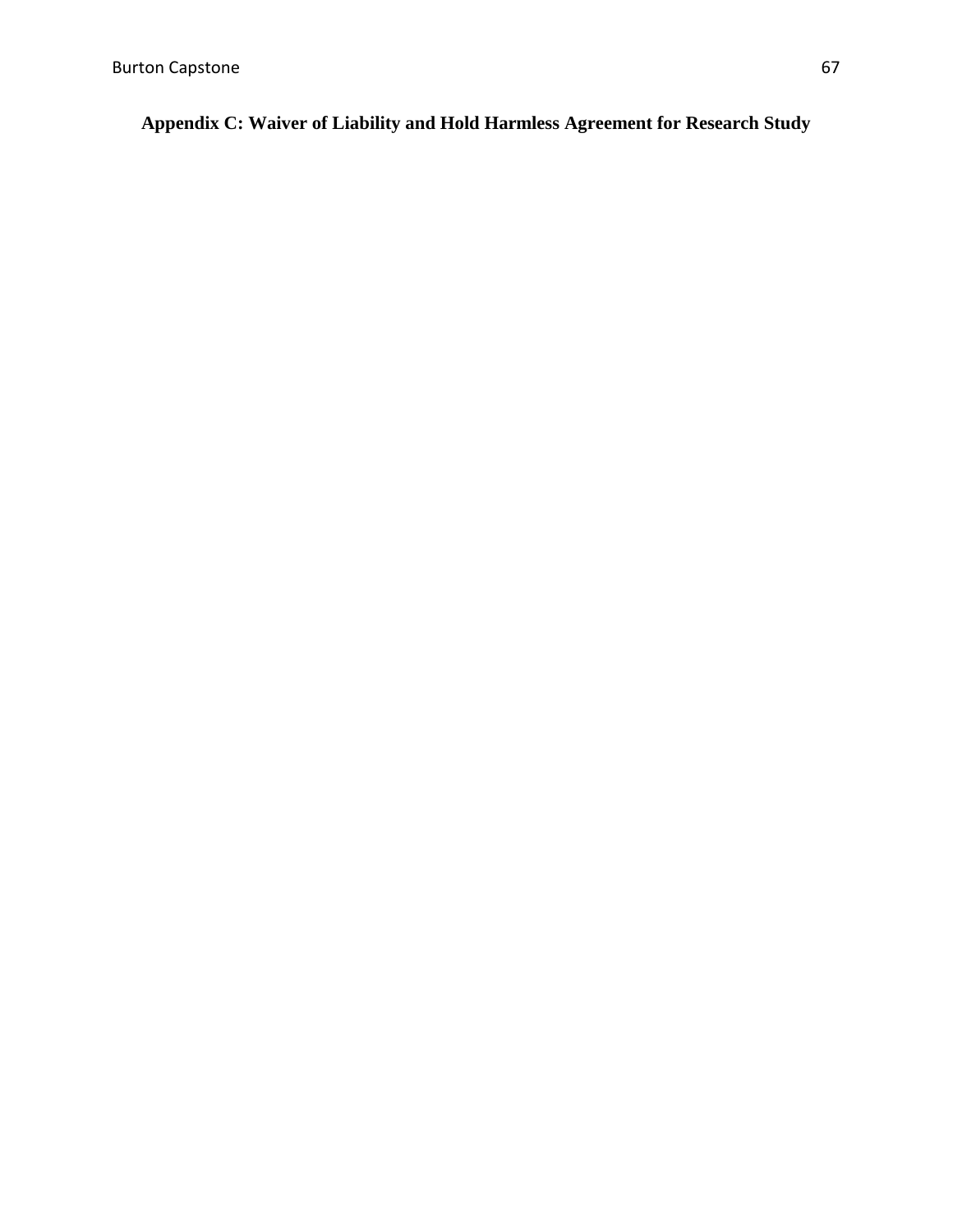#### **WAIVER OF LIABILITY AND HOLD HARMLESS AGREEMENT FOR KYLE BURTON'S RESEARCH STUDY**

I,\_\_\_\_\_\_\_\_\_\_\_\_\_\_\_\_\_\_\_\_\_\_\_(write name) am over 18 years of age, fully competent, and eligible to participate in the above named research study. I recognize that I am not required to participate in this research study and choose to do so of my own free will. I recognize that inherent risk is involved in my participation in this research. I understand that this research may involve the risk of physical and/or psychological injury and death. I voluntarily assume all such risk of personal injury, including death that I may sustain as a result of participating in this research, whether caused by me, the principal investigator, Yo San University, its officers, agents or employees and/or Board of Directors for any such injury. I FURTHER AGREE AND INDEMNIFY AND HOLD HARMLESS, The principal investigator, Yo San University, its officers, agents and employees and/or Board of Directors from any loss, liability, damage or costs, including court costs, attorneys' fees and medical costs that may incur due to my participation in this research study. I intend to bind other members of my family, my heirs and assigns to this Waiver of Liability and Hold Harmless Agreement. I have read this document before signing it; I have had an opportunity to consider its meaning, and I understand the document and sign it voluntarily as my own free act and deed.

Printed Name

Signature/Date

\_\_\_\_\_\_\_\_\_\_\_\_\_\_\_\_\_\_\_\_\_\_\_\_\_\_\_\_\_

\_\_\_\_\_\_\_\_\_\_\_\_\_\_\_\_\_\_\_\_\_\_\_\_\_\_\_\_\_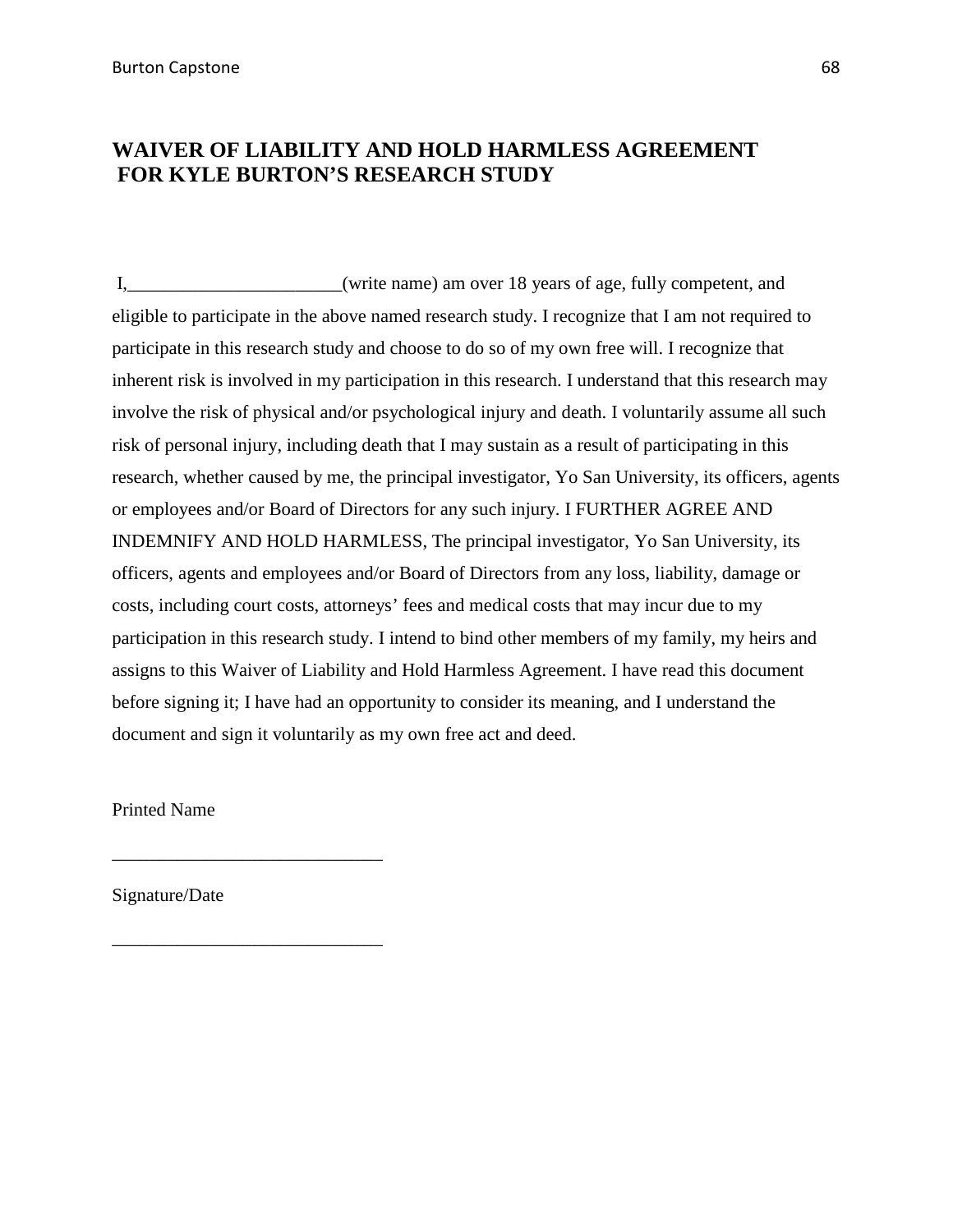#### **Appendix D: Permission to Use Personal Health Information for Research**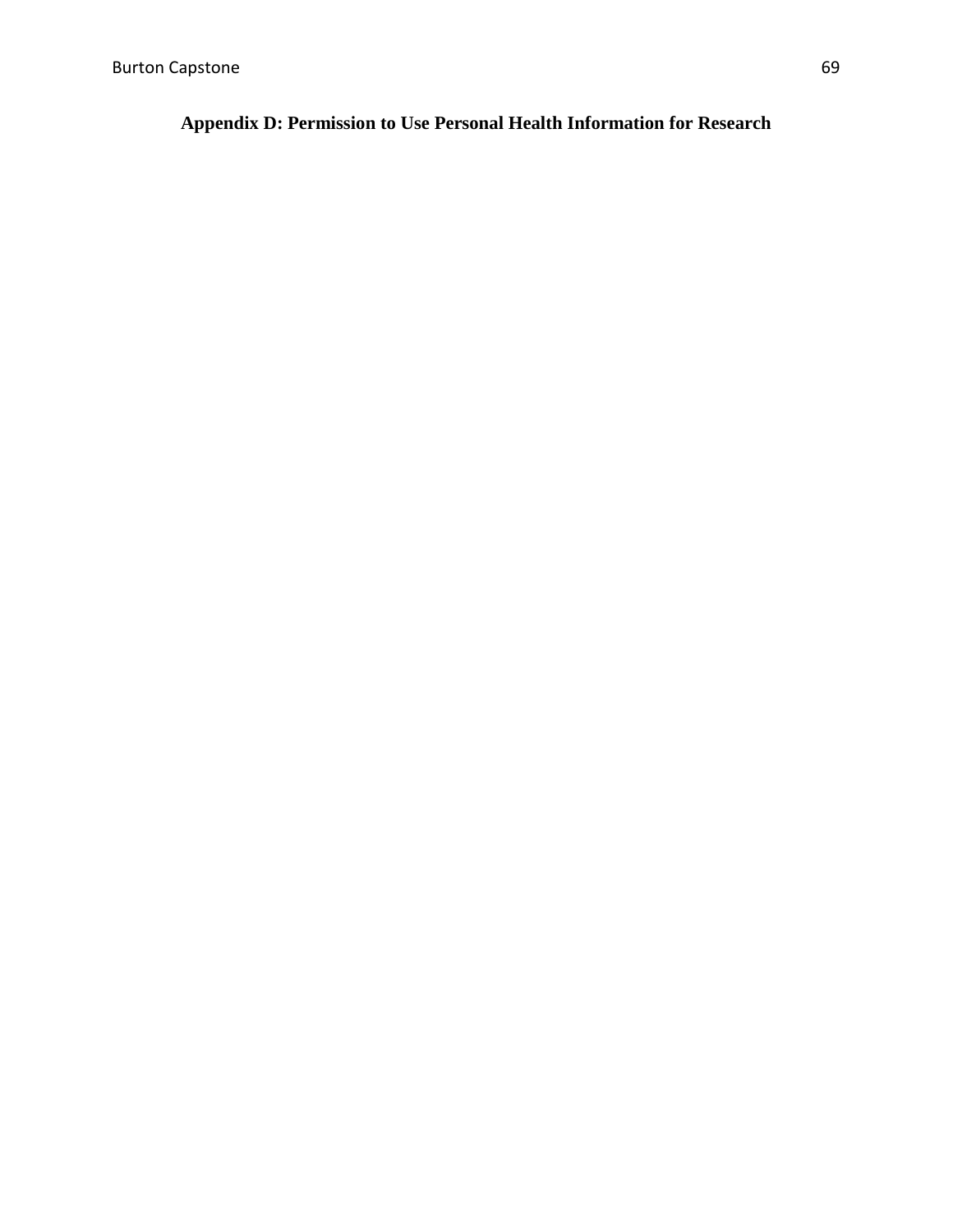## **IRB #XXX Yo San University Permission to Use Personal Health Information for Research**

# **Effects of Turmeric, Ginger, and Sage on CRP levels of Subjects Undergoing HAART**

Principal Investigator Name: Kyle Burton, L.Ac, Doctoral Candidate 2017

This study will be funded Kyle Burton, L.Ac.

## **A. What is the purpose of this form?**

State and federal privacy laws protect the use and release of your health information. Under these laws, the Yo San University or your health care provider cannot release your health information to the research team unless you give your permission. The research team includes the researchers and people hired by Yo San University to do the research. If you decide to give your permission and to participate in the study, you must sign this form as well as the Consent Form. This form describes the different ways that the researcher, research team and research sponsor may use your health information for the research study. The research team will use and protect your information as described in the attached Consent Form. However, once your health information is released it may not be protected by the privacy laws and might be shared with others. If you have questions, ask a member of the research team.

## **B. What Personal Health Information will be released?**

If you give your permission and sign this form, you are allowing: Kyle Burton to release the following medical records containing your Personal Health Information. Your Personal Health Information includes health information in your medical records and information that can identify you. For example, Personal Health Information may include your name, address, phone number or social security number.

| $\boxtimes$ Entire Medical Record<br>$\Box$ Outpatient Clinic Records<br>$\Box$ Pathology Reports<br>$\Box$ EKG<br>$\Box$ Progress Notes | $\Box$ Laboratory Reports<br>$\Box$ Dental Records<br>$\Box$ Operative Reports<br>$\Box$ Radiology Reports<br>Radiologic & MR Scans | $\Box$ Emergency Medicine Center Reports<br>$\Box$ Health Care Billing Statements<br>$\Box$ Diagnostic Imaging Reports<br>$\Box$ History & Physical Exams<br>$\Box$ Consultations |
|------------------------------------------------------------------------------------------------------------------------------------------|-------------------------------------------------------------------------------------------------------------------------------------|-----------------------------------------------------------------------------------------------------------------------------------------------------------------------------------|
|                                                                                                                                          | $\Box$ Discharge Summary                                                                                                            | $\Box$ Psychological Tests                                                                                                                                                        |
| $\Box$ Other (describe):                                                                                                                 |                                                                                                                                     |                                                                                                                                                                                   |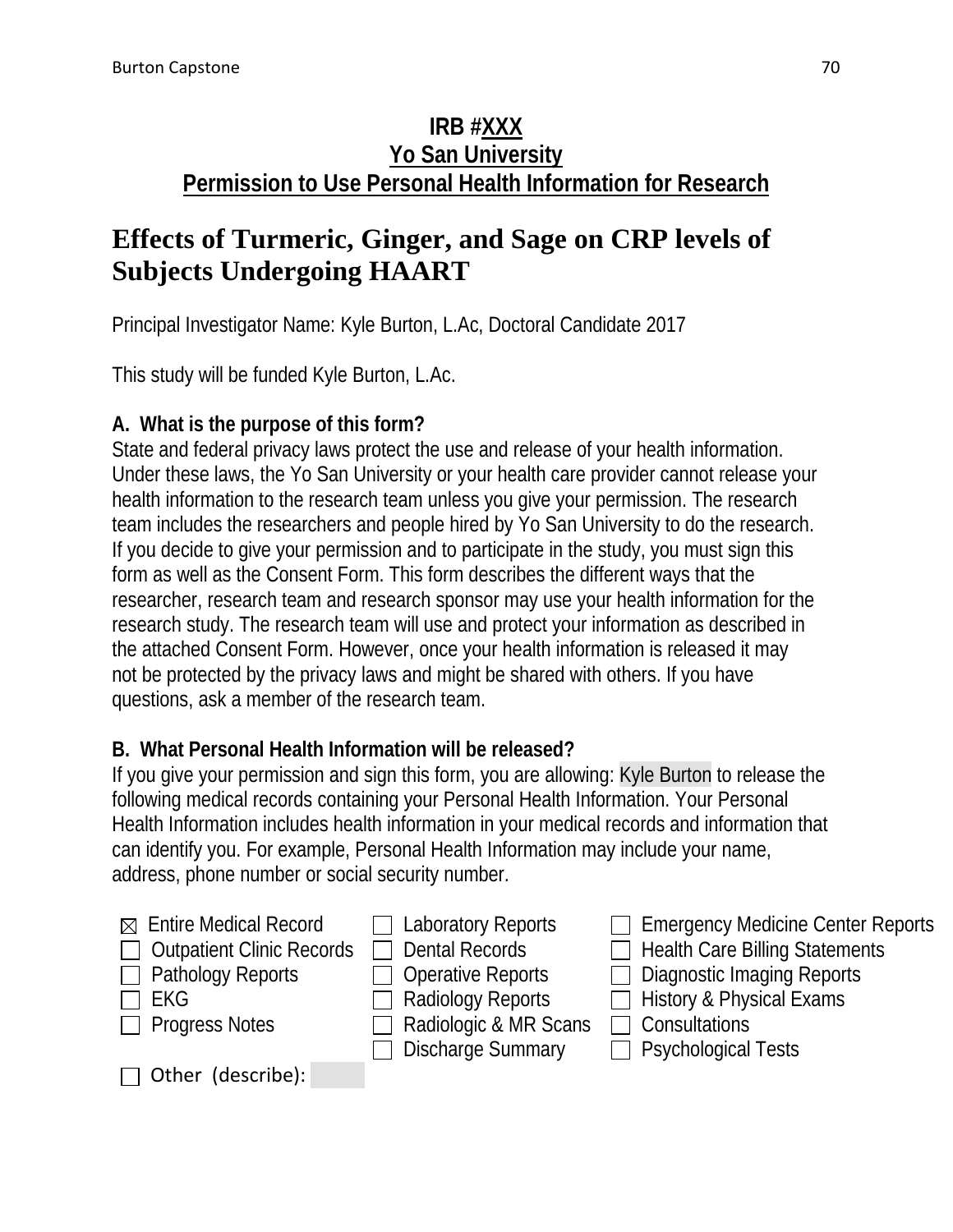### **Do I have to give my permission for certain specific uses?**

Yes. The following information will only be released if you give your specific permission by putting your initials on the line(s).

- I agree to the release of information pertaining to drug and alcohol abuse, diagnosis or treatment.
- I agree to the release of HIV/AIDS testing information.
- I agree to the release of genetic testing information.
- I agree to the release of information pertaining to mental health diagnosis or treatment as follows:

### **C. How will my Personal Health Information be used?**

Your Personal Health Information may be released to these people for the following purposes:

- 1. To the research team for the research described in the attached Consent Form;
- 2. To others at UC who are required by law to review the research;
- 3. To others who are required by law to review the quality and safety of the research, including: U.S. government agencies, such as the Food and Drug Administration, the research sponsor or the sponsor's representatives, or government agencies in other countries. These organizations and their representatives may see your Personal Health Information. They may not copy or take it from your medical records unless permitted or required by law.

## **D. How will my Personal Health Information be used in a research report?**

If you agree to be in this study, the research team may fill out a research report. (This is sometimes called "a case report".) The research report will **not** include your name, address, or telephone or social security number. The research report may include your date of birth, initials, dates you received medical care, and a tracking code. The research report will also include information the research team collects for the study. The research team and the research sponsor may use the research report and share it with others in the following ways:

- 1. To perform more research;
- 2. Share it with researchers in the U.S. or other countries;
- 3. Place it into research databases;
- 4. Use it to improve the design of future studies;
- 5. Use it to publish articles or for presentations to other researchers;
- 6. Share it with business partners of the sponsor; or
- 7. File applications with U.S. or foreign government agencies to get approval for new drugs or health care products.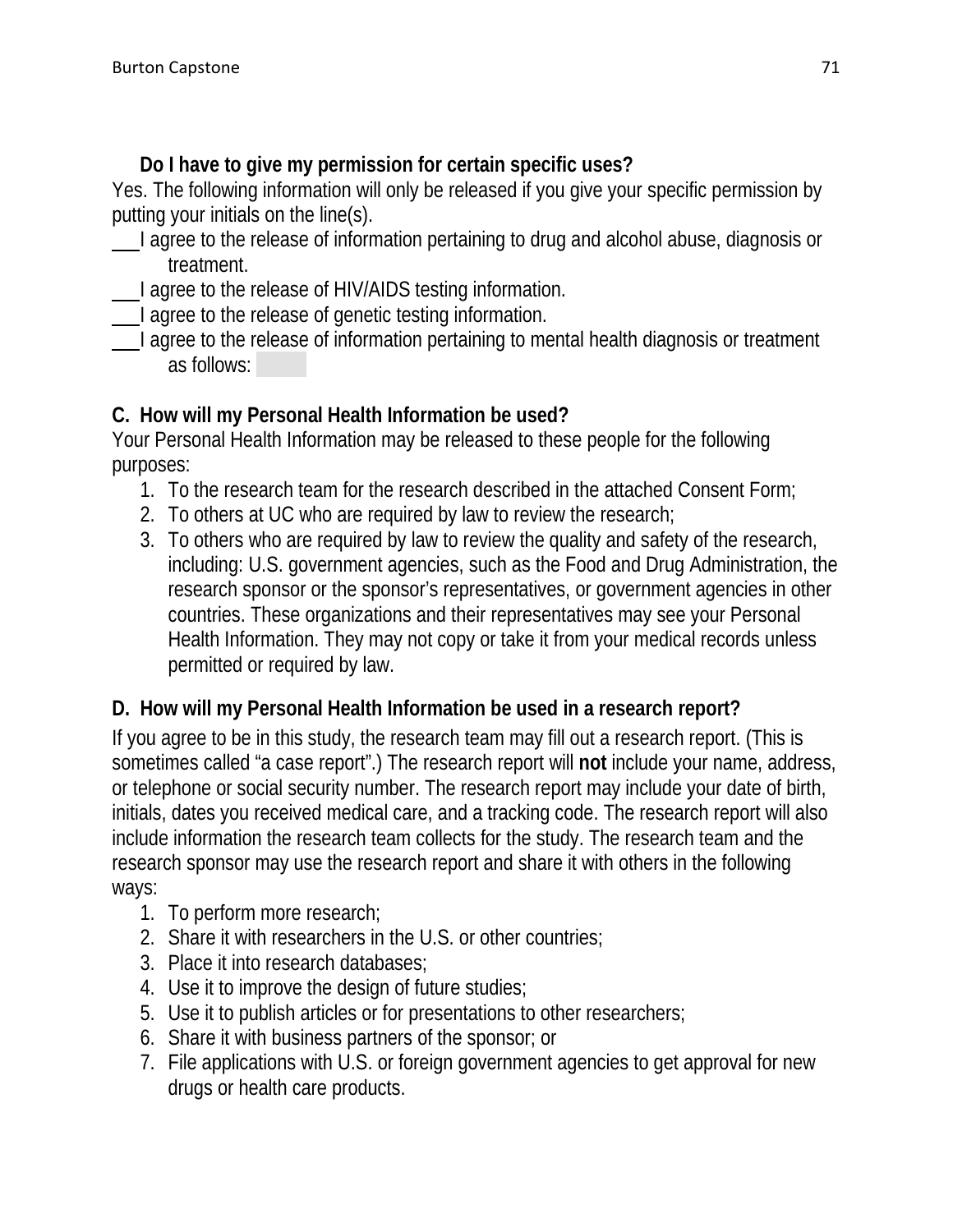### **E. Does my permission expire?**

This permission to release your Personal Health Information expires when the research ends and all required study monitoring is over. Research reports can be used forever.

#### **Can I cancel my permission?**

You can cancel your permission at any time. You can do this in two ways. You can write to the researcher or you can ask someone on the research team to give you a form to fill out to cancel your permission. If you cancel your permission, you may no longer be in the research study. You may want to ask someone on the research team if canceling will affect your medical treatment. If you cancel, information that was already collected and disclosed about you may continue to be used. Also, if the law requires it, the sponsor and government agencies may continue to look at your medical records to review the quality or safety of the study.

### **F. Signatures**

**Subject** 

If you agree to the use and release of your Personal Health Information, please print your name and sign below. You will be given a signed copy of this form**.**

Subject's Name (print)--*required*

\_\_\_\_\_\_\_\_\_\_\_\_\_\_\_\_\_\_\_\_\_\_\_\_\_\_\_\_\_\_\_\_\_\_\_\_\_\_\_\_\_\_\_ \_\_\_\_\_\_\_\_\_\_\_\_\_\_\_\_\_\_ Subject's Signature Date

**Parent or Legally Authorized Representative (where IRB approved)** 

\_\_\_\_\_\_\_\_\_\_\_\_\_\_\_\_\_\_\_\_\_\_\_\_\_\_\_\_\_\_\_\_\_\_\_\_\_\_\_\_\_\_\_

If you agree to the use and release of the above named subject's Personal Health Information, please print your name and sign below.

| Parent or Legally Authorized Representative's Name | Relationship to the Subject |
|----------------------------------------------------|-----------------------------|
| (print)                                            |                             |

\_\_\_\_\_\_\_\_\_\_\_\_\_\_\_\_\_\_\_\_\_\_\_\_\_\_\_\_\_\_\_\_\_\_\_\_\_\_\_\_\_\_\_ \_\_\_\_\_\_\_\_\_\_\_\_\_\_\_\_\_\_\_\_\_\_ Parent or Legally Authorized Representative's Signature Date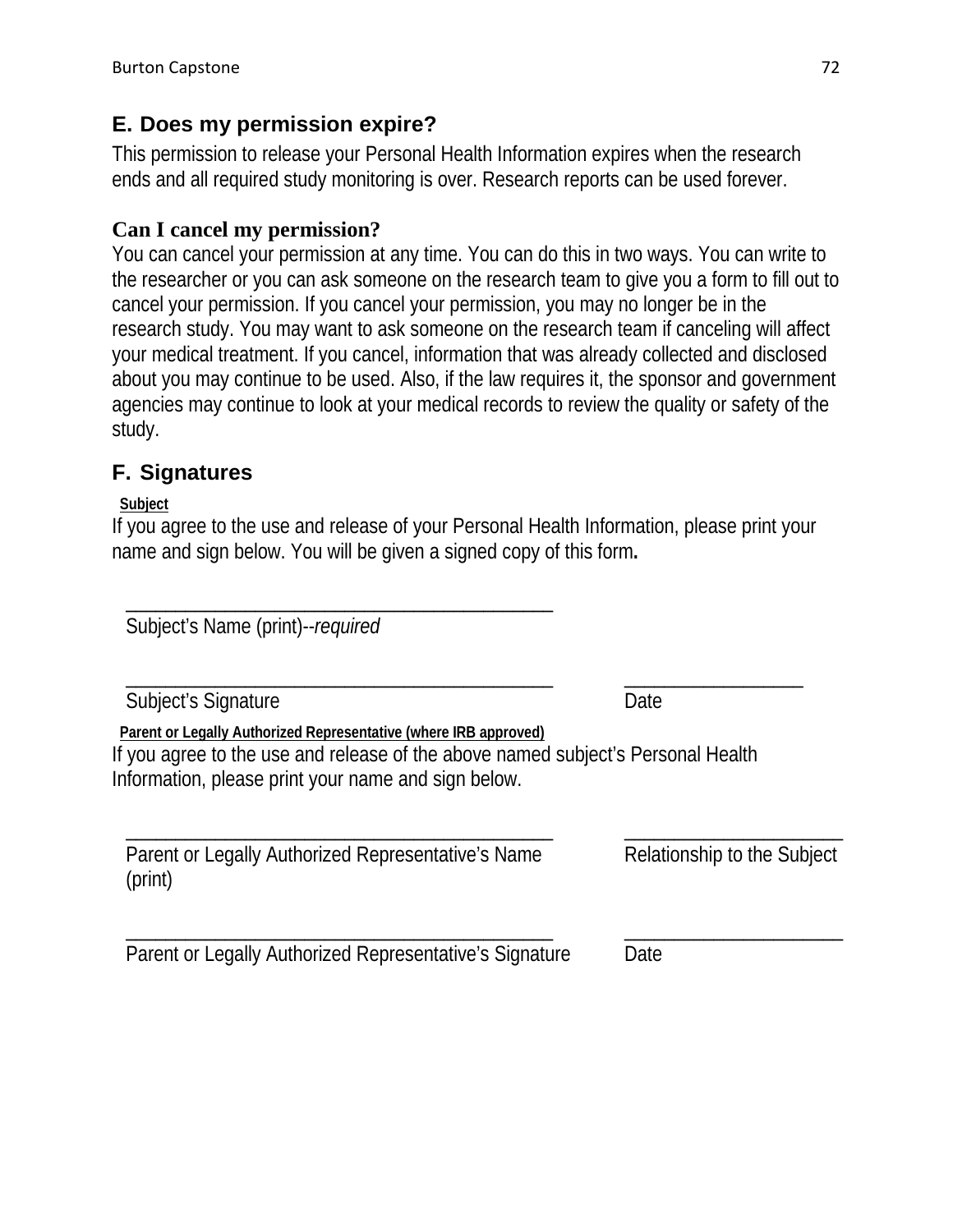# **Witness**

If this form is being read to the subject because s/he cannot read the form, a witness must be present and is required to print his/her name and sign here:

Witness' Name (print)

\_\_\_\_\_\_\_\_\_\_\_\_\_\_\_\_\_\_\_\_\_\_\_\_\_\_\_\_\_\_\_\_\_\_\_\_\_\_\_\_\_\_\_

Witness' Signature Date

\_\_\_\_\_\_\_\_\_\_\_\_\_\_\_\_\_\_\_\_\_\_\_\_\_\_\_\_\_\_\_\_\_\_\_\_\_\_\_\_\_\_\_ \_\_\_\_\_\_\_\_\_\_\_\_\_\_\_\_\_\_\_\_\_\_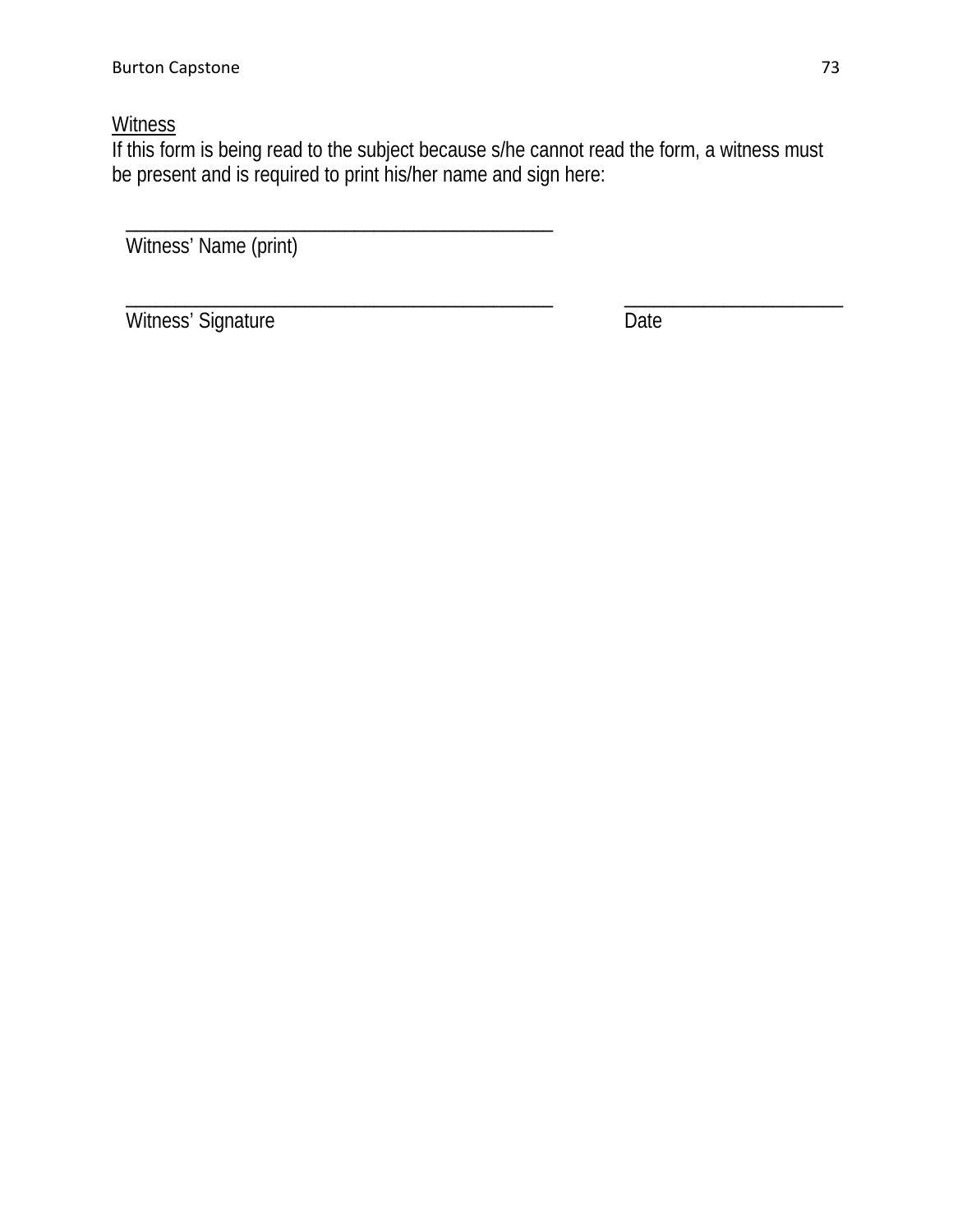**Appendix E: Breakdown of Cost**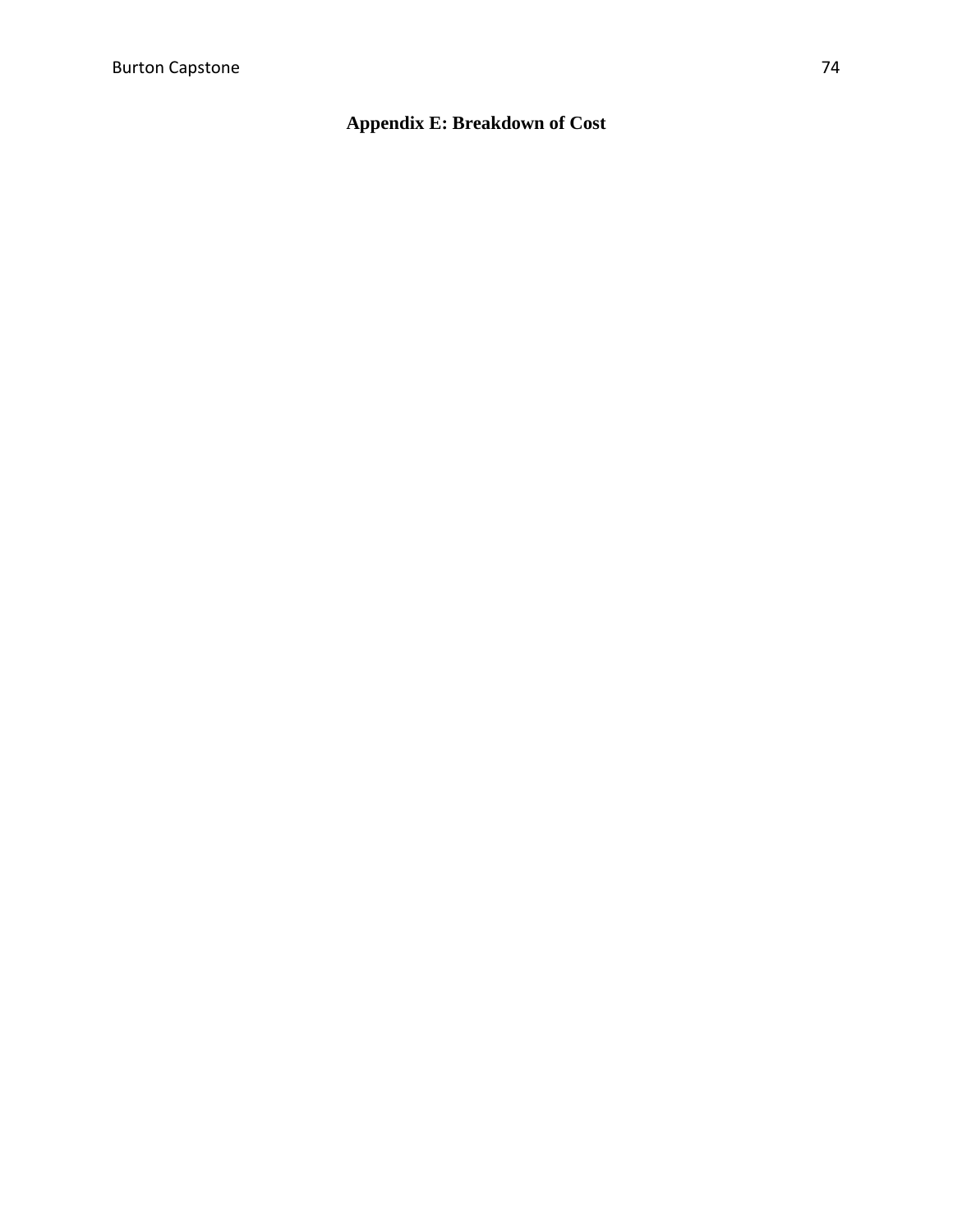# **PROJECTED COST OF PILOT STUDY**

**C**

| <b>LAB TEST</b>     | <b>PRICE</b> |                                 |                           |
|---------------------|--------------|---------------------------------|---------------------------|
| H <sub>s</sub> -CRP | \$<br>19     |                                 |                           |
| Lab Visit           | 10<br>\$     |                                 |                           |
| Glucose             | \$<br>5      |                                 |                           |
| Cholesterol         | \$15         |                                 |                           |
| Viral Load          | \$139        |                                 |                           |
| Sub Total           | \$188        | X 2 (initial, exiting lab work) | \$376 per subject         |
|                     |              |                                 |                           |
|                     |              | <b>TOTAL</b>                    | $$22,560$ for 60 subjects |
|                     |              |                                 |                           |

**Cost of Herbs**

Amount (in grams) of herbs needed for 30 subjects:

Dosage  $1.5.9 \times 2 \times day = 3.09 \day$  per subject

42 days x  $3.0g = 126.0g$  total per subject

30 subjects x 126.0g of herbs = **3,780 total grams**

Breakdown of Formula: Turmeric 50%, Ginger 25%, Sage 25%

Turmeric: 1890g Total. 19 bottles x \$8.28 = \$ 157.32 Ginger:  $945g$  Total. 10 bottles x  $$8.28 = $82.80$ Sage: 945g Total. 10 bottles x \$10.88 = \$ 108.80

> Total Cost of Herbs for \$348.92 - Evergreen 50% Discount  $= $174.46$

**TOTAL PROJECTED COST = \$22,934.46**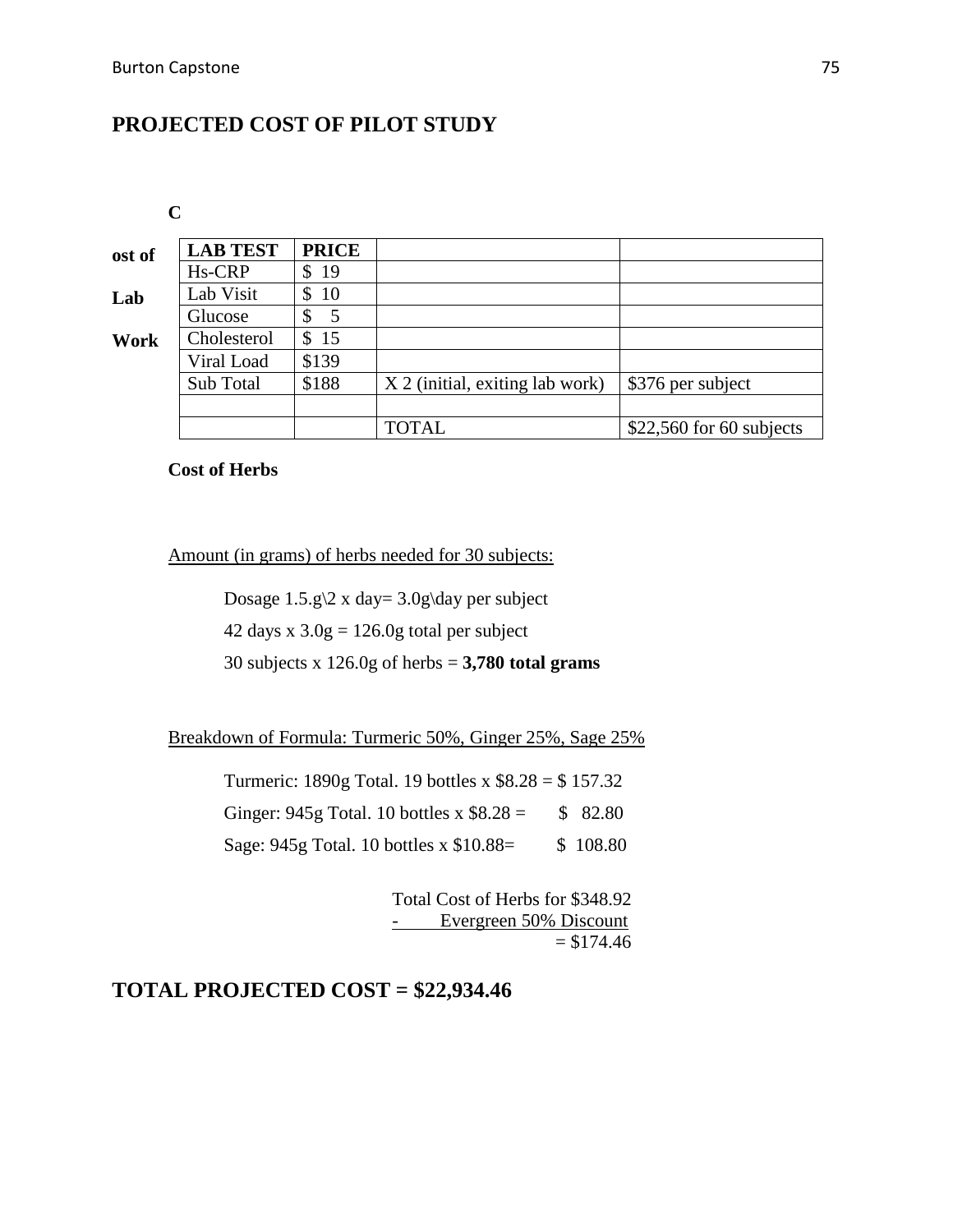**Appendix F: Advertisement for Study**